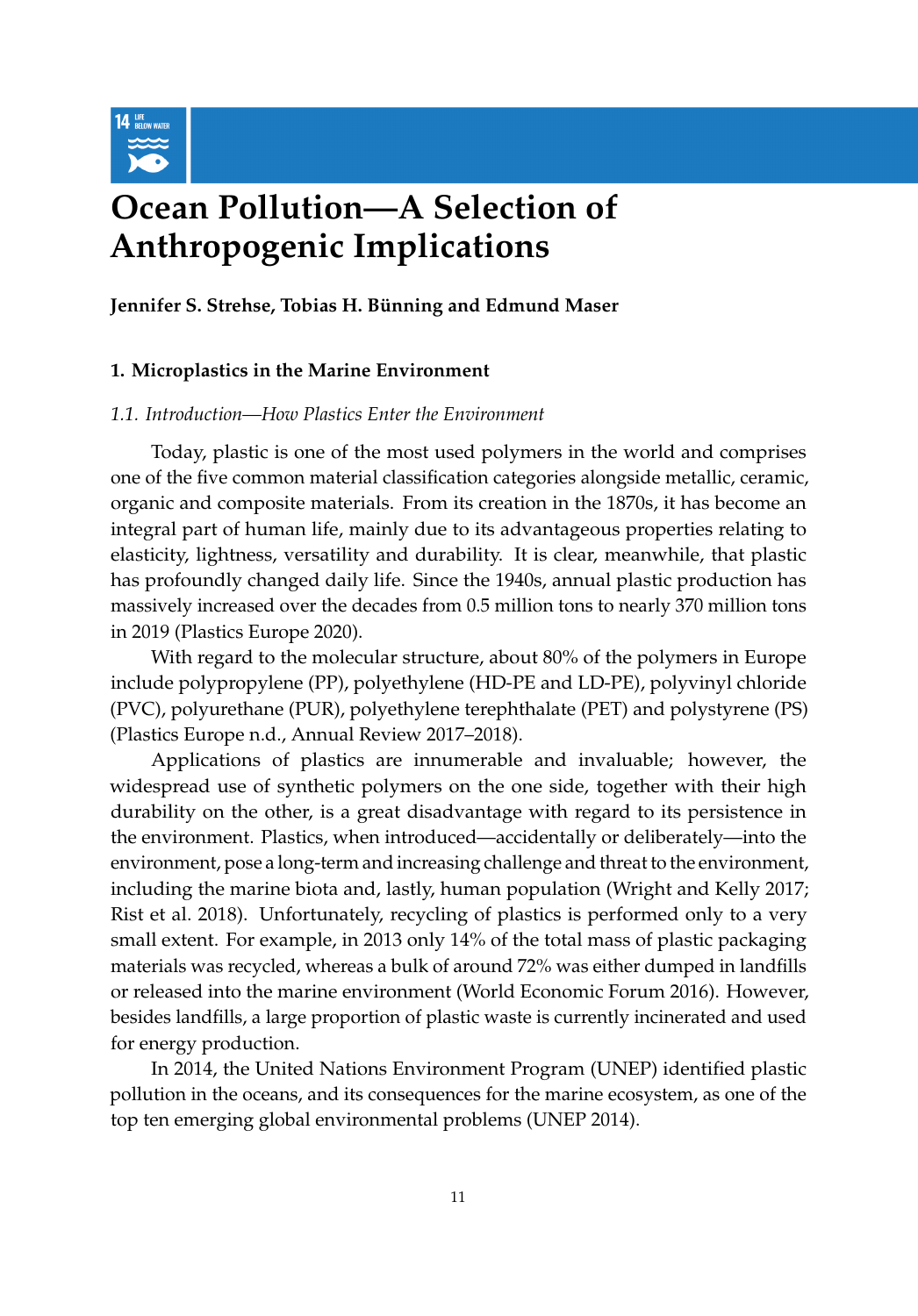On average, more than eight million metric tons of plastics are dumped into oceans every year [\(Jambeck et al.](#page-36-0) [2015;](#page-36-0) [UNEP](#page-44-1) [2017\)](#page-44-1), leading to spectacular examples of plastic litter accumulation in the oceans, for example, the Pacific garbage patch, North Atlantic garbage patch (Atlantic Ocean), and Indian Ocean garbage patch [\(Lebreton et al.](#page-38-0) [2018;](#page-38-0) Dabrowska et al. [2021\)](#page-31-0). Approximately five trillion tons of plastic debris are estimated to be floating in the oceans around the globe [\(Eriksen](#page-33-0) [et al.](#page-33-0) [2014;](#page-33-0) [Barboza et al.](#page-29-0) [2018\)](#page-29-0). The severity of plastic pollution is highlighted by reports of plastics in previously pristine marine waters such as the Antarctic, Arctic and the deepest point on earth (Mariana Trench) [\(Mendoza et al.](#page-39-0) [2018;](#page-39-0) [Ross et al.](#page-42-1) [2021\)](#page-42-1). However, the estimate that there will be more plastics in the oceans (by weight) than fish by the end of the year 2050 is false or at least uncertain, because there is uncertainty over the methods used to estimate both fish populations and the amount of plastic in the oceans [\(GRID-Arendal](#page-34-0) [2021\)](#page-34-0).

While considerable amounts of the plastics end up in marine ecosystems, they affect marine organisms via entanglement and/or ingestion. Entanglement in plastic litter has been reported for a wide variety of organisms including mammals and cetaceans [\(Laist](#page-37-0) [1997;](#page-37-0) [Gall and Thompson](#page-34-1) [2015;](#page-34-1) [Uddin et al.](#page-44-2) [2020;](#page-44-2) [Khalid et al.](#page-37-1) [2021\)](#page-37-1). In addition to all kinds of drifting plastic debris, fragments of discarded or lost fishing nets are of particular danger. Once entangled, organisms suffer from reduced mobility and feeding, or at worst can drown, suffocate and become strangulated [\(Li et al.](#page-38-1) [2016\)](#page-38-1).

Ingestion of plastic particles, mistakenly considered as food, occurs in most marine organisms ranging from plankton to fish, birds and turtles. When ingested, plastics cannot only lead to irritation and injuries in the digestive tracts of organisms, but can also result in a false sensation of satiation, impacting the fitness and reproduction of marine organisms [\(GESAMP](#page-34-2) [2016;](#page-34-2) [Andrades et al.](#page-28-0) [2019;](#page-28-0) [Zantis](#page-46-2) [et al.](#page-46-2) [2021;](#page-46-2) Ló[pez-Mart](#page-38-2)ínez et al. [2021;](#page-38-2) [Akindele and Alimba](#page-28-1) [2021\)](#page-28-1).

# *1.2. Primary and Secondary Microplastics*

Plastics are very resistant to decomposition and may stay in the environment for centuries [\(Rhodes](#page-41-2) [2018\)](#page-41-2). Several processes of embrittlement and weathering at sea, including UV-B-induced photo-oxidation, hydrolysis, thermal degradation, biodegradation and mechanical erosion lead to plastic fragmentation. Additionally, mechanical properties such as strength, hardness, ductility and stiffness can vary significantly among different types of plastics. During the slow process of decomposition, large plastic particles eventually break down to meso-, micro- and nanoplastics, commonly known as secondary microplastics.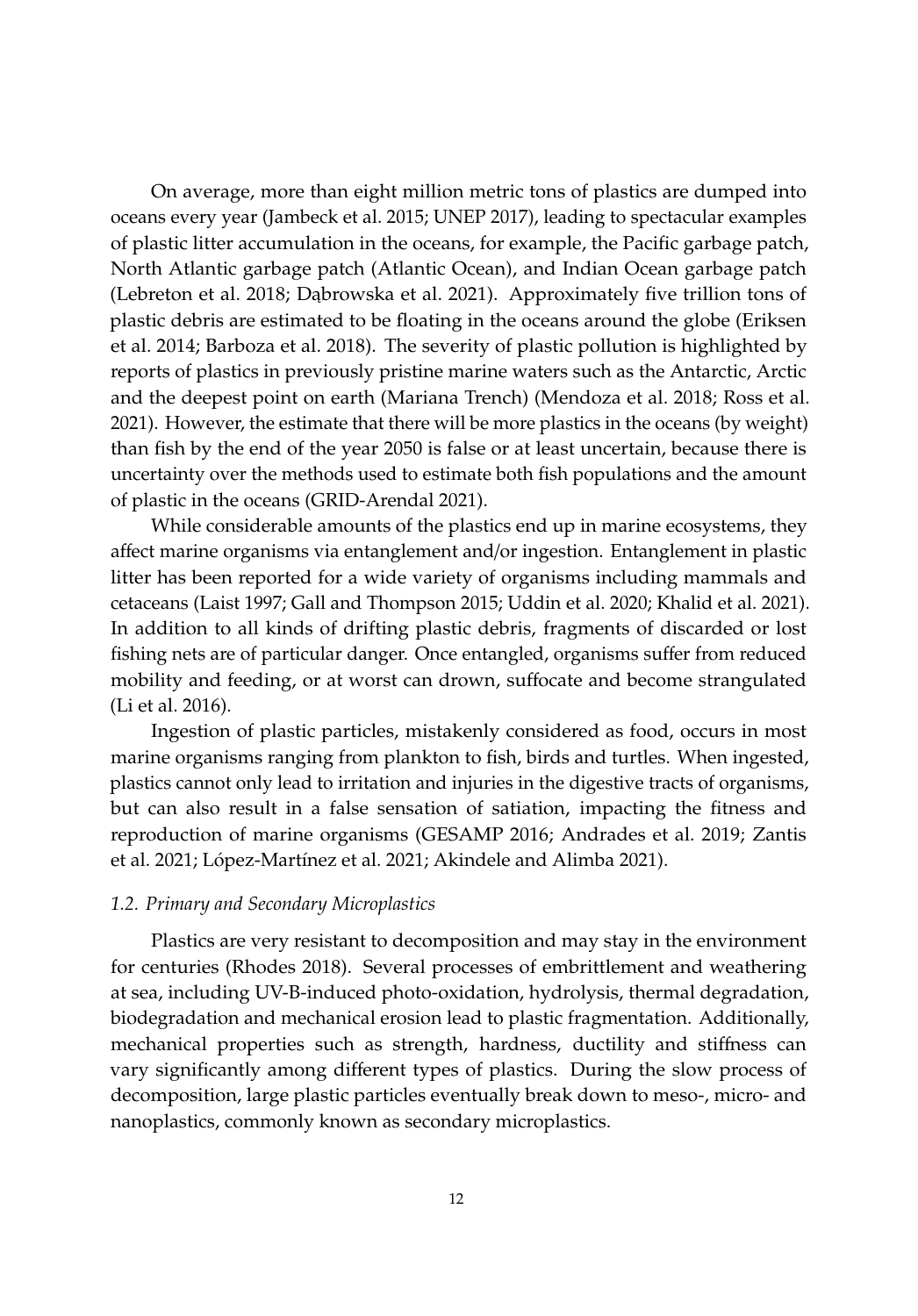By definition, marine plastic debris is divided into four size categories: macroplastics (>20 mm), mesoplastics (5–20 mm), microplastics (<5 mm) and nanoplastics (<100 nm) [\(Frias and Nash](#page-33-1) [2019;](#page-33-1) [Hartmann et al.](#page-35-0) [2019;](#page-35-0) [Hidalgo-Ruz](#page-35-1) [et al.](#page-35-1) [2012\)](#page-35-1). Sometimes the term mega-plastics (>100 mm) is used. Eventually, the National Oceanic and Atmospheric Administration (NOAA, Silver Spring, MD, USA) and the European Marine Strategy Framework Directive [\(Directive 2008](#page-32-0)/56 [2008\)](#page-32-0) Technical Subgroup on Marine Litter proposed that plastic debris < 5 mm be considered microplastics; this definition is most frequently used. Despite this consensus, it would be more appropriate to consider plastic particles smaller than 1 mm as micro-plastics, as the prefix micro refers to the micrometer range [\(Van Cauwenberghe et al.](#page-45-0) [2015\)](#page-45-0). Even more, in order to avoid a gap in size between micro- and nanoplastics, a meaningful size definition for microplastics would be 100 nm to 5 mm, as nanoplastics are defined by the International Union of Pure and Applied Chemistry (IUPAC) as smaller than 100 nm [\(Vert et al.](#page-45-1) [2012\)](#page-45-1). However, the definition of primary and secondary microplastics is still debated, as the boundaries are not always very clear or useful. For instance, tire particles and microfibers are both derived from fragmentation and wear-and-tear of larger objects, similar to most secondary microplastics. It should be noted further that different terms are sometimes used, e.g., fragments, pellets, beads, granules, spherules, discs, fibers, filaments, plastic films, foamed plastic, Styrofoam, etc. [\(Hidalgo-Ruz et al.](#page-35-1) [2012;](#page-35-1) [Frias](#page-33-1) [and Nash](#page-33-1) [2019;](#page-33-1) [Hartmann et al.](#page-35-0) [2019\)](#page-35-0).

A second type of microplastics called primary microplastics is directly manufactured in <5 mm sizes and released accidentally into the environment. These particles include microfibers used in textiles, microbeads or micro-pellets used in facial cleansers, toothpaste and cosmetics, industrial scrubbers used for abrasive blast cleaning and capsules for drug delivery [\(Ivleva et al.](#page-36-1) [2017\)](#page-36-1). In addition to being produced as intended products, wastes from manufacturing processes or derivatives from erosion and tearing in the use of large plastic products, such as tires, wheels, boards, etc., belong to this type of microplastics [\(Sieber et al.](#page-43-0) [2020\)](#page-43-0).

Primary microplastics resulting from personal cleaning products are introduced into the oceans via sewage effluents [\(Mintenig et al.](#page-39-1) [2017;](#page-39-1) [Gago et al.](#page-33-2) [2018\)](#page-33-2). Synthetic fibers are released from clothing due to mechanical forces acting in washing machines [\(Imhof et al.](#page-36-2) [2016;](#page-36-2) [De Falco et al.](#page-31-1) [2018\)](#page-31-1). These findings underline the importance of household inputs. Moreover, considerable volumes of sewage sludge and effluent are discarded into the sea. For example, the concentration of microplastic particles in sludge was recorded in the range from 6.7  $\times$  10 $^3$  to 62.6  $\times$  10 $^3$  particles per 1 kg dry matter [\(Eckert et al.](#page-32-1) [2018\)](#page-32-1). Virgin pellets used in the polymer industry enter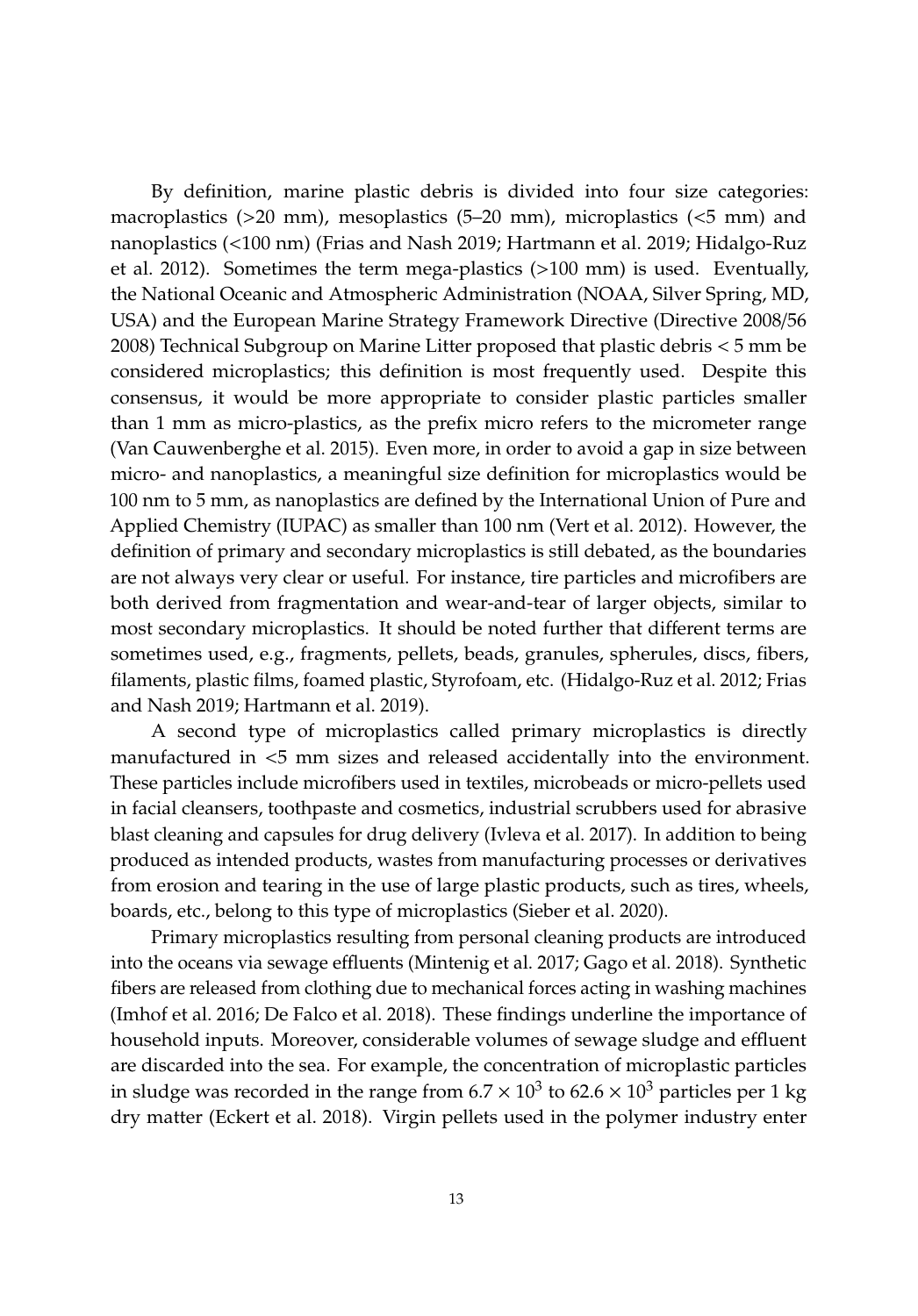the environment due to accidental or deliberate spillage from factories, or during transport [\(Hidalgo-Ruz et al.](#page-35-1) [2012\)](#page-35-1). Additionally, wind, storm events, soil erosion and run-offs from drainage basins play an important role in the entry of microplastics from land-based sources into aquatic systems [\(Vianello et al.](#page-45-2) [2013\)](#page-45-2). It has been estimated that 1.5 million tons of primary microplastics are released into water yearly, and that microplastics have already been ubiquitously reported in almost all aquatic habitats of the planet, from the open seas to deep oceans, river, lakes, the water column, and sediments (Picó [and Barcel](#page-41-3)ó [2019\)](#page-41-3).

Marine debris originating from land were estimated at 80%, including riverine and direct inputs [\(Mani et al.](#page-39-2) [2016\)](#page-39-2). The remainder was attributed to shipping such as industrial, fishing and recreational boating activities [\(Claessens et al.](#page-31-2) [2011\)](#page-31-2). In aquatic environments, microplastics can be located at the surface, in the water column and in bottom or beach sediments. Even deep sea sediments have been found to serve as an ultimate repository for microplastics [\(Woodall et al.](#page-46-3) [2014;](#page-46-3) [Cunningham et al.](#page-31-3) [2020\)](#page-31-3).

Factors determining the distribution of microplastics in the oceans are enormously complex and make it difficult to establish precise quantitative modeling and meaningful data correlation [\(Van Sebille et al.](#page-45-3) [2020\)](#page-45-3). Horizontal transport is presumably dependent on currents and waves, while vertical transport is probably influenced by temperature but also, of course, by densities, sizes and shapes of the particles. It appears plausible that the highest concentrations of microplastics are present in coastal regions or in regions with high anthropogenic activities, i.e., industrial, shipping, fishing or touristic.

Taken together, it is clear today that microplastic occurrence is a globally omnipresent phenomenon. However, effects are still largely unknown but are increasingly the subject of scientific scrutiny, as microplastic pollution is suspected to rapidly increase in water bodies in the future [\(Wright and Kelly](#page-46-0) [2017;](#page-46-0) [Rist et al.](#page-42-0) [2018\)](#page-42-0). Moreover, even smaller plastic particles, the so-called nanoplastics, represent a potentially hazardous material as well, especially due to their smaller sizes and unpredictable impacts at cellular level.

# *1.3. The Impact of Microplastics on Marine Biota*

Importantly, due to their small size, micro- and nanoplastics are of particular concern as: (1) they can move fast and far in the environment; (2) they have a relatively large surface for sorption of pollutants and constituent chemicals; (3) they may contain additives, such as plasticizers, inorganic fillers, thermal and UV stabilizers, fire retardants and colorants, etc.; (4) they can migrate through tissues of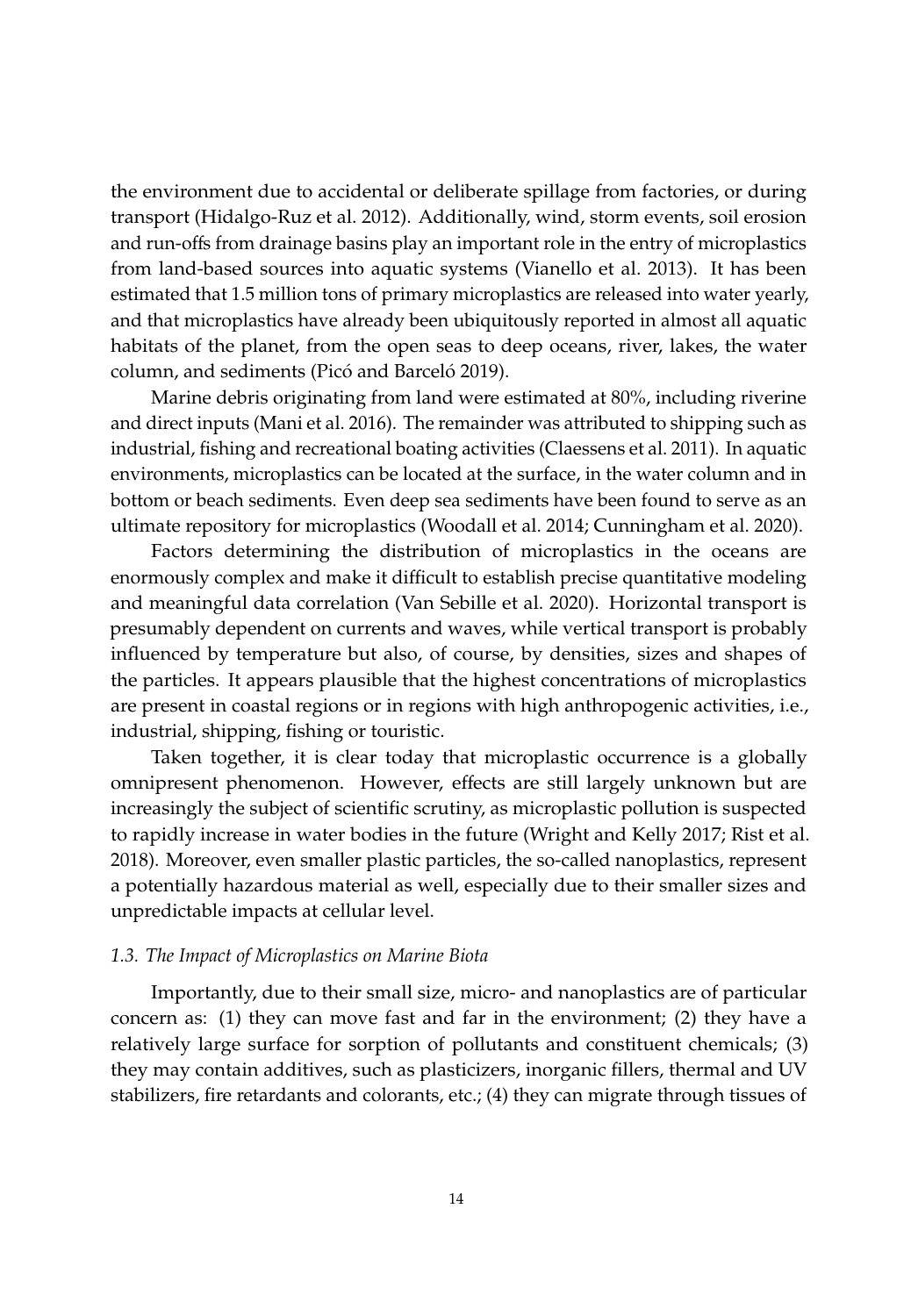animals; (5) they can easily enter the food web and concentrate along trophic levels up to human beings [\(Huang et al.](#page-36-3) [2020\)](#page-36-3).

The extent of deleterious physical impact on biota caused by microplastics is currently not exactly known [\(Rochman et al.](#page-42-2) [2016;](#page-42-2) [Bucci et al.](#page-30-0) [2020\)](#page-30-0). Microplastics can be regarded as a size equivalent to lower trophic level biota as macroplastics are to higher biota; therefore, the ingestion potential of microplastics must be considered. Higher trophic planktivores might mistake microplastics for prey or passively ingest them with prey, due to their high resemblance to planktonic organisms. Factors that affect ingestion of microplastics by lower trophic level biota are density, size, shape, color and abundance, making its role as a contaminant in the marine food web highly complex.

For example, microplastics (fluorescent polystyrene beads) are taken up by zooplankton, i.e., different copepod species [\(Cole et al.](#page-31-4) [2013;](#page-31-4) [Kokalj et al.](#page-37-2) [2018;](#page-37-2) [Wang et al.](#page-45-4) [2019a\)](#page-45-4). Filter feeding organisms, detritivores and planktivores ingest microplastics, because they appear in the same size range as sediment particles and certain planktonic organisms. Once absorbed microplastics can impact the health of marine organisms, causing internal abrasions, ulcers, gut blockages and starvation; factors that may ultimately lead to an imbalance in the whole ecosystem by affecting some species more than others [\(Cappello et al.](#page-31-5) [2021;](#page-31-5) Ló[pez-Mart](#page-38-2)ínez et al. [2021;](#page-38-2) [Missawi et al.](#page-40-0) [2021;](#page-40-0) [Teng et al.](#page-44-3) [2021\)](#page-44-3).

Thus far, the issue of systemic absorption of microplastics by marine organisms has been controversially discussed. Whereas some studies reported the accumulation of microplastics in the hemolymph and hemocytes of mussels [\(Browne et al.](#page-30-1) [2008;](#page-30-1) [Magni et al.](#page-39-3) [2018;](#page-39-3) [Cappello et al.](#page-31-5) [2021\)](#page-31-5), it has indeed been shown that blue mussels took up microplastics into their cells and tissues, causing a significant decrease in lysosomal membrane stability and formation of granulocytoma [\(Moos et al.](#page-40-1) [2012\)](#page-40-1).

De Witte et al. [\(De Witte et al.](#page-32-2) [2014\)](#page-32-2) reported the uptake of microplastic fibers by wild mussels from Belgian retailers and the Belgian coast, respectively, linking the problem of microplastic contamination directly to human consumers.

It can be assumed, on the basis of uptake by lower trophic organisms, that transfer of microplastics to the marine food chain and subsequent biomagnification may occur [\(Huang et al.](#page-36-3) [2020\)](#page-36-3). The occurrence of microplastics in fish has already been observed in different demersal, mesopelagic and pelagic fish species [\(Lusher](#page-38-3) [et al.](#page-38-3) [2013\)](#page-38-3), providing a possible entry path to higher trophic levels of the food chain, such as tunas, squid and other predators [\(Boerger et al.](#page-30-2) [2010;](#page-30-2) [Romeo et al.](#page-42-3) [2015;](#page-42-3) [Chagnon et al.](#page-31-6) [2018;](#page-31-6) [Oliveira et al.](#page-41-4) [2020;](#page-41-4) [Zhang et al.](#page-47-0) [2021\)](#page-47-0).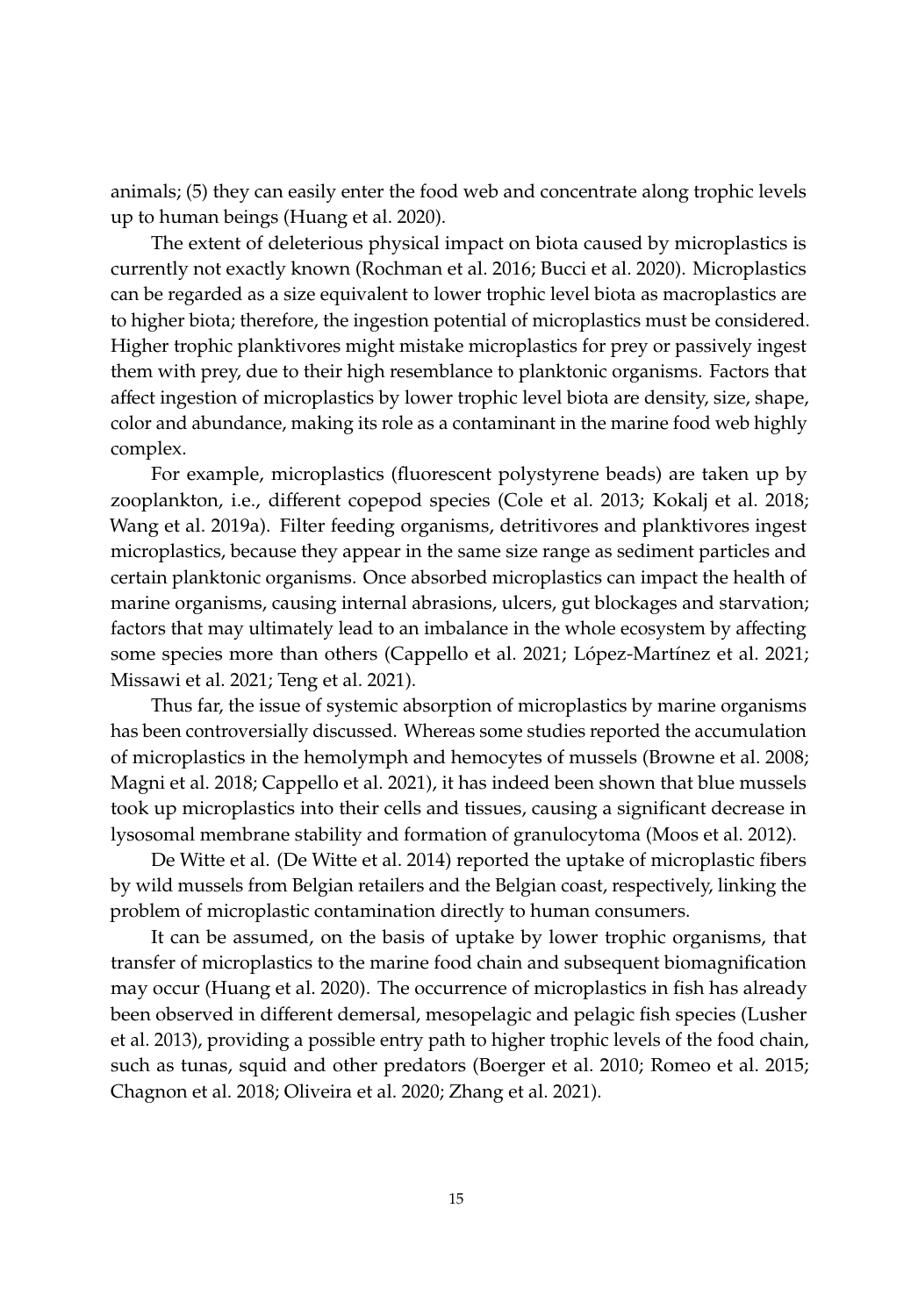## *1.4. Microplastics as Vectors for Hydrophobic Organic Compounds, Metals and Microbiota*

As a matter of fact, microplastics can absorb surrounding persistent organic pollutants (POPs) and/or heavy metals, and serve as attachment media for microorganisms. Thus, microplastics may act as vectors for lipophilic toxic chemicals and microbial pathogens to organisms [\(Koelmans et al.](#page-37-3) [2016;](#page-37-3) [Besseling et al.](#page-29-1) [2019;](#page-29-1) [Hildebrandt et al.](#page-35-2) [2020;](#page-35-2) [Nobre et al.](#page-40-2) [2020;](#page-40-2) [Qiu et al.](#page-41-5) [2020;](#page-41-5) [Sharma et al.](#page-43-1) [2020\)](#page-43-1). Of similar relevance is that microplastics release toxic additives contained in almost all plastic materials. Once degraded enough, microplastics can also release plastic monomers, thereby gaining another level of environmental relevance. More than 50% of plastics are associated with hazardous monomers, additives and chemical byproducts [\(Lithner et al.](#page-38-4) [2011\)](#page-38-4).

For example, [Mato et al.](#page-39-4) [\(2001\)](#page-39-4) found microplastics to strongly accumulate polychlorinated biphenyls (PCBs) and dichlorodiphenyldichloroethylene (DDE), with concentrations elevated by  $10^5$ – $10^6$  in the surrounding seawater (2001). These findings result from the high hydrophobicity of the compounds, which is explained by high octanol/water partition coefficients (Log  $K_{OW}$ ). Especially values for PCBs and polycyclic aromatic hydrocarbons (PAHs) are alarmingly high, since dioxin-like PCBs and different PAHs are toxic chemicals that impact the ecosystem and human health. It is worth noting that these compounds have been classified by the International Agency for Research on Cancer (IARC) as Group 1 carcinogens. It has, therefore, been hypothesized that ingestion of microplastics by aquatic biota increases the bioaccumulation of anthropogenic pollutants [\(Nobre et al.](#page-40-2) [2020;](#page-40-2) [Qiu et al.](#page-41-5) [2020;](#page-41-5) [Sharma et al.](#page-43-1) [2020;](#page-43-1) [Pandey et al.](#page-41-6) [2021\)](#page-41-6). Microplastics may further serve as transport vehicles for POPs between different contamination areas [\(Wang et al.](#page-46-4) [2020\)](#page-46-4).

In this context, the relevance of metals sorbed to plastic particles is still poorly understood and appears negligible compared to POPs. Nevertheless, accumulation of metal occurs. Microplastics were exposed to different metals in harbor sea water for eight weeks resulting in the following order of metal accumulation:  $Fe > Al > Mn$  $> Pb > Cu,Zn > Ag$  [\(Ashton et al.](#page-29-2) [2010\)](#page-29-2).

Microplastics also constitute a possible vehicle for transport of microorganisms, including potentially pathogenic microorganisms such as *Vibrio* spp. [\(Kirstein et al.](#page-37-4) [2016\)](#page-37-4). In general, this transporting mechanism might introduce alien species into ecosystems or influence whole populations by serving as a hard-structure habitat for rafting communities and as an oviposition resource [\(Naik et al.](#page-40-3) [2019;](#page-40-3) [Bowley et al.](#page-30-3) [2021\)](#page-30-3).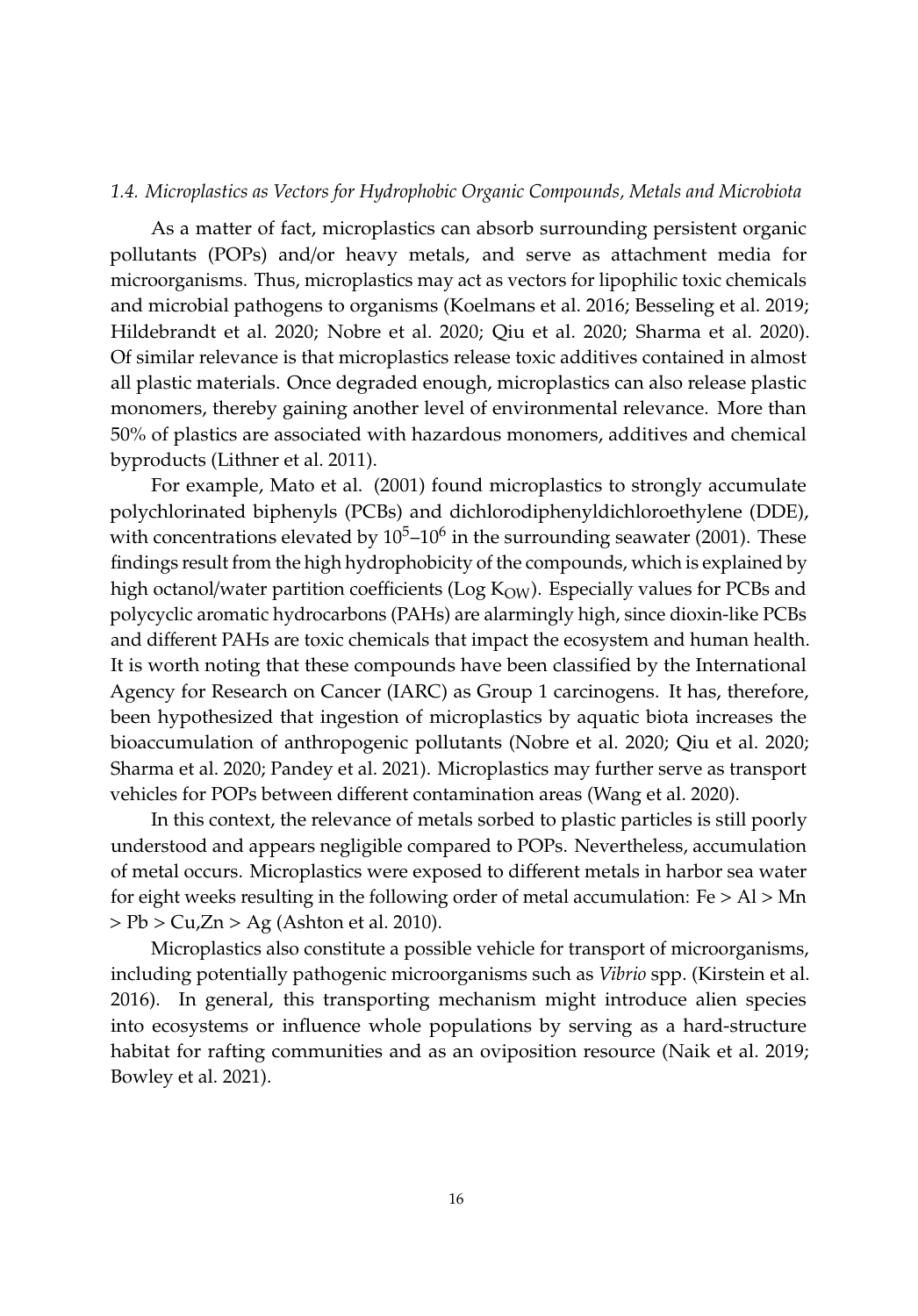# *1.5. Microplastics and Climate Change*

For future scenarios, an interesting question is whether the expected global climate change will intensify the negative effects of microplastics on life in the oceans. This is an emerging issue with only few reports to date. [Hiltunen et al.](#page-35-3) [\(2021\)](#page-35-3) studied effects of decreasing food quality, temperature increase and microplastic exposure on the model freshwater cladoceran *Daphnia magna* and did not find any impact of microplastics on survival, size nor reproduction. Likewise, an increase in water temperature significantly affected the activity, energy reserves, oxidative stress and immune function of the freshwater mussel *Dreissena polymorpha*, while, in contrast, the effects by microplastics were limited to a change in the antioxidative capacity without any interactive effects between microplastics and thermal exposure [\(Weber et al.](#page-46-5) [2020\)](#page-46-5).

However, since the ocean is the largest active carbon pool on the planet and plays an important role in global climate change, marine plastics may impact the gas exchange and circulation of marine  $CO<sub>2</sub>$ , thus causing more greenhouse gas emissions. This aspect has recently been discussed by [Shen et al.](#page-43-2) [\(2020\)](#page-43-2), who hypothesized that marine microplastics affect photosysthesis, growth, development and reproduction of phyto- and zooplankton, respectively, thereby affecting the ocean carbon stock and contributing to global warming.

# *1.6. Outlook*

Aside from the occurrence of microplastics per se, one current problem is the difficulty to establish the distribution and to quantify the amount of microplastics in waters which is attributed to the lack of proper and harmonized sampling and analysis methods (Bordó[s et al.](#page-30-4) [2021;](#page-30-4) [Kirstein et al.](#page-37-5) [2021\)](#page-37-5). This concern is parallel to the increase in introduction of microplastics into the marine environment, and the fact that microplastics are very stable and stay in the environment long after they are discarded.

Despite the fact that there has been rapid development of research on microplastics in the last 15 to 20 years, it is imperative to find approaches to prevent water pollution by microplastics today. In more detail, there is a critical need for standardization of sampling and detection techniques, i.e., the development of standard operation procedures (SOPs), subsuming sampling, separation, purification and detection, to warrant inter-study comparability of findings (Bordó[s et al.](#page-30-4) [2021;](#page-30-4) [Kirstein et al.](#page-37-5) [2021\)](#page-37-5). This would help to quantify and trace back microplastics occurrence and determine its impact on biota and habitats. In addition, approaches to remove microplastics from water sources, including biotechnology and engineering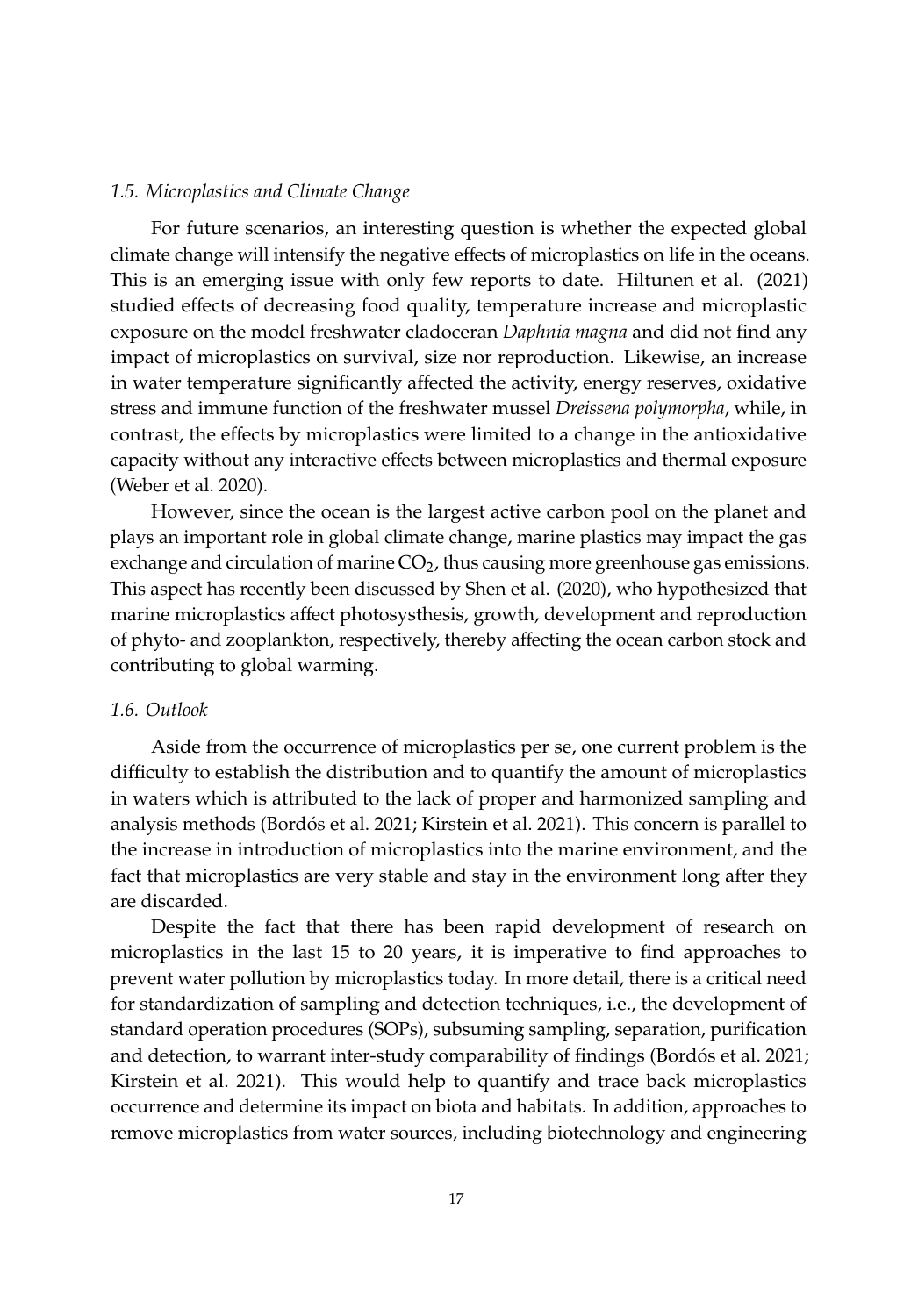tools are to be urgently developed. Finally, reliable scientific findings may strengthen the political impetus and drive the industry to take responsibility for contributing to the resolution of the microplastic problem.

#### **2. Persistent Organic Pollutants (POPs)**

# *2.1. Introduction*

In 2001, after long negotiations under the auspices of the United Nation Environmental Programme (UNEP), an international agreement was adopted regarding the tremendous effects of persistent organic pollutants on the environment and nature. The resulting Stockholm Convention was effective from May 2004 [\(UNEP](#page-44-4) [2018a\)](#page-44-4). The subject of this agreement was the ambitious goal to eliminate twelve halogenated compounds, the so-called "dirty dozen", which have been identified as extremely harmful to the environment [\(UNEP](#page-44-4) [2018a\)](#page-44-4).

The term "persistent organic pollutants"—commonly called POPs, describes different groups of halogenated compounds. Some of them can emerge from natural incidents, e.g., during volcanic eruptions or forest fires [\(El-Shahawi et al.](#page-33-3) [2010\)](#page-33-3), but their main origin is anthropogenic release. Most of the POPs are chlorinated or brominated aromatics, for example, polybrominated diphenyl ethers (PBDE) such as the flame-retardant decabromodiphenyl ether (c-deca-BDE), PCBs, organochlorine pesticides such as dichlorodiphenyltrichloro-ethane (DDT) and lindane as well as polychlorinated dibenzo-*p*-dioxins and -furans (PCDD/Fs) whose best-known representative is 2,3,7,8-tetrachlorodibenzo-p-dioxin (TCDD) [\(Jones and de Voogt](#page-36-4) [1999;](#page-36-4) [Harrad](#page-35-4) [2010\)](#page-35-4). In the Stockholm Convention, POPs from anthropogenic origin were divided into three fundamental groups: pesticides, industrial chemicals and unintentional products (byproducts) of the chemical industry. As of 2019, 24 compounds and groups were listed to be eliminated from industrial use, seven as unwanted byproducts (producers have to take care that their release is minimized), and two belong to a category of compounds whose use is only permitted under restricted conditions [\(UNEP](#page-44-4) [2018a\)](#page-44-4). One of them is DDT, an insecticide used on a larger scale in the fight against malaria but which, on the other hand, was also responsible for the near extinction of many fish-feeding birds during the 1950s [\(Vitousek et al.](#page-45-5) [1997\)](#page-45-5). Although of little acute toxicity, DDT and its metabolites such as dichlorodiphenyldichloroethylene (DDE) and –ethane (DDD) alter the calcium homeostasis in birds, resulting in thin, fragile eggshells [\(Helander et al.](#page-35-5) [1982;](#page-35-5) [Fry](#page-33-4) [1995\)](#page-33-4). The near extinction of its most famous symbol of freedom, the bald eagle, made USA one of the first states to ban the use of DDT by 1972 [\(Ehrlich et al.](#page-33-5) [1988\)](#page-33-5).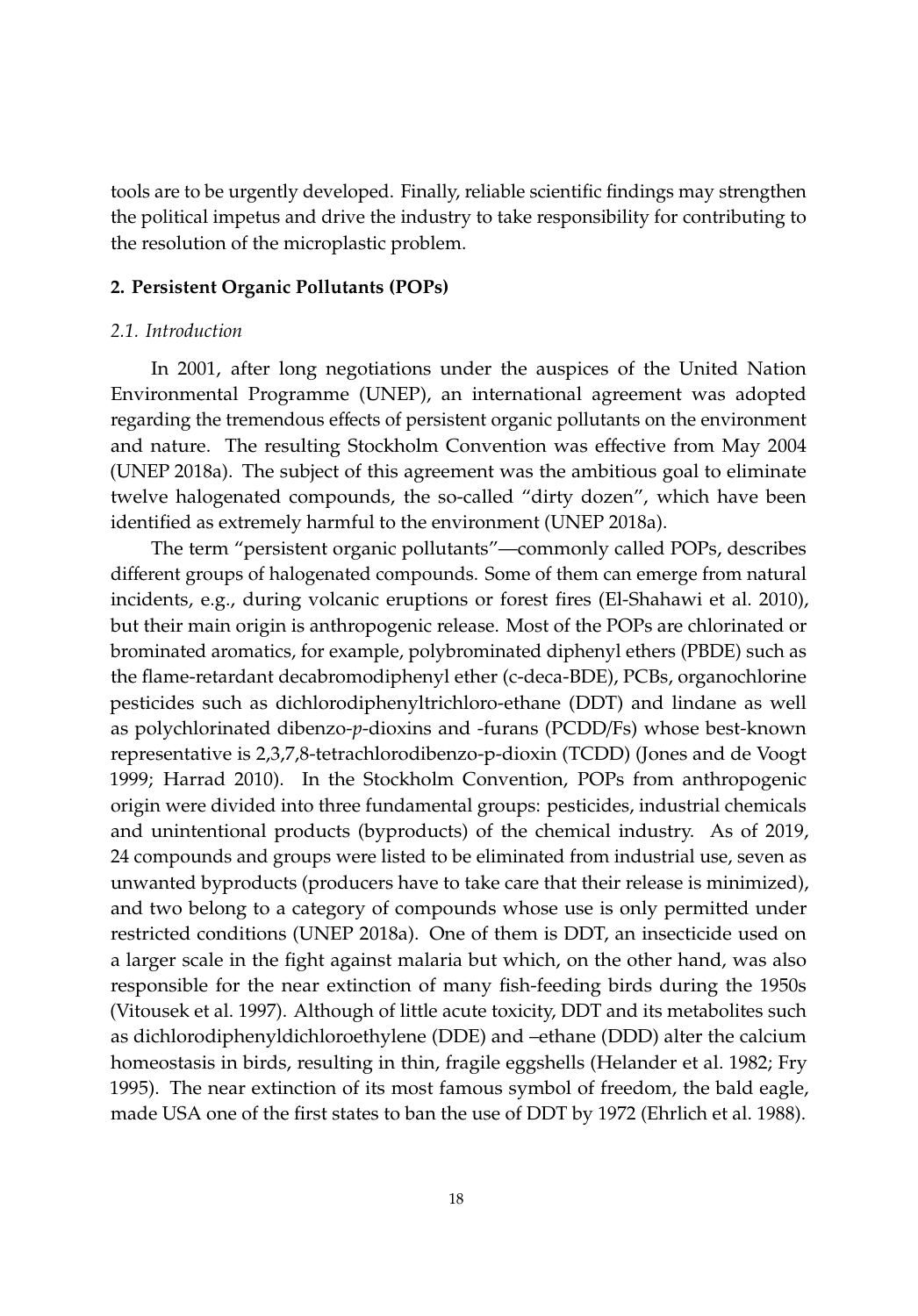From the beginning of the last century until today, several million tons of POPs have been produced, including over 1.3 million tons of PCBs alone [\(Jamieson](#page-36-5) [et al.](#page-36-5) [2017\)](#page-36-5). POPs have been released into the environment: intentionally, by waste dumping such as with the pesticides DDT and lindane; accidentally, such as with 2,3,7,8-TCDD in the Seveso disaster [\(Bertazzi and Domenico](#page-29-3) [1994\)](#page-29-3); as byproducts of insufficiently produced chemicals (e.g., 2,3,7,8-TCDD in the herbicide "Agent Orange" during the Vietnam war) [\(Stellmann et al.](#page-43-3) [2003\)](#page-43-3); and from contaminated waste disposal and burning [\(Lammel et al.](#page-37-6) [2013\)](#page-37-6). They are semi-volatile, hydrophobic and fat soluble. As the name implies, these substances have extremely long biological and ecological half-life due to their robustness against UV-light and biodegradation. They have the potential to be distributed to remote areas [\(Hung et al.](#page-36-6) [2016\)](#page-36-6) and, most importantly, show harmful effects in humans and biota [\(Harrad](#page-35-4) [2010;](#page-35-4) [Vassilopoulou](#page-45-6) [et al.](#page-45-6) [2017;](#page-45-6) [Landrigan et al.](#page-38-5) [2020\)](#page-38-5).

The effects of persistent organic pollutants on marine organisms are as manifold as the group itself. Their role as endocrine disruptors has been studied in many different marine species. Some examples include the influence on sexual hormones of zebrafish (0.08–0.8 ng/day TCDD; [\(Hutz et al.](#page-36-7) [2006\)](#page-36-7)), feminization of male individuals of goby (2–30 pg/L TCDD; [\(Wu et al.](#page-46-6) [2001\)](#page-46-6)), inhibition of growth and development of mummichog larvae (80–1250 pg/g wet weight (w.w.) PCB-126; [\(Rigaud et al.](#page-42-4) [2013\)](#page-42-4)), weight loss and lower metabolism in the European eel (7 pg/g bodyweight PCB-126; [\(Van Ginneken et al.](#page-45-7) [2009\)](#page-45-7)), reduced level of thyroid hormone in salmon  $(>1 \mu g/L)$ aroclor 1254; [\(Lerner et al.](#page-38-6) [2007\)](#page-38-6)), lower survival rates of juvenile rainbow trout to pathogenic bacteria (microinjection of 0.4 to 2  $\mu$ g/egg clophen A50; [\(Ekman et al.](#page-33-6) [2004\)](#page-33-6)) and reduced sperm counts in male guppies exposed to food dosing (10 µg/mg DDE; [\(Kinnberg and Toft](#page-37-7) [2003\)](#page-37-7)).

High-lipophilic POPs, such as PCB-153, biomagnify through piscivorous food webs. [Kelly et al.](#page-37-8) [\(2007\)](#page-37-8) found that compounds with a medium lipophilicity but high octanol-air distribution coefficient accumulate in marine mammalian food webs, but not in the piscivorous food web. For  $\beta$ -HCH, a polychlorinated hexane and byproduct of the production of the insecticide Lindane, a biomagnification factor below 1 (no magnification) was found for predatory fish, but 45 (strong magnification) for marine mammals. In comparison, for PCB-153 a biomagnification factor of 7.7 (predatory fish) and 45 (marine mammals) was determined [\(Kelly et al.](#page-37-8) [2007\)](#page-37-8). Concentrations of 70–1300 µg/g l.w. of DDT and 260-1500 µg/g l.w. of PCB resulted in eggshell thinning and reproductive failure of white-tailed eagles [\(Helander](#page-35-5) [et al.](#page-35-5) [1982,](#page-35-5) [2002;](#page-35-6) [Sonne et al.](#page-43-4) [2020\)](#page-43-4).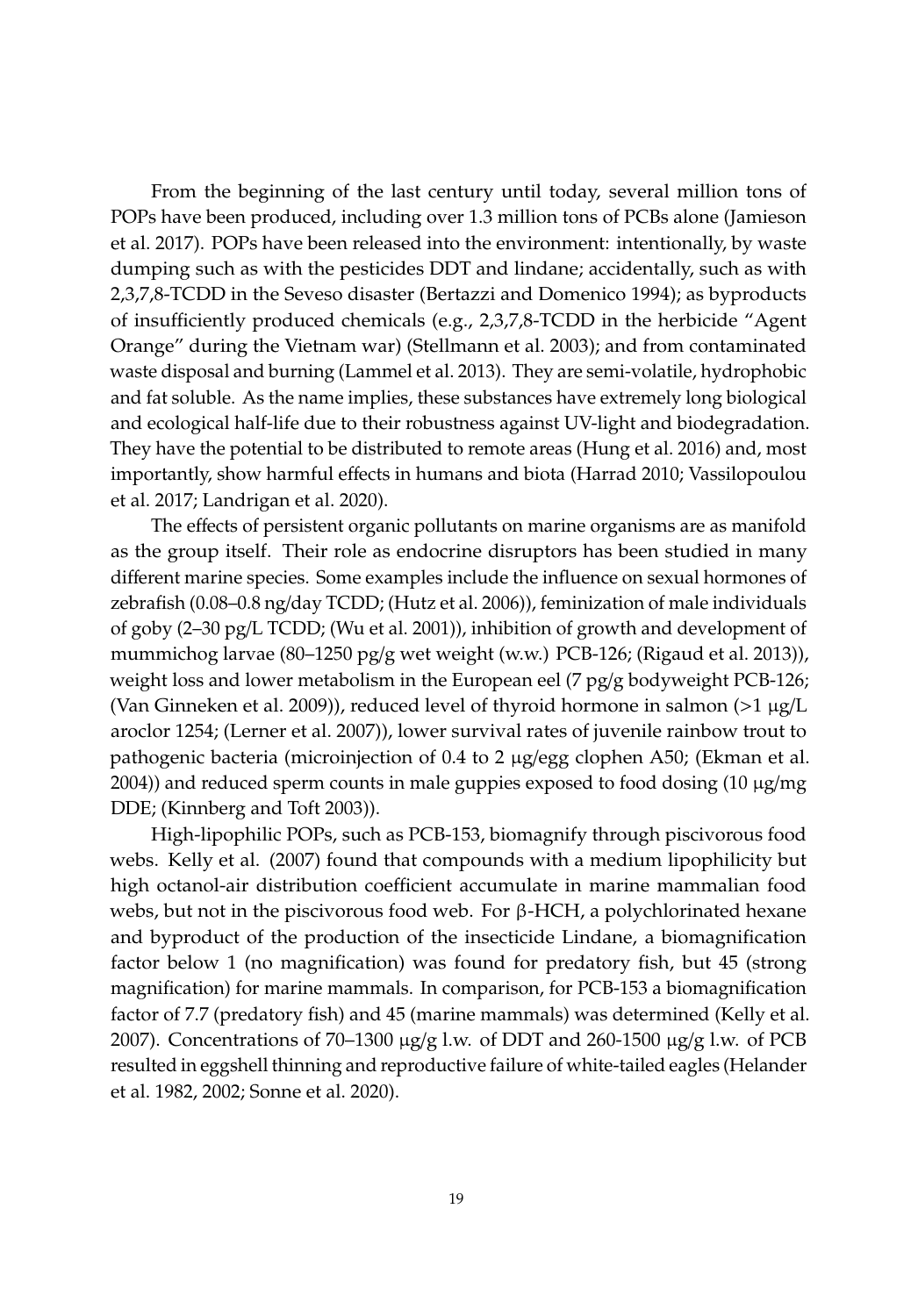For marine mammals such as Baltic grey seals, high concentrations of PCBs and DDTs affect the reproductive system. Concentrations of 100  $\mu$ g/g lipid weight (l.w.) caused elevated cortisol production, causing hyperplasia of adrenal glands, reduced bone density and skin changes, as well as changes in the female reproductive system, e.g., occlusions, stenosis and tumors of the uterus (known as the Baltic seal disease complex) [\(Letcher et al.](#page-38-7) [2010;](#page-38-7) [Sonne et al.](#page-43-4) [2020\)](#page-43-4). They also act as endocrine disruptors for cetaceans, interfering with steroid hormones [\(Hoydal et al.](#page-36-8) [2017\)](#page-36-8). Blubber samples from bottlenose dolphins indicate an association between high concentrations of DDT and its metabolites, and impaired testosterone homeostasis [\(Galligan et al.](#page-34-3) [2019\)](#page-34-3).

Today, some forty years after the ban of DDT in many EU countries [\(Macgregor](#page-39-5) [et al.](#page-39-5) [2010\)](#page-39-5), and more than a decade and a half after the Stockholm Convention came into force [\(UNEP](#page-44-4) [2018a\)](#page-44-4), persistent organic pollutants can still be detected in numerous marine organisms worldwide—albeit in decreasing concentrations. Even in pristine areas such as the Arctic [\(Letcher et al.](#page-38-7) [2010;](#page-38-7) [Ma et al.](#page-39-6) [2016\)](#page-39-6) and the Hadal zone (6000–11,000 m), the deepest zone of the ocean, considerable amounts have been detected. [Jamieson et al.](#page-36-5) [\(2017\)](#page-36-5) evaluated the number of PCBs and PBDEs in amphipod crabs in two deep sea trenches (Mariana and Kermadec) in the North and South Pacific at depths down to 10,025 m. The mean values of 382.28 ng/g dry weight (d.w.), 25.24 ng/g d.w. of PCBs, and the lower but still detectable levels of PBDEs (5.82–28.93 ng/g d.w. In Mariana and 13.75–31.02 ng/g d.w. In Kermadec) were found. Compared to crabs from one of the most polluted rivers in China, the Liaohe River, with PCB concentrations between 3.61 and 5.48 ng/g d.w. [\(Teng et al.](#page-44-5) [2013\)](#page-44-5), the amounts measured in the Mariana trench were almost a hundred times higher [\(Jamieson et al.](#page-36-5) [2017\)](#page-36-5). This also impressively displays the global transport capabilities of the oceans.

# *2.2. POPs in the Baltic Sea*

POPs are one of the groups under investigation by the Baltic Marine Environment Protection Commission (HELCOM). For the Baltic Sea, a region often referred to be one of the most polluted seas [\(Rheinheimer](#page-41-7) [1998\)](#page-41-7), concentrations of different sorts of POPs are monitored in biota [\(HELCOM](#page-35-7) [2010\)](#page-35-7). Layer-by-layer analysis of sediment cores collected from costal and offshore areas of the Baltic sea are used to trace the course of POP contamination. While developing relatively slowly during the first half of the twentieth century, a massive increase in concentration was found in layers between the 1960s and 1980s, resulting in a total of up to 28 ng/g dry weight of eight PCBs [\(Sobek et al.](#page-43-5) [2015\)](#page-43-5). The highest levels were found in the more southern spots, which correlated with distance to the source of emissions. Since the 1990s, following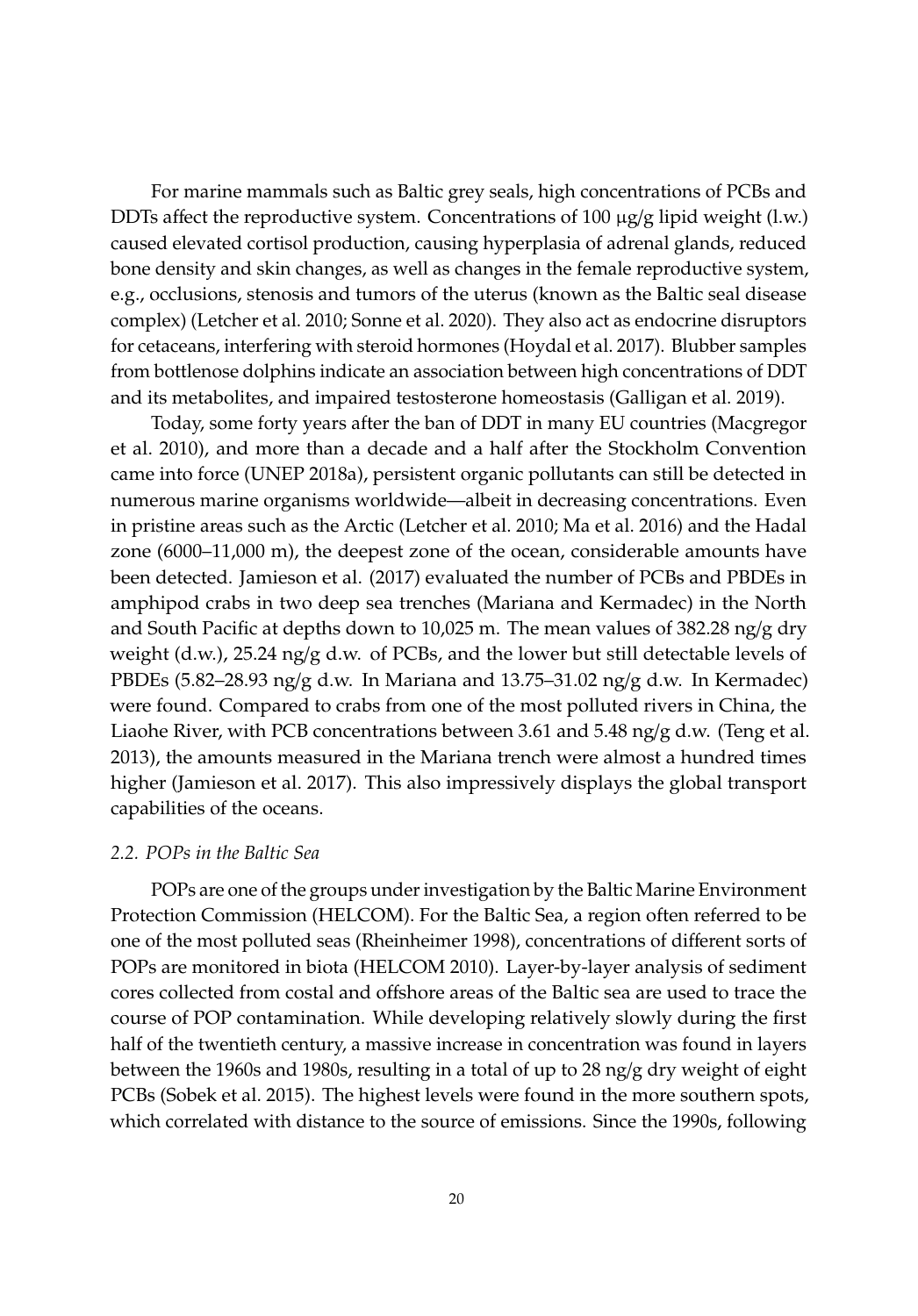their phase out, there has been a clear trend of decreasing concentrations. For samples taken offshore, there was an observed delay of about ten years in the decrease in PCB concentrations. However, for hexachlorobenzene, even a slight increase in concentration starting in 2000 was found in these samples. From the data gained, half-lives of PCBs and PCDD/Fs in sediments of the Baltic were calculated to be  $14 \pm 5$  years near the coast and  $29 \pm 15$  years in offshore regions. [\(Sobek et al.](#page-43-5) [2015\)](#page-43-5).

For Baltic grey seals, whose population had been heavily reduced by effects of the Baltic seal disease complex on their female reproductive system during the 1970s, e.g., leiomyoma, stenosis and occlusions of the uterus [\(Desforges et al.](#page-32-3) [2016\)](#page-32-3), severely decreasing trends for PCB and DDT levels have been found in liver samples collected between 1981 and 2015 [\(Schmidt et al.](#page-43-6) [2020\)](#page-43-6). The same was observed for mean total PCBs and DDTs in the blubber of juvenile grey seals, which decreased from 110 mg/kg l.w. (PCBs) and 192 mg/kg l.w. (DDTs) in 1968 to 15 and 2.8 mg/kg l.w., respectively, in 2010. This correlates with a 100% decrease in uterine obstruction and leiomyoma, since 2000, and 100% increased pregnancy frequency [\(Roos et al.](#page-42-5) [2012\)](#page-42-5). Similar decrease in POP concentrations has been found in white-tailed eagle eggs and sea otter muscle tissue [\(Roos et al.](#page-42-5) [2012\)](#page-42-5). In herrings caught from the Gulf of Bothnia, PCBs and PCDD/Fs reduced by 82–86% between 1978 and 2009, from >50 to <10 pg/g fresh weight for individuals  $\geq$  5 years, and from 15 to 2 pg/g f.w. for younger fish. However, 45% of the fish caught in 2009 still contained more than the maximum EU allowable concentration of PCDD/Fs  $(3.5 \text{ pg/g f.w. toxicity equivalents})$ and 36% more than that allowed for PCDD/Fs and PDBs  $(6.5 \text{ pg/g f.w.})$  [\(Airaksinen](#page-28-2) [et al.](#page-28-2) [2014\)](#page-28-2). [Nyberg et al.](#page-40-4) [\(2015\)](#page-40-4) found a decrease of 60–80% for CB-153 since 1988, 90% for DDE since the late 1970s, and 90% for HCHs and HCBs since 1979, e.g., in herring, guillemot and blue mussel. CB-118 and DDE, however, still exceeded the OSPAR target values, with 24 ng/g lipid and 5 ng/g wet weight, respectively.

While the concentrations of the heavily regulated or banned POPs such as PCBs, PCDD/Fs and DDTs steadily declined, new organohalogen compounds, such as organophosphate esters (OPEs), halogenated flame retardants (HFRs) and chlorinated paraffins (CPs) were recently found in different species from the Baltic sea [\(De Wit](#page-32-4) [et al.](#page-32-4) [2020\)](#page-32-4). Some of them have biomagnification potentials comparable to *p*,*p-*DDE and CB-153. As toxicity data are still lacking, monitoring these substances is necessary [\(De Wit et al.](#page-32-4) [2020\)](#page-32-4).

# *2.3. Climate Change Might Cause Re-Emission of Legacy POPs*

Thus far, the influence of anthropogenic climate change on the fate and re-emission of legacy pops has not been well researched or understood. However,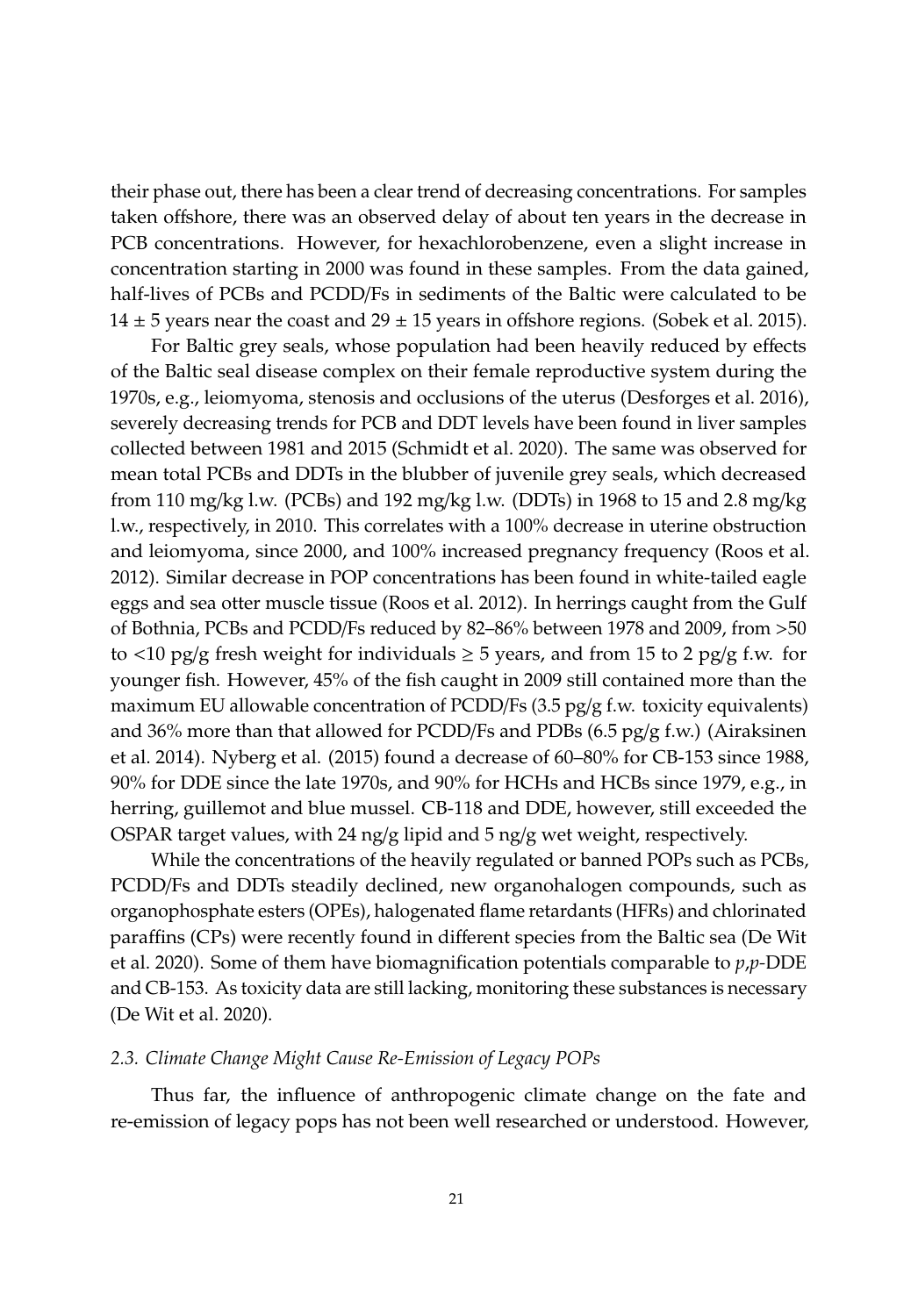there is much evidence to suggest that rising air and water temperatures, ice retreat, and permafrost thawing could promote re-emission of these substances [\(Ma et al.](#page-39-7) [2011\)](#page-39-7) and alter their bioaccumulation [\(Borgå et al.](#page-30-5) [2010;](#page-30-5) [Ma et al.](#page-39-6) [2016\)](#page-39-6). Re-emission of POPs such as PCPs and PCDD/Fs from glaciers has already been observed, with the highest concentrations measured in the vicinity of marine-terminating glaciers. Thus, ocean warming has a direct influence (Kobusińska et al. [2020\)](#page-37-9). The gradual decrease or even slight increase in HCB levels in Artic air and ringed seals might also be caused by re-emission (Rigé[t et al.](#page-42-6) [2020\)](#page-42-6). Studies from the Chinese Lake Chaohu have shown that the effect of rising temperatures can affect both re-emission and deposition of POPs [\(Zhang et al.](#page-46-7) [2019\)](#page-46-7). While the former was observed for DDTs and PAHs, increased biological activity in the lake and the subsequent enhanced sedimentation have led to a reduction in PCB levels [\(Zhang et al.](#page-46-7) [2019\)](#page-46-7). In the highest trophic levels of marine food webs, for example, killer whales, a 3% increase in PCB concentration by 2100 was calculated using North Pacific Ocean data, as opposed to a scenario without increased  $CO<sub>2</sub>$  emissions [\(Alava et al.](#page-28-3) [2017,](#page-28-3) [2018\)](#page-28-4). Despite these evidence, there are still large gaps in our knowledge on the influence of global transport and release processes on the release of legacy POPs, emphasizing the urgent need for further data collection and monitoring [\(Nadal et al.](#page-40-5) [2015;](#page-40-5) [Wang et al.](#page-45-8) [2019b\)](#page-45-8).

# *2.4. Outlook*

Although the usage of persistent organic pollutants, such as DDTs, PCBs, and PCDDs, were banned by the Stockholm Convention nearly twenty years ago, they can still be detected in decreasing but relevant amounts in marine species, even in pristine areas such as the Arctic and deep-sea trenches. Species such as grey seals and Baltic white eagle, however, whose reproduction rates in the past were drastically reduced by high concentrations of POPs, have been able to recover during the last twenty years.

Causes for concern are a new generation of organohalogen compounds, such as chlorinated paraffines, new halogenated flame retardants and organophosphate esters, which have shown persistence and bioaccumulative potential, and should also be monitored in marine organisms [\(De Wit et al.](#page-32-4) [2020\)](#page-32-4). Some of them, such as the short chained chlorinated paraffines, have recently been added to the Stockholm Convention [\(UNEP](#page-44-4) [2018a\)](#page-44-4).

Another focus of current research is the interaction between POPs and microplastics. It is considered that microplastics could affect the uptake of POPs by marine organisms [\(Gassel and Rochmann](#page-34-4) [2019\)](#page-34-4). Microplastics can accumulate large amounts of hydrophobic organic compounds, and studies have shown that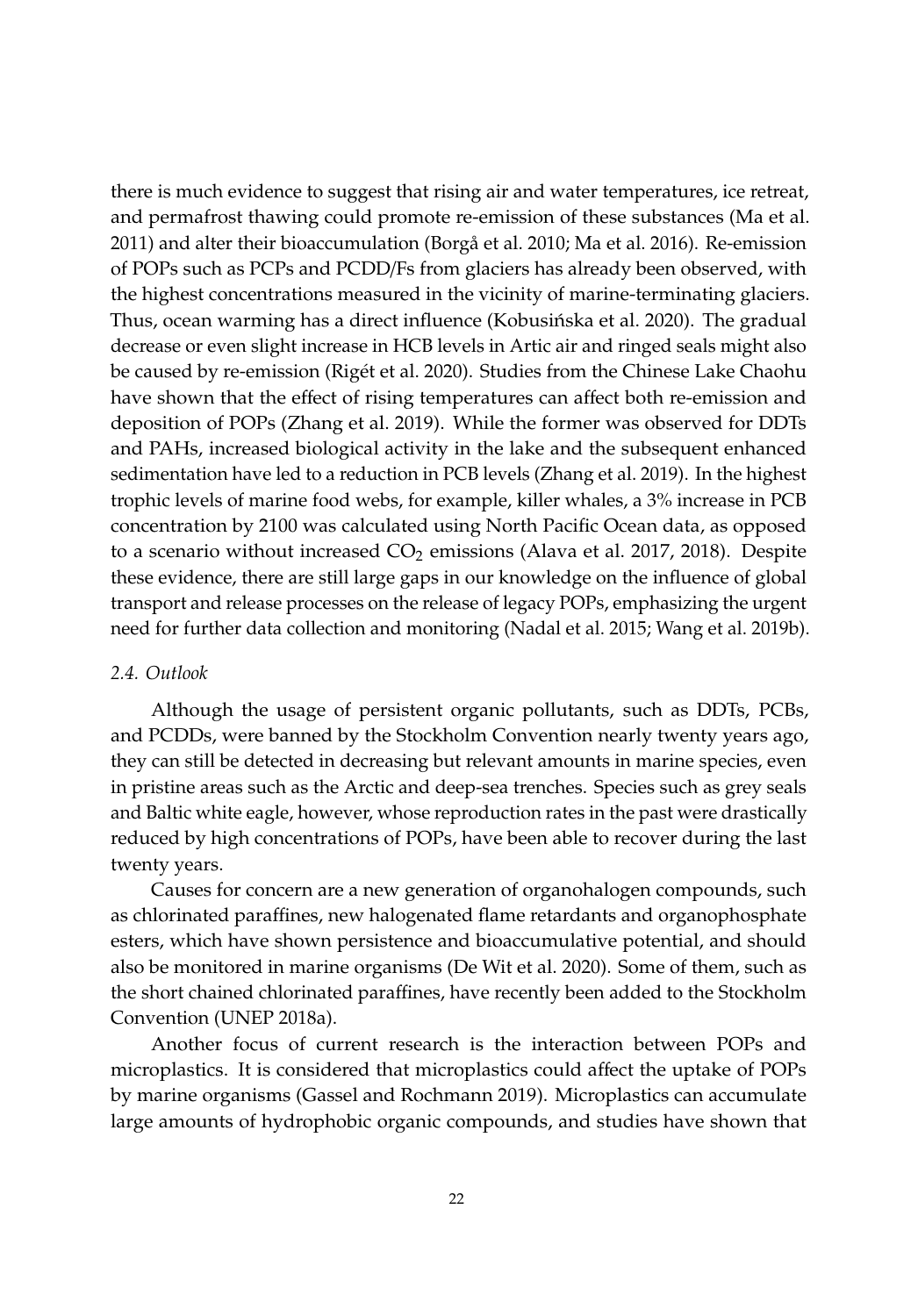microplastics can be a vector for the transport of POPs into marine organisms [\(Scopetani et al.](#page-43-7) [2018\)](#page-43-7). On the other hand, microplastics seem to have relatively low influence on the global POP cycle, as the fraction of POPs sorbed to microplastic is relatively low [\(Koelmans et al.](#page-37-3) [2016;](#page-37-3) [Ziccardi et al.](#page-47-1) [2016\)](#page-47-1). However, some authors have raised the question of whether microplastics themselves should be classified as POPs because of the parallels in their properties, e.g., persistence, long-range transport and accumulation tendencies [\(Lohmann](#page-38-8) [2017\)](#page-38-8).

# **3. Metals as Pollutants in Marine Environments**

# *3.1. Introduction*

Compared to artificial pollutants such as plastics, pharmaceuticals, fertilizers or explosives, metals have a special role: as elements, they have always been part of marine cycles and ecosystems. They can neither be created nor eliminated—only released from geological sources or deposited and biologically transformed [\(UNEP](#page-44-6) [2018b\)](#page-44-6).

Sources of metal entrance into marine systems are manifold. They are released into the atmosphere by geological processes such as volcanic eruptions or rock weathering; natural cycles have existed long before human impact. These natural cycles are disturbed by the anthropogenic release of metals, e.g., by mining and smelting, combustion of fossil fuels and wastes, or as chemical compounds of various functions, which, in most cases, far exceed the natural release [\(Nriagu and Pacyna](#page-40-6) [1988;](#page-40-6) [Dixit et al.](#page-32-5) [2015\)](#page-32-5). As a result of their persistent nature, removal of metals from the cycles occurs only by sedimentation in the deep seas.

Arsenic is a common element and naturally found in sediments and ocean water. Forty-five kilotons per year (kt/y) are released by natural sources, mainly by volcanic activity and upwelling of deep ocean water. Anthropogenic sources such as mining and smelting of gold and other non-iron metals, and industrial sewage contribute to a comparable amount [\(Ne](#page-40-7)ff [1997\)](#page-40-7). Ocean water has a mean total arsenic concentration of 1.7 µg/L. Arsenic occurs in many inorganic and organic forms with large differences in toxicity and bioaccumulation. Therefore, the total has relatively little informative value [\(Ne](#page-40-7)ff [1997\)](#page-40-7). While inorganic arsenic, which makes the biggest contribution of total arsenic in seawater, is accumulated in low trophic level species, it seems to be transformed to less toxic organic compounds. Most aquatic organisms seem to have a relatively high tolerance for inorganic arsenic [\(Ne](#page-40-7)ff [1997\)](#page-40-7). Edible algae containing large amounts of arsenic could be a threat to human health [\(Ne](#page-40-7)ff [1997\)](#page-40-7). Marine animals seem to accumulate only small amounts of arsenic, as it is excreted rapidly [\(Ne](#page-40-8)ff [2002\)](#page-40-8) and no biomagnification is observed [\(Rahman et al.](#page-41-8) [2012\)](#page-41-8). In organisms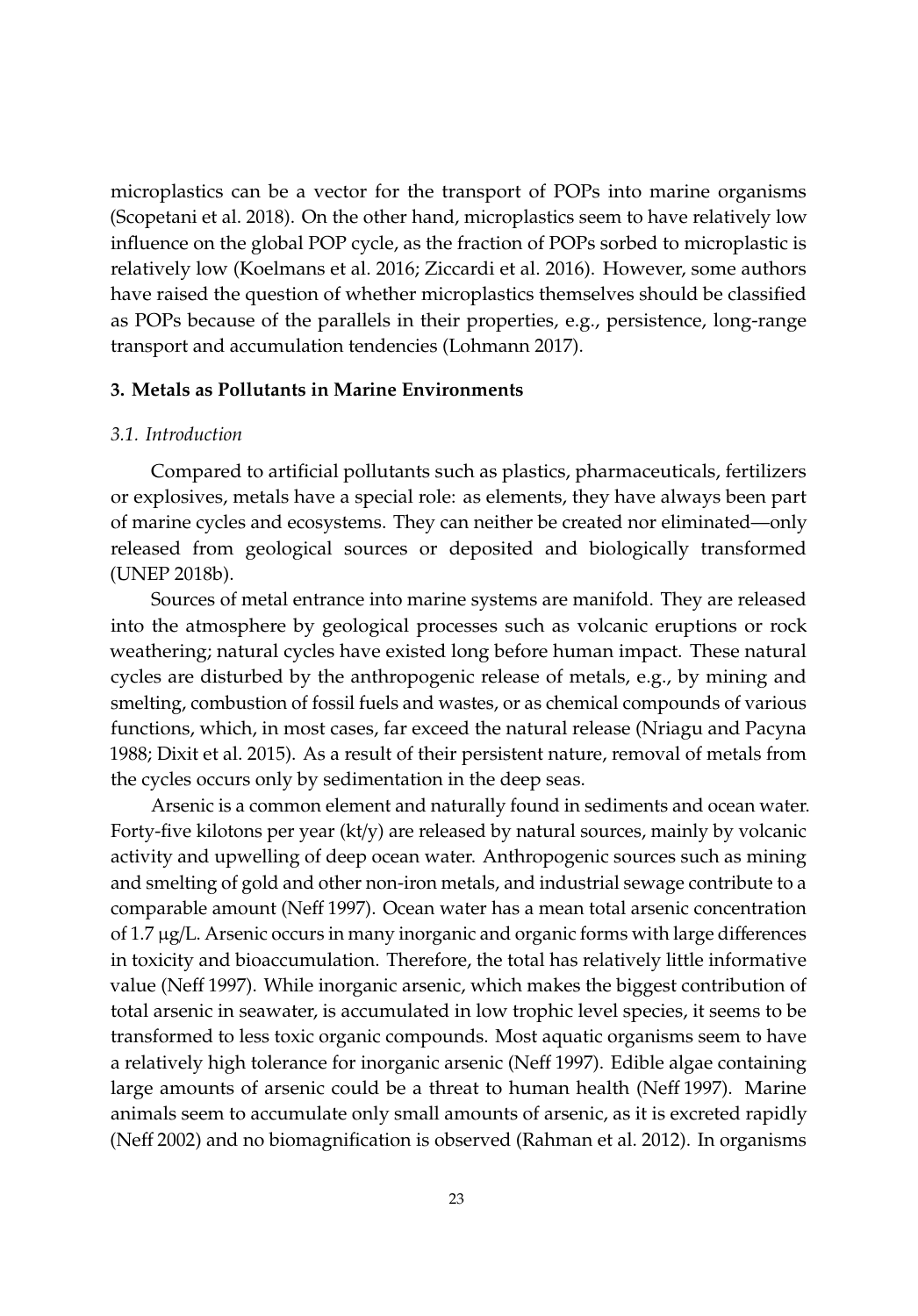of higher trophic levels, less arsenic is found mostly as non-toxic arsenobetaine [\(Rahman et al.](#page-41-8) [2012\)](#page-41-8).

Due to the toxic effects of cadmium, its uses are relatively limited. Cadmium is only mined as a side product of other metals such as zinc and copper, and often released into the atmosphere. In former times cadmium was used for alloys, electroplating and pigments. However, due to severe nephrotoxic effects, nowadays its use is limited mainly to batteries and semiconductors [\(Cullen and Maldonado](#page-31-7) [2013\)](#page-31-7). The annual natural atmospheric release is as low as 0.14–2.5 kt/y, together with anthropological releases from recycling and mining activities of 3 kt/y [\(WHO](#page-46-8) [2003\)](#page-46-8). Cadmium shows little to no effect of biomagnification through marine food webs [\(McGeer et al.](#page-39-8) [2003\)](#page-39-8). High concentrations are found in low trophic levels such as seaweed, clams and mussels; higher trophic levels contain much less per gram wet weight (w.w.) (Table [1\)](#page-13-0) [\(Almela et al.](#page-28-5) [2006;](#page-28-5) Falcó [et al.](#page-33-7) [2006\)](#page-33-7). In the gland of squids in South-western Atlantic, cadmium levels of up to  $1 \text{ mg/g}$  w.w. have been found [\(Lischka et al.](#page-38-9) [2018\)](#page-38-9). The extreme long half-life of cadmium in the body (>10 years) and its nephrotoxicity make it a threat to humans and marine mammals [\(Jakimska et al.](#page-36-9) [2011\)](#page-36-9). Experiments with marine organisms of different trophic levels have shown increasing DNA damage at aquatic concentrations as low as 0.59 µg/L. At higher levels, survival and larval development were found to be reduced [\(Pavlaki et al.](#page-41-9) [2016\)](#page-41-9).

| <b>Species</b> | As $[\mu$ g/g w.w.] | Cd [ $\mu$ g/g w.w.] | Pb [ $\mu$ g/g w.w.] | Hg [ $\mu$ g/g w.w.] |
|----------------|---------------------|----------------------|----------------------|----------------------|
| Shrimp         | $3.85 - 8.76$       | $0.01 - 0.03$        | ~10.01               | $0.02 - 0.19$        |
| Mussel         | $2.02 - 2.44$       | $0.02 - 0.20$        | $0.09 - 0.21$        | ~10.02               |
| Squid          | $1.41 - 4.74$       | $0.05 - 0.15$        | ~10.01               | $0.02 - 0.03$        |
| $C$ uttlefish  | $2.45 - 5.33$       | $0.01 - 0.09$        | $0.01 - 0.10$        | $0.04 - 0.08$        |
| Hake           | $3.22 - 4.55$       | < 0.01               | $0.01 - 0.13$        | $0.12 - 0.29$        |
| Salmon         | $1.60 - 2.37$       | ~10.01               | $0.01 - 0.25$        | $0.04 - 0.05$        |
| Swordfish      | 1.78-2.44           | ~10.01               | $0.01 - 0.02$        | $1.59 - 2.22$        |
| Tuna           | $0.99 - 1.25$       | $0.01 - 0.02$        | $0.10 - 0.02$        | $0.38 - 0.58$        |

<span id="page-13-0"></span>**Table 1.** Arsenic, cadmium, lead and mercury levels in commercially purchased marine species (µg/g wet weight) of different trophic levels. Source: Falcó [et al.](#page-33-7) [\(2006\)](#page-33-7).

Being one of the most released metallic pollutants of the last century, atmospheric release of lead has dropped rapidly following the ban of tetraethyl-lead as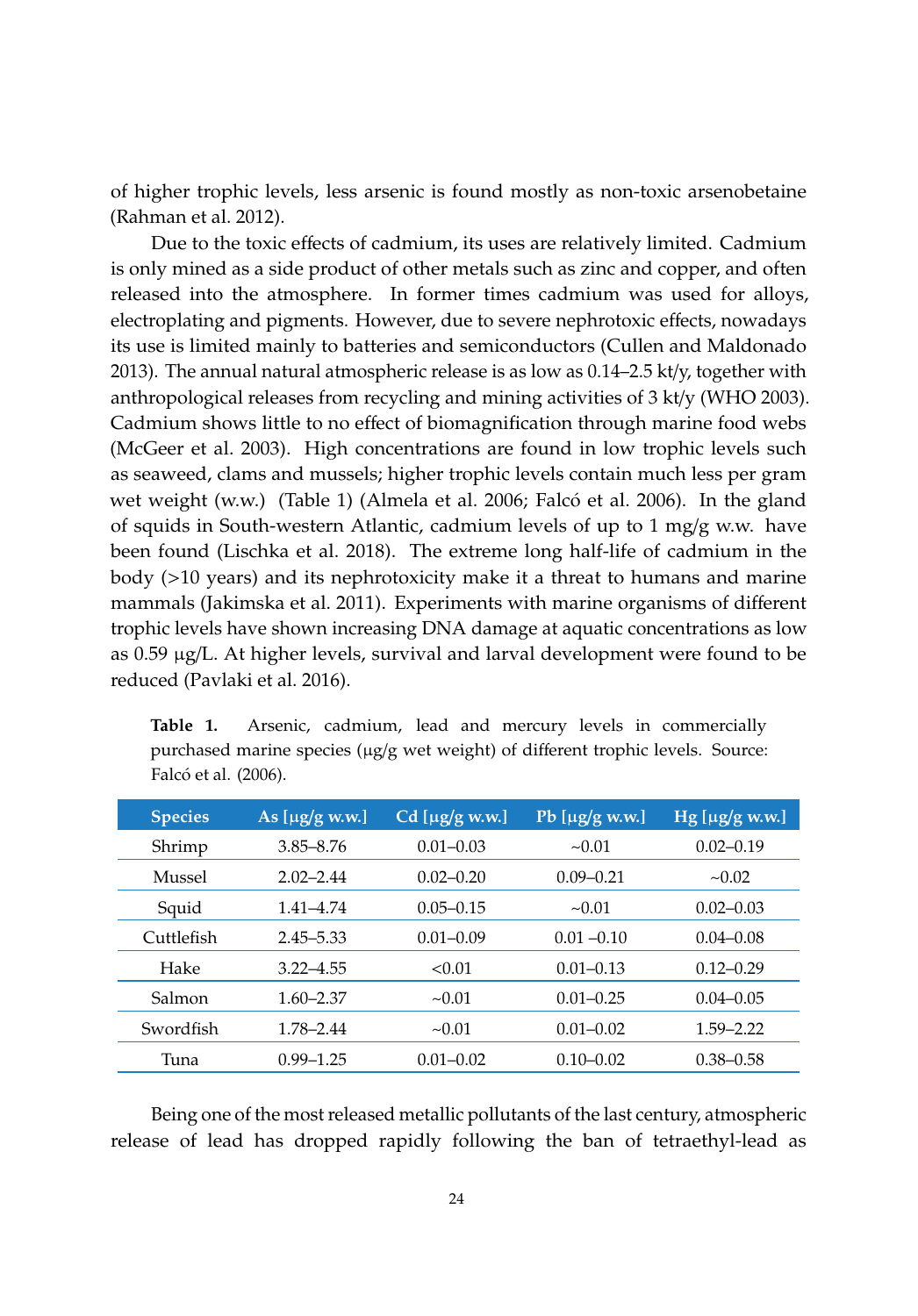anti-knocking agent in gasoline, in response to its neuro- and reproductive toxicity, and carcinogenic nature [\(Wani et al.](#page-46-9) [2015\)](#page-46-9). Like cadmium, it does not biomagnify throughout marine food webs [\(McGeer et al.](#page-39-8) [2003\)](#page-39-8). Since the 1970s, efforts have been made to reduce the release of toxic metals, due to awareness of their impact on nature, human health and their economic consequences. The near worldwide ban on leaded gasoline between 1980 and 2017 resulted in a 92% decrease in lead in the surface water of the North Atlantic, down to  $\sim$ 3 ng/L [\(Boyle et al.](#page-30-6) [2014;](#page-30-6) [Rusiecka](#page-42-7) [et al.](#page-42-7) [2018\)](#page-42-7). Between 1990 and 2017, the atmospheric release of lead decreased by 93% [\(European Environment Agency](#page-33-8) [2019\)](#page-33-8).

Estimations for the current global mercury emission range from 6500 to 8300 kt/y, including 1900–2900 kt/y from anthropogenic sources, 4600–5300 kt/y from secondary emission of deposited mercury and only 80–600 kt/y from primary geogenic emissions. Artisan, small-scale gold mining and combustion of fossil fuels are the main source of anthropogenic mercury release [\(UNEP](#page-44-6) [2018b\)](#page-44-6). Anthropogenic activities might have increased surface ocean mercury levels by 450–660% during the last 600 years and 300% within the last century [\(Zhang et al.](#page-46-10) [2014\)](#page-46-10).

Nine-tenths of mercury in the surface water of the ocean originate from atmospheric deposition. Commonly, it is found in the form of inorganic  $Hg<sup>H</sup>$ salts or as elemental  $\mathrm{Hg^0}$ . Microbiological transformation in sediments and the water column converts inorganic mercury to monomethyl-mercury (MMHg;  $CH_3Hg^+$ ). MMHg constitutes only a minor fraction of the total aquatic mercury (0.5% in surface water, 1–1.5% in sediments) [\(Ullrich et al.](#page-44-7) [2001\)](#page-44-7), but the majority (>95%) of the total mercury in marine organisms. Low aqueous solubility and its lipophilia ensure the accumulation of methyl-mercury in tissues of marine organisms, resulting in a biomagnification progress throughout trophic levels of marine food webs [\(Mason](#page-39-9) [et al.](#page-39-9) [1995;](#page-39-9) [McGeer et al.](#page-39-8) [2003\)](#page-39-8). Lower levels, e.g., algae and mussels, usually contain relatively low concentrations of methyl-mercury, but long-living predatory fish such as swordfish, shark and tuna, or fish consuming mammals such as whales and seals, can accumulate large amounts during their lifetime (Table [2,](#page-15-0) [\(FDA](#page-33-9) [2017\)](#page-33-9). MMHg has strong binding affinities to selenium and sulfur, and forms complexes with cysteine molecules in muscle tissues [\(Bradley et al.](#page-30-7) [2017\)](#page-30-7). High concentrations of organic mercury in fish can become a threat to populations, with diets based on the consumption of large quantities of fish. Elevated levels of methyl-mercury can be problematic, as MMHg is neurotoxic [\(WHO](#page-46-8) [2003;](#page-46-8) [Myers et al.](#page-40-9) [2015\)](#page-40-9). The European Food Safety Authority, although highly recommending the consumption of fish, suggests to limit the ingestion of highly loaded fish, e.g., tuna, for children and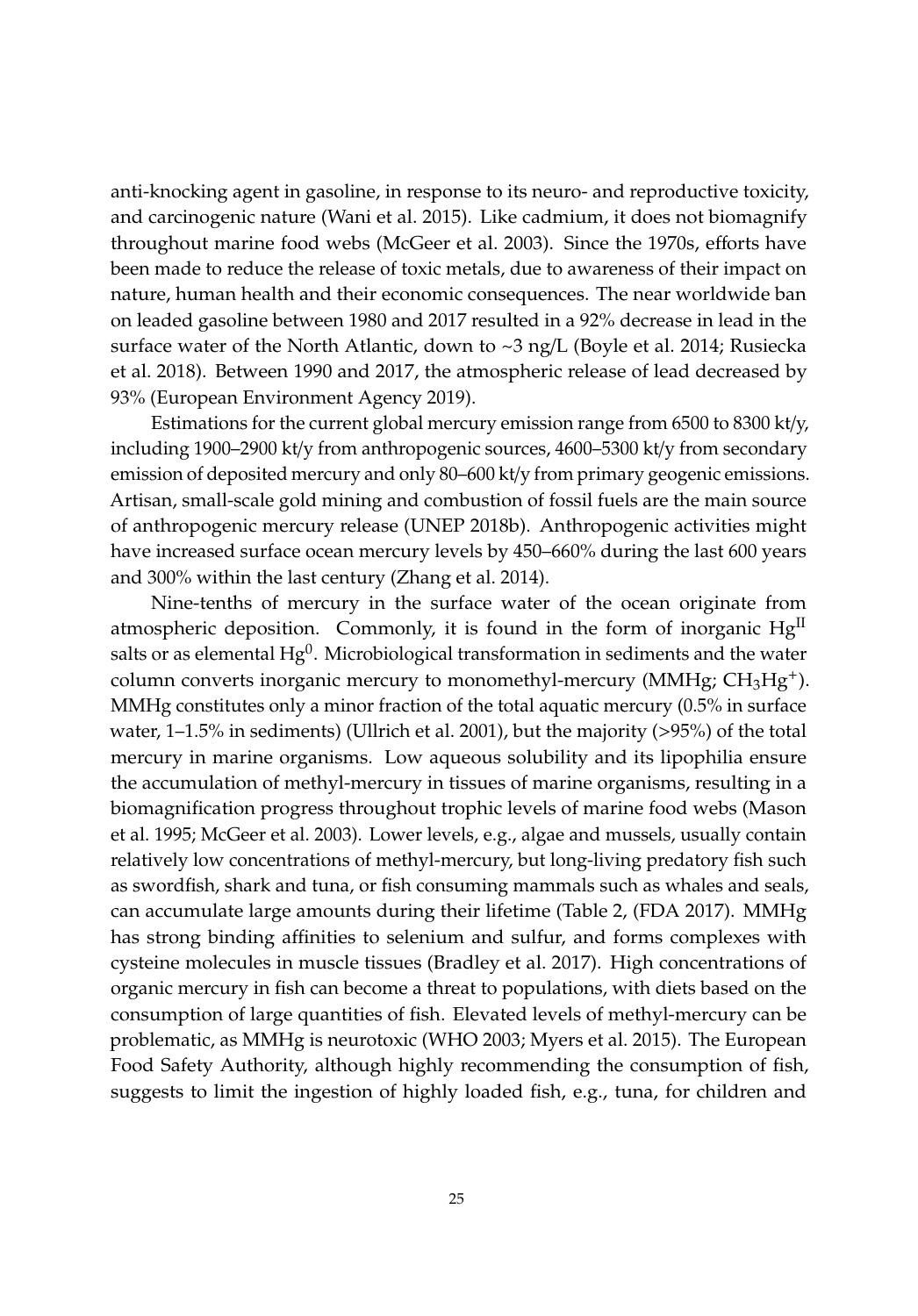pregnant women, and advises to choose less contaminated species [\(EFSA Scientific](#page-32-6) [Committee](#page-32-6) [2015\)](#page-32-6).

<span id="page-15-0"></span>**Table 2.** FDA monitoring of mercury concentration in commercial fish and shellfish between 1990 and 2012. Source: [FDA](#page-33-9) [\(2017\)](#page-33-9), no specification whether dry or wet weight.

| <b>Species</b> | Mean [ $\mu$ g/g] | Max [ $\mu$ g/g] |
|----------------|-------------------|------------------|
| Scallop        | 0.003             | 0.033            |
| Shrimp         | 0.009             | 0.05             |
| Flatfish       | 0.056             | 0.218            |
| Herring        | 0.078             | 0.56             |
| Snapper        | 0.17              | 1.37             |
| Halibut        | 0.24              | 1.52             |
| Marlin         | 0.49              | 0.92             |
| Bigeye Tuna    | 0.69              | 1.82             |
| Shark          | 0.98              | 3.22             |
|                |                   |                  |

While the highest amounts of mercury are usually found in long-living predators such as tuna, there are not only differences in concentration based on size and age of individuals, but also between individuals of the same or related species from different ocean basins [\(de Lacerda et al.](#page-31-8) [2017;](#page-31-8) [Bezerra et al.](#page-30-8) [2019\)](#page-30-8). It seems to be correlated with the natural mercury budget and anthropogenic release in the habitat area, as well as with the different production levels of methyl-mercury, based on the availability of organic material for microbial transformation. [\(Ferriss and Essington](#page-33-10) [2011;](#page-33-10) [de Lacerda et al.](#page-31-8) [2017\)](#page-31-8). Comparable observations were made for concentrations of other metals and persistent organic pollutants. Currently, however, the number of studies on this is still relatively small, which makes a more precise assessment difficult [\(Bezerra et al.](#page-30-8) [2019\)](#page-30-8).

# *3.2. Impact of Climate Change on Marine Mercury Release*

Another aspect that must be considered when discussing metals as marine pollutants is the impact of climate change on their availability and reemission [\(Macdonald et al.](#page-39-10) [2005\)](#page-39-10). Rising temperatures cause melting of glaciers, continental ice and permafrost soils, increasing the availability of organically-bound mercury [\(de Lacerda et al.](#page-32-7) [2020\)](#page-32-7). In addition, atmospheric elemental mercury deposits in the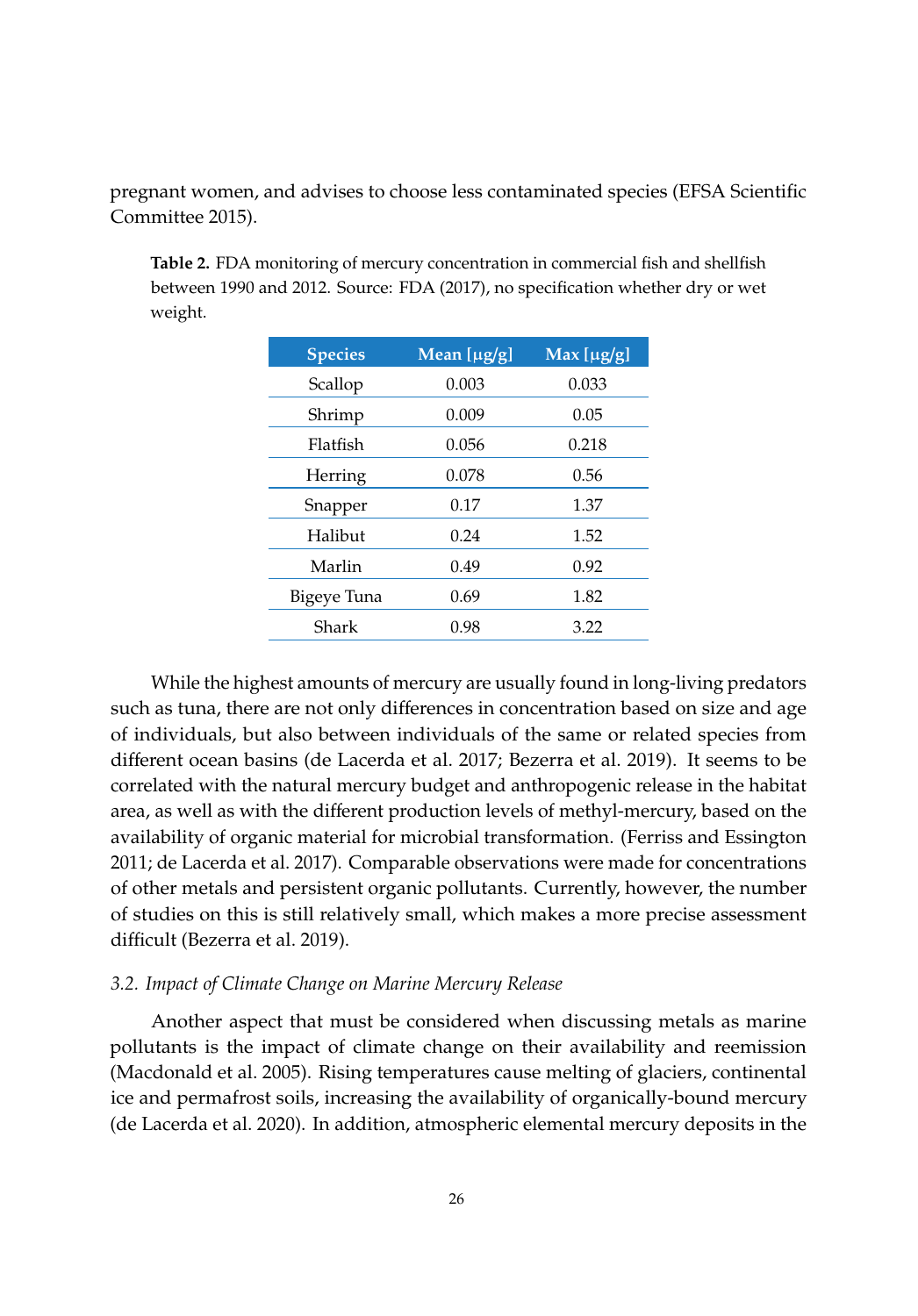soils of the Tundra during snow-free months and is transported by Arctic rivers to the ocean [\(Obrist et al.](#page-41-10) [2017\)](#page-41-10). Increased temperature fuels microbial methylation of mercury, resulting in better bioavailability [\(Emmerton et al.](#page-33-11) [2013\)](#page-33-11) and higher biomagnification through different trophic levels in the arctic [\(Schartup et al.](#page-43-8) [2015;](#page-43-8) [de](#page-32-7) [Lacerda et al.](#page-32-7) [2020\)](#page-32-7). Comparable observations, but with different mechanisms, have been made in semi-arid coastal areas in Brazil. Reduced annual rainfall and damming of rivers, as well as rising sea levels, extension of saline intrusion and expansion of mangrove areas, result in longer water residence time. This induces extended sulphate reduction mechanisms and elevated production of dissolved organic carbon, which is able to form complexes with mercury, making mercury bioavailable. As a result, ten times elevated mercury concentrations were found in shrimps *L. vannamei* from the estuary compared to individuals from upstream regions [\(de Lacerda et al.](#page-32-7) [2020\)](#page-32-7). Increasing levels of mercury have also been observed, starting from the mid-1990s in tuna caught in the North Pacific Ocean. Higher temperatures could alter metabolic processes, thus resulting in elevated mercury uptake into biota as well as changes of marine food webs [\(Grieb et al.](#page-34-5) [2020\)](#page-34-5).

#### *3.3. Metal Pollution in the Baltic Sea*

Metal pollution is one of the issues being monitored by the Baltic Marine Environment Protection Commission (HELCOM). In sediment core samples from the Bothnian Bay, reflecting the heavy metal levels of almost a century, decreasing levels of Cd, Hg, and Pb have been found for the last 40 years. In contrast, arsenic remains at an elevated level of 50 mg/kg, with even an uncertain spike of  $>100$  mg/kg in the mid-1990s. Levels have declined, but remain at 50 mg/kg [\(Vallius](#page-44-8) [2014\)](#page-44-8). In herring livers and blue mussel soft bodies, decreasing lead concentrations were observed between 1998 and 2015 [\(HELCOM](#page-35-8) [2018\)](#page-35-8). The highest concentrations in 2015 were found in the Gulf of Finland (0.203 µg/g w.w. herring liver) and lowest concentrations in the Kattegat (0.01 µg/g w.w.). Even with a decreased atmospheric release of some 73% less mercury in the European Union between 1990 and 2017 [\(European Environment Agency](#page-33-8) [2019\)](#page-33-8), only 18 out of 66 biota sample data sets (herring muscle) indicated falling levels of MMHg. The majority still exceeded the threshold value (20  $\mu$ g/g w.w.), and in five places values had even risen [\(HELCOM](#page-35-8) [2018\)](#page-35-8). For cadmium, the annual release in the European Union had fallen to 35% between 1990 and 2017 [\(European Environment Agency](#page-33-8) [2019\)](#page-33-8). However, while Cd in the tissue of blue mussels from the Gdansk Basin between 2000 and 2016 had dropped by 60%, down to ~0.15 µg/g w.w., mussels from the Kattegat had accumulated 25% higher amounts between 1997 and 2013 [\(HELCOM](#page-35-8) [2018\)](#page-35-8).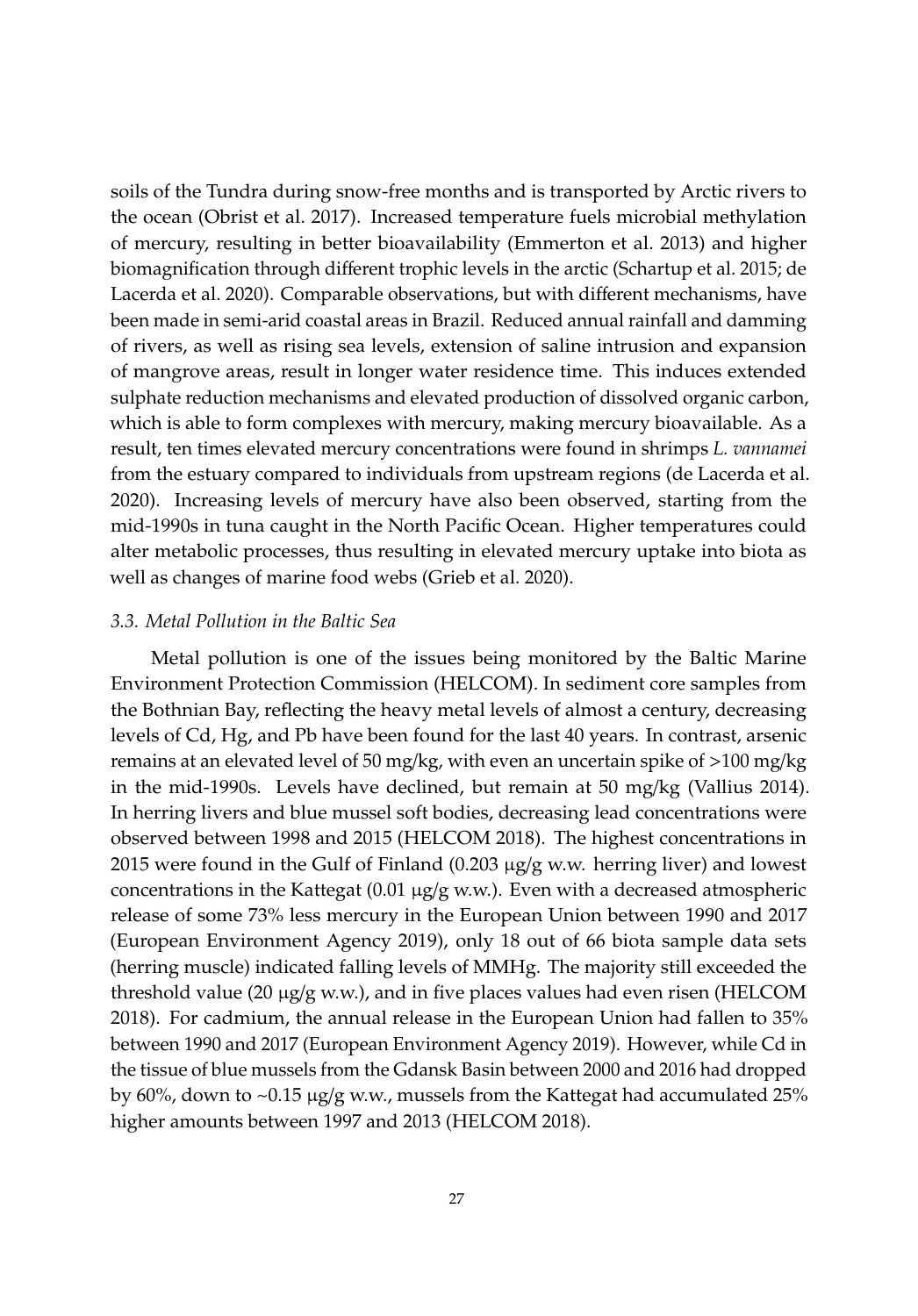#### *3.4. Munitions as a Source of Mercury and Arsenic in the Baltic Sea*

Concerning the Baltic Sea, another repository of metallic pollution must be mentioned. In the aftermath of the First and Second World Wars, quick solutions had to be found to get rid of huge stockpiles of both conventional and chemical weapons, and munitions. This problem affected all participating parties, but was focused on disarming the defeated Germans. Due to the enormous amounts, it was decided that the easiest and safest solution was to just dump the warfare material into the North and Baltic Seas [\(Bełdowski et al.](#page-29-4) [2020\)](#page-29-4). Ecological concerns were much smaller than the fear of misuse. Many of these weapons contained not only conventional explosives, but also compounds such as mercury fulminate  $(Hg(CNO)_2)$  [\(Bełdowski](#page-29-5) [et al.](#page-29-5) [2019\)](#page-29-5) in detonators and various chloro-organic chemical warfare agents such as Lewisite  $(C_2H_2AsCl_3)$  or Clark I and II (I:  $[(C_6H_5)_2AsCl]$ , II:  $[(C_6H_5)_2AsCl]$ [\(HELCOM](#page-35-9) [1994;](#page-35-9) [Garnaga et al.](#page-34-6) [2006\)](#page-34-6).

At the end of the twentieth century, the fear arose that these highly toxic arsenic compounds could leak from ammunitions and accumulate in biota and sediments. Even degradation would still lead to toxic, inorganic compounds [\(HELCOM](#page-35-9) [1994\)](#page-35-9). Different studies on sediments close to munition dumping sites indicated that this process might have already happened to a small extent. Further studies are urgently needed and monitoring systems are to be developed to understand and follow the imminent consequences of this problem [\(Garnaga et al.](#page-34-6) [2006;](#page-34-6) [Bełdowski et al.](#page-29-6) [2016\)](#page-29-6).

For conventional munitions, Bełdowski et al. determined that 0.1% of the approximated >300.000 tons dumped to the Baltic Sea could be mercury, which is more than 300 tons in total. A conclusion from their findings was that, while the amount of mercury leaking from conventional weapons is relatively hard to evaluate from other sources, it may become a measurable source when land-based release further decreases [\(Bełdowski et al.](#page-29-5) [2019\)](#page-29-5) (see Section [4](#page-18-0) for further details on munitions in the seas).

#### *3.5. Outlook*

The public awareness of metals as pollutants and their ecological and human health impact has increased during the last 50 years. National and international contracts have shrunk the anthropogenic emission of arsenic, cadmium, mercury and lead in Europe and North America, although emission remained high and even increased in Latin America, Africa and Asia. The near world-wide ban of leaded fuel led to significantly decreasing amounts of atmospheric lead. The release of mercury, however, is still high as a result of small-scale gold mining and combustion of fossil fuels. Due to the slow elimination of metals by sedimentation from the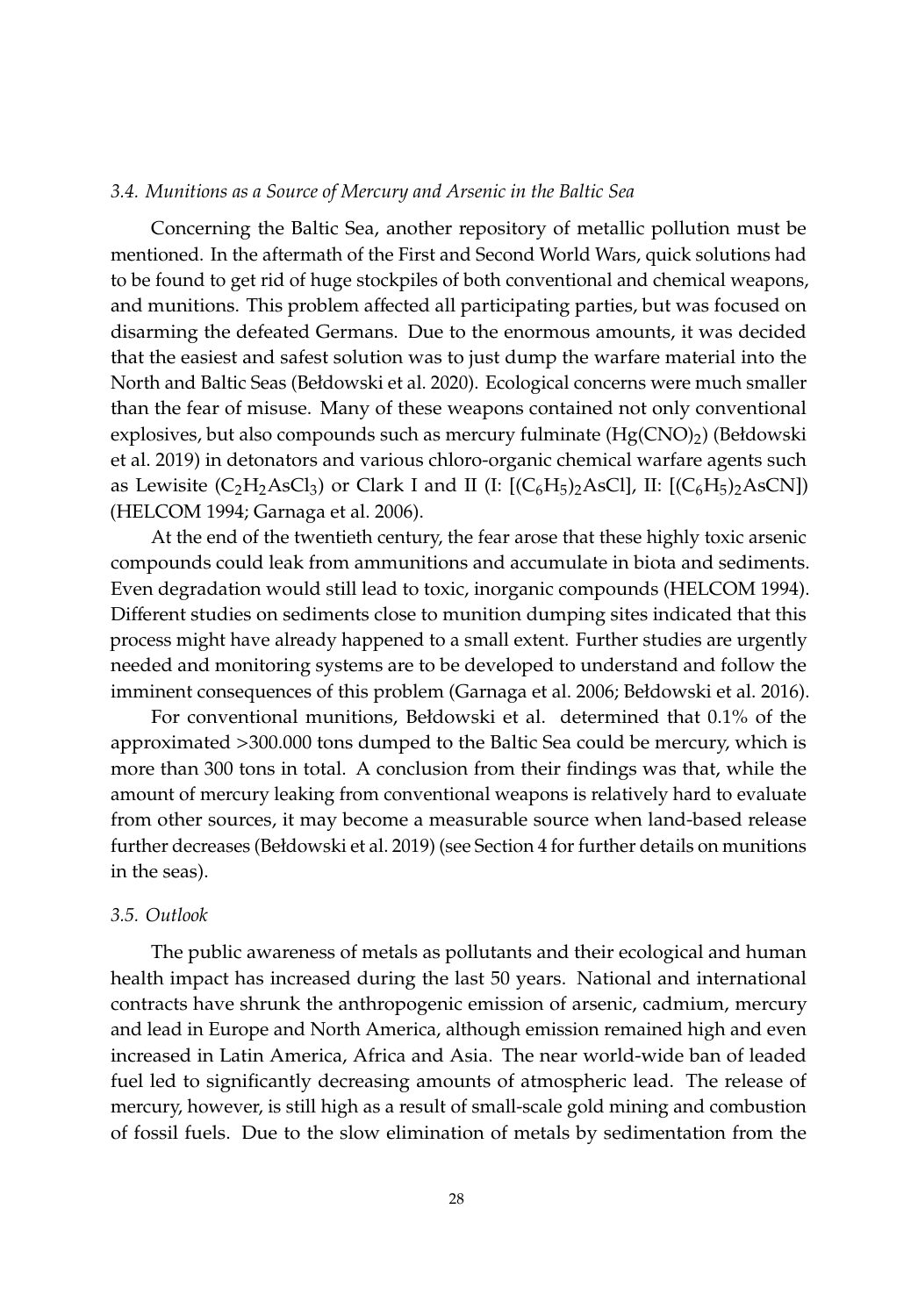global system, it will take decades to reach a pre-industrial level, even with no new emission. The biomagnification of monomethyl-mercury, with high levels found in long-living predatory fish and mammals, remains problematic. To face the worldwide mercury release problem, in August 2017, the United Nations Minamata convention came to power; aiming on achieving lower mercury emissions by banning mercury goods, and working on solutions to decrease the mercury output of gold mining and combustion [\(UNEP](#page-44-9) [2019\)](#page-44-9). Climate change is an additional driver of marine mercury release, as rising temperatures favor the re-emission of mercury. This can already be observed in the Arctic as well as in semi-arid areas of the subtropics. Furthermore, dumped munitions contribute as a source of mercury and arsenic in marine environments.

# <span id="page-18-0"></span>**4. Munitions in Seas**

#### *4.1. Introduction*

The intensive exploitation of the oceans by humans, overfishing and the discharge of hazardous substances pose great risks to marine ecosystems. Unfortunately, and in addition, the seas worldwide are threatened by a relatively new source of pollution. Millions of tons of all kinds of munitions are dumped into seas worldwide during and after war actions, e.g., First and Second World Wars. Besides the risk of detonation with increased human access (fisheries, cable constructions, wind farms and pipelines, ship traffic, tourism), leaching and distribution of toxic chemicals from corrosive munitions may accumulate in marine organisms, enter the marine food chain and directly affect human health. The usage of munitions increased especially at the beginning of the twentieth century and then had its summit during the World Wars. The reason the importance of dumped munitions nowadays, i.e., decades after its intentional disposal, is bigger than ever is the fact that metal munition housings are starting to corrode, thereby releasing their contaminants into the environment. Munitions contain different groups of hazardous substances such as organic explosive compounds, chemical warfare agents, various types of metals and other munition-structural components. Unfortunately, little is known about the fate of these components in the marine environment, and their behavior is only poorly understood regarding possible health effects on humans; knowledge on seafood, such as various kinds of fish, mussels and crustaceans that are consumed worldwide and may contain conventional explosives or chemical warfare agents is rather low. Howsoever, because of the extensive corrosion of the metal shells, the release of toxic compounds into the water column will increase over time [\(Beddington and Kinloch](#page-29-7) [2005;](#page-29-7) [Juhasz and Naidu](#page-36-10) [2007;](#page-36-10) [Beck et al.](#page-29-8) [2018\)](#page-29-8).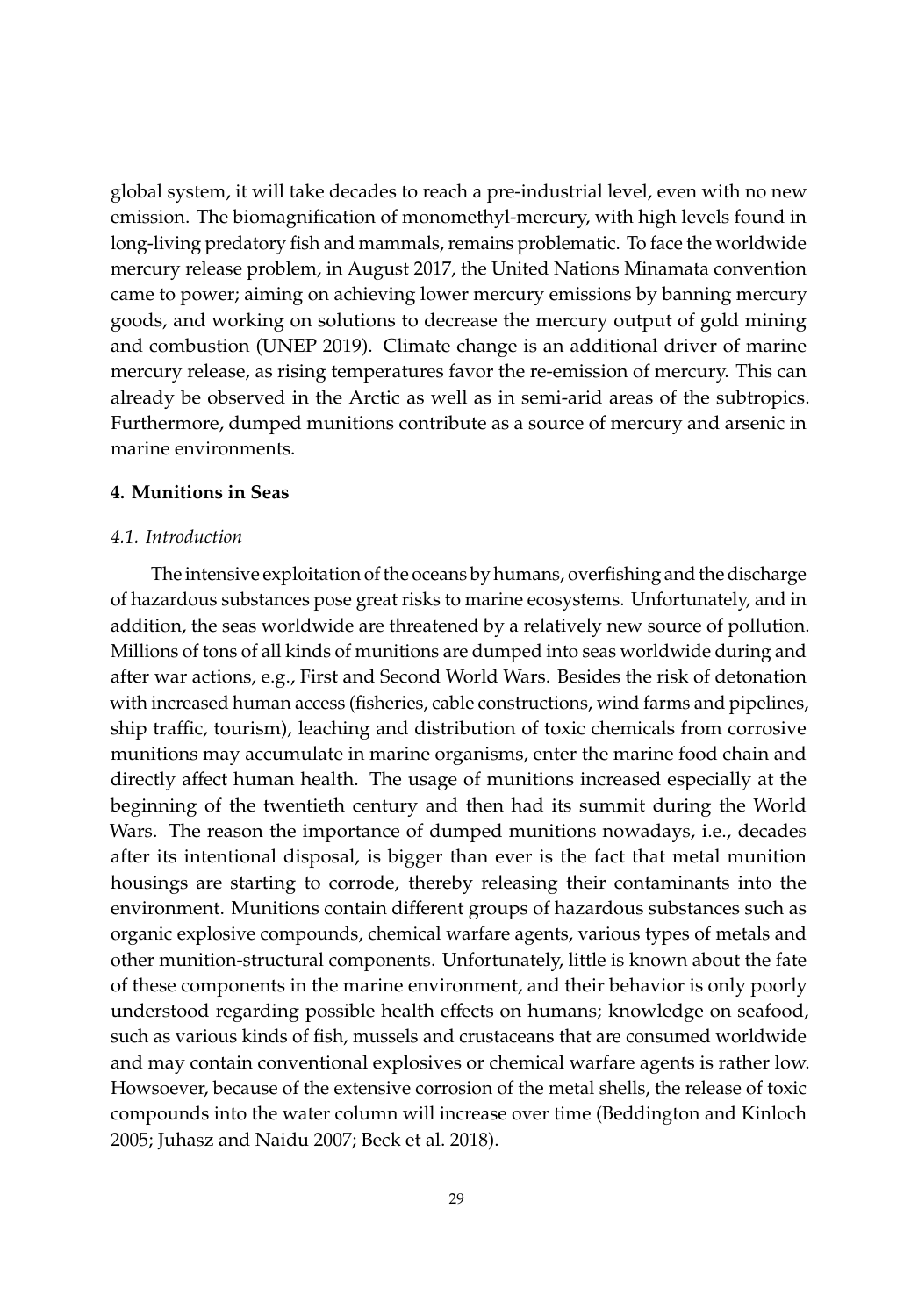It is proven that explosive chemicals such as 2,4,6-Trinitrotoluene (TNT) and its derivatives are known for their toxicity and carcinogenicity [\(Bolt et al.](#page-30-9) [2006\)](#page-30-9). Today, already measurable readings of explosive residues are detected in biota from the vicinity of the dumped munitions such as sea mines and others, a fact that already indicates the entry of these compounds into the marine food chain. Organic chemicals, as components of munitions, are transformed by a variety of mechanisms, abiotic and biotic, to products which are often no less toxic than their parent compounds. According to our current knowledge, complete degradation to harmless compounds, based on their chemical structures, e.g., nitroaromatics and nitramines, is not expected. Rather, they persist in the environment, for example, by sorption on sediments and other particles, and accumulate in plants and various types of animals as well as in microalgae and bacteria [\(Rosen and Lotufo](#page-42-8) [2010;](#page-42-8) [Beck et al.](#page-29-8) [2018\)](#page-29-8).

# *4.2. Explosives and Chemical Warfare Agents in the Marine Environment*

In recent years, munitions in the seas have increasingly become the focus of research, and several studies have proven that munition compounds such as explosives and chemical warfare agents enter the marine environment. One important study was published in 2004 by Porter, Barton, and Torres about the naval gunnery and bombing range on the eastern end of Isla de Vieques, Puerto Rico, which took place between 1943 and 2003. Here, it was proven that the coral reefs are littered with leaking unexploded ordnance (UXO). In this study, samples were taken in the vicinity of an unexploded 2000-pound air-dropped bomb which was about to corrode. The data unequivocally show that toxic substances leaching from unexploded ordnance have entered the coral reef marine food web. TNT and other explosive chemicals have been measured in water, sediment and biota, for example, in dusky damselfish (*Stegastes adustus*), sea urchin (*Diadema antillarum*) and different kinds of corals [\(Porter et al.](#page-41-11) [2011\)](#page-41-11).

However, reports of explosives found in marine biota are not limited to the North Atlantic Ocean. In particular, the North Sea and Baltic Sea both belong to the largest areas contaminated with munitions. For instance, the German parts of the Baltic Sea and North Sea alone contain an estimated amount of 1.6 million metric tons of munitions [\(Böttcher et al.](#page-30-10) [2011\)](#page-30-10). [Gledhill et al.](#page-34-7) [\(2019\)](#page-34-7) found several types of explosive chemicals in marine biota such as algae, asteroidea and tunicata which had been collected at Kolberger Heide, a known dumping ground for different types of munitions in the Kiel Bight in the Baltic Sea. The Kolberger Heide is a section of the western Kiel Bight at the entrance to Kiel Fjord, Germany, with a size of approximately 1.260 ha, located at a distance of three to five nautical miles to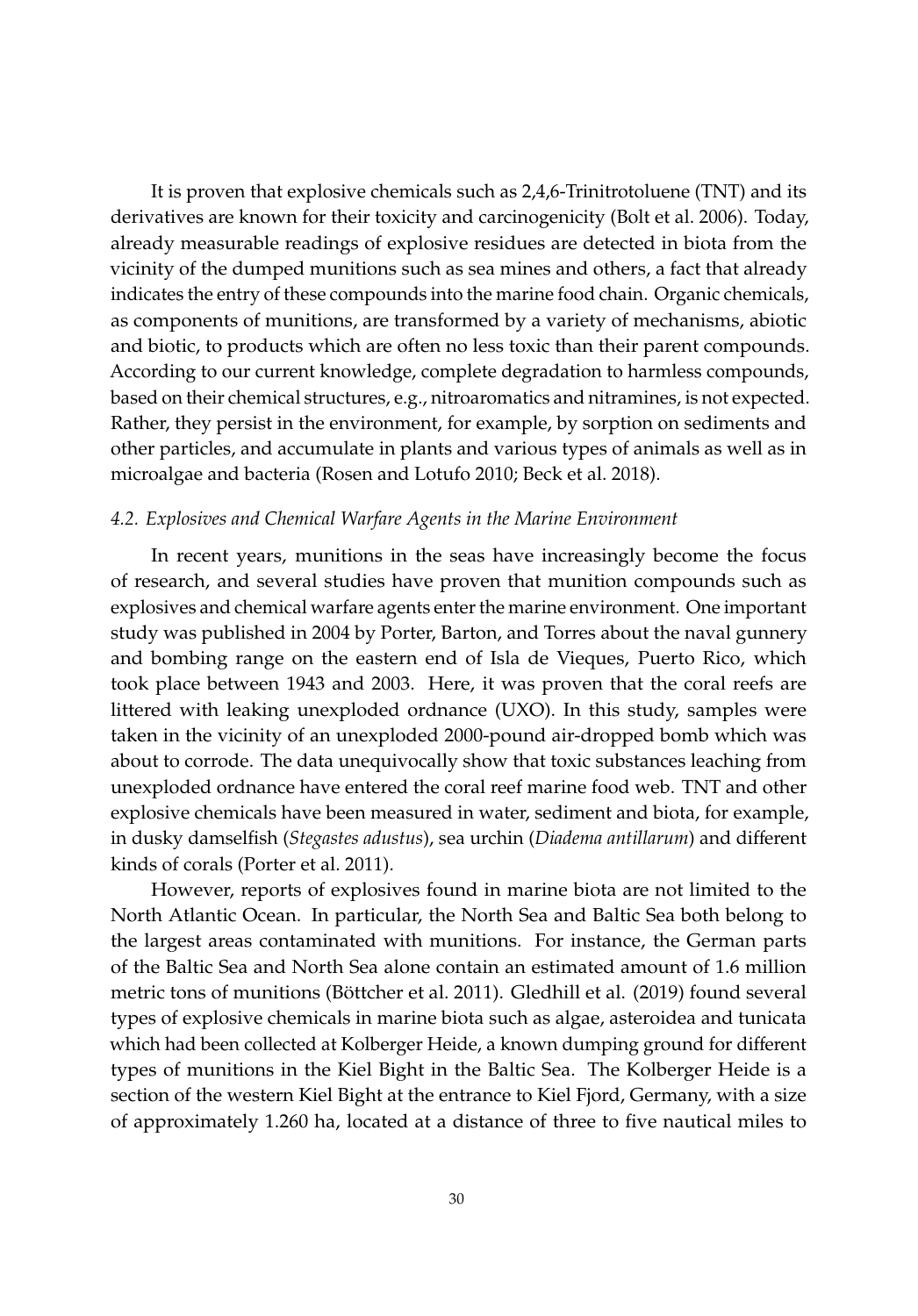the shoreline. It was used as an area for dumping munitions after World War II. In addition, in the last years, some torpedo heads and mines have been destroyed selectively in Kolberger Heide by blasting [\(Böttcher et al.](#page-30-10) [2011\)](#page-30-10). Gledhill and her team found body burdens of octahydro-1,3,5,7-tetranitro-1,3,5,7-tetreazocine (HMX), hexahydro-1,3,5-trinitro-1,3,5-triazine (RDX), 2,4,6-trinitrotoluene (TNT) and ten other explosives with concentrations up to the highest of nearly 25  $\mu$ g/g in starfish.

In two case studies, also carried out in Kolberger Heide, blue mussels (*Mytilus* spp.) were deployed selectively at corroding moored mines or loose hexanite lying on the seafloor. After three months, in the mussels deployed at the moored mines, body burdens of 4-aminodinitrotoluene (4-ADNT), a degradation product of TNT, was found—up to 10 ng/g mussel tissue (wet weight) [\(Appel et al.](#page-28-6) [2018\)](#page-28-6). In mussels directly deployed at lumps of loose hexanite, 4-ADNT, 2-aminodinitrotoluene (2-ADNT) and TNT itself were found at total concentrations up to 260 ng/g mussel tissue (wet weight) [\(Strehse et al.](#page-43-9) [2017\)](#page-43-9). Blue mussels are one of the most common seafood species worldwide and with these studies it has been proven that explosive chemicals may enter the marine and human food chain even after a short exposure period.

#### *4.3. Munition-Related Chemicals in Seafood*

Even though the presence of all kinds of munitions in seas has been known for decades, only few reports exist about explosives that have been determined in marine seafood species until now, especially compared to other sources of pollutants. The situation looks even worse with chemical warfare agents, because of the limited data. Chemical warfare agents were produced on a large-scale during World Wars I and II, and have also been disposed in the seas. In the Baltic Sea, for example, in the Bornholm Deep and the Gotland Basin as well as in the Skagerrak between Denmark and Norway, large dumping operations with chemical weapons took place. Within the Baltic Sea area 40,000 tons and in the Skagerrak 168,000 tons have been dumped, mainly arsenic-containing agents and sulfur mustard. [Niemikoski et al.](#page-40-10) [\(2017\)](#page-40-10) have published the first study that reports the occurrence of oxidation products of Clark I and/or II in marine biota. Clark I and II belong to a group of high toxic compounds, which were used during the trench warfare of World War I. Niemikoski and her team found the degradation products in lobster (*Nephrops norvegicus*) and a flatfish species collected at Måseskär dumpsite, an area in the eastern Skagerrak [\(Niemikoski et al.](#page-40-10) [2017\)](#page-40-10). However, only trace concentrations below the limit of quantification were detected, but laboratory exposure studies with chemical warfare agents demonstrated that indeed those compounds enter the marine biota, as has been demonstrated by [Höher et al.](#page-35-10) [\(2019\)](#page-35-10).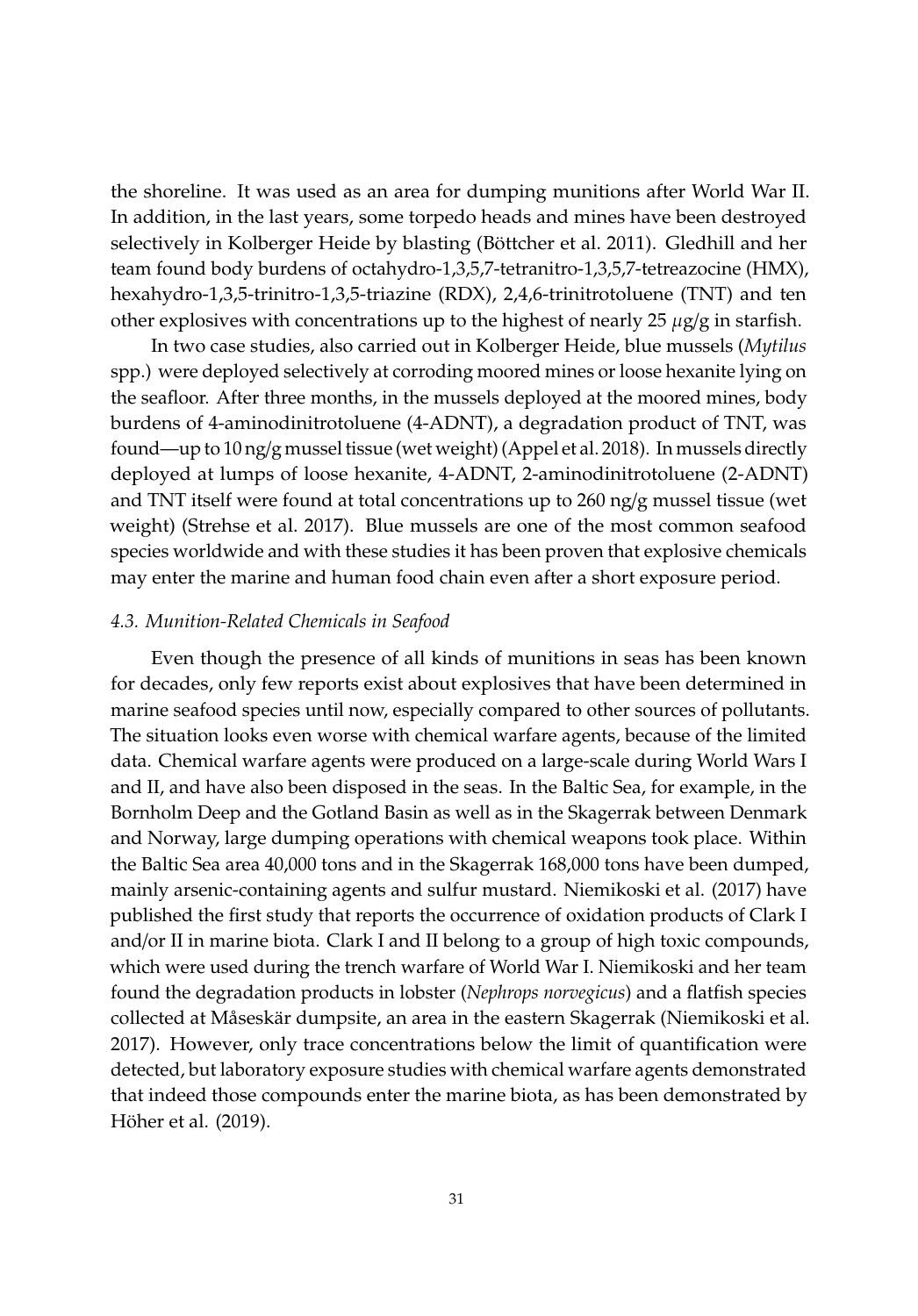# *4.4. Toxicological Aspects*

Conventional munitions and chemical warfare agents are problematic from the toxicological point of view, for humans and the ecosphere. Besides the direct acute toxic effects of chemical warfare agents on humans (which were intended in war actions), chronic effects are yet to be considered as well for all groups of chemicals used in munitions. The expected effects could be highly diverse and there are fears that marine microorganisms as well as mammals or other higher organisms will be severely affected. In general, marine biota may be negatively influenced in their behavior, health, fitness, growth and germination. Some organisms, for example, mussels, seem to be more robust regarding chemicals used in munitions than other invertebrates as well as vertebrates such as fish [\(Rosen and Lotufo](#page-42-9) [2007\)](#page-42-9). Additionally, differences must be considered between effects on adult or juvenile animals. For example, acute toxicity effects on shrimps have been observed at 0.98 mg/L TNT in water. On mollusks, sub-lethal effects such as embryo development have been observed at 0.75 mg/L TNT [\(Beck et al.](#page-29-8) [2018\)](#page-29-8). Such free water concentrations have been found near unexploded ammunitions in the areas of Isla de Vieques, Puerto Rico and at Kolberger Heide, Germany [\(Porter et al.](#page-41-11) [2011;](#page-41-11) [Beck et al.](#page-29-9) [2019\)](#page-29-9).

Whereas the accumulation of TNT and RDX has been reported for marine flora and fauna species, it has also been suggested that different species of the marine biota metabolize munition compounds. There is some evidence that metabolites and transformation products, e.g., the TNT metabolites 2-ADNT and 4-ADNT, may be more toxic than the parent compound TNT. Furthermore, explosives and chemical warfare agents have recently been suspected to have sub-lethal genetic effects on marine organisms at relatively low water concentrations. It has been shown that significant changes in gene transcript expression took place in freshwater minnows after exposure to the explosive chemical RDX [\(Gust et al.](#page-34-8) [2011\)](#page-34-8). Elevated cytotoxicity and genotoxicity have been observed in fish collected in the Baltic Sea, near munitions dumpsites [\(Beck et al.](#page-29-8) [2018\)](#page-29-8).

# *4.5. Latest Research Activities*

In recent years, research activities on the fate and effects of dumped munitions have increased considerably. At first, the main focus was on chemical warfare agents. In 2007 the "CHEMSEA" project started with the aim to learn more about the locations of dumping areas in the Baltic Sea, the content and state of the chemical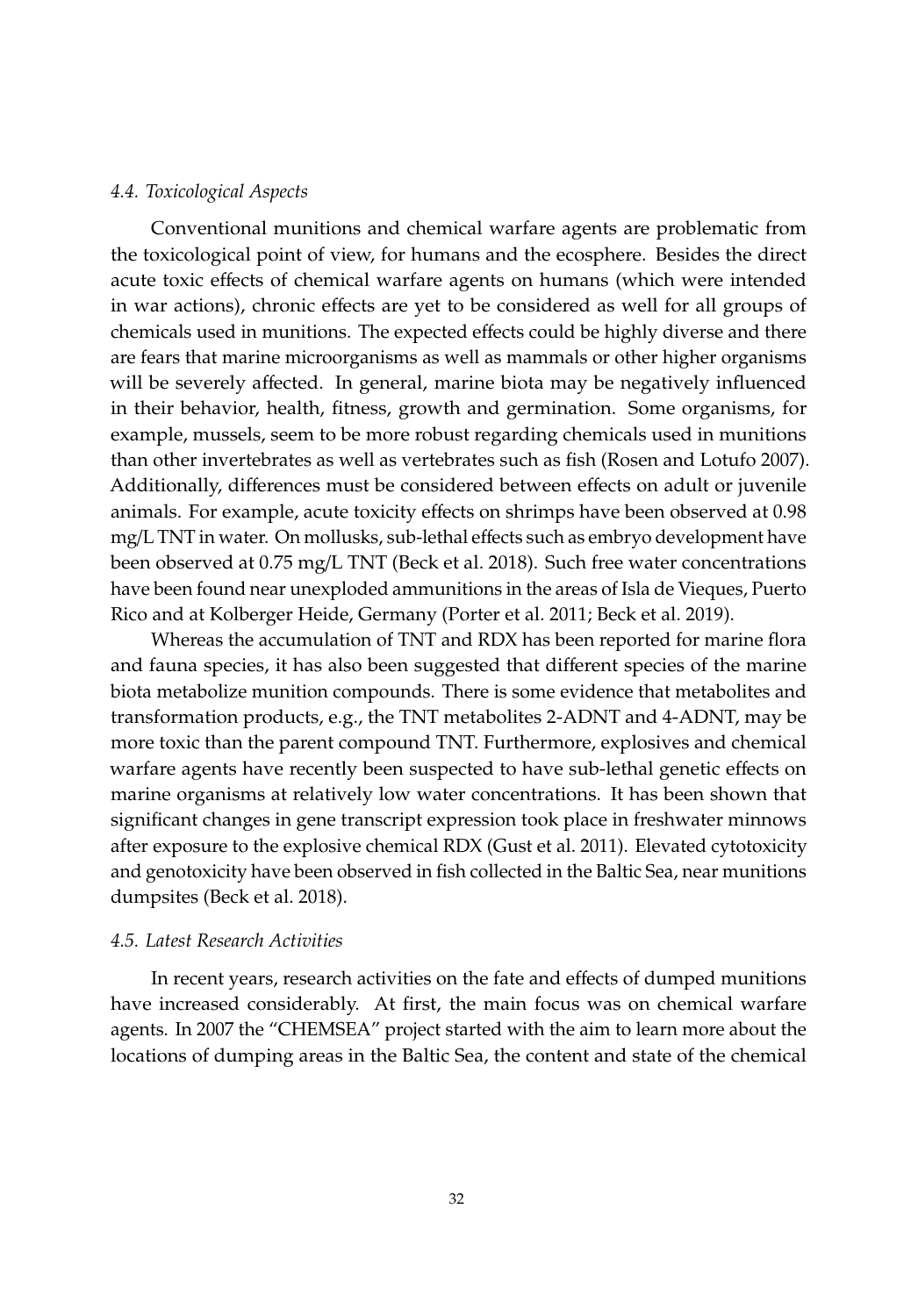munitions, and how these respond to Baltic conditions.<sup>1</sup> The project was completed in 2013 and directly followed by the project "MODUM" (Towards the Monitoring of Dumped Munitions Threat). The goal of this project was the establishment of a monitoring network observing chemical weapon dumpsites in the Baltic Sea.<sup>2</sup> The projects "DAIMON" and "DAIMON 2" (Decision Aid for Marine Munitions), deal with the question on how to proceed with mapped and identified warfare objects. It will develop tools to support the governments in the Baltic Sea Region to help with decision-making on whether remediation is needed for both dumped conventional munitions and chemical warfare agents. "DAIMON 2" will end up in early 2021.<sup>3</sup>

Between 2016 and 2019, "UDEMM" (Environmental Monitoring for the Delaboration of Munitions in the Sea) performed the first scientific monitoring in a known dumping area for conventional munitions.<sup>4</sup> The aim of this multidisciplinary approach was to identify the precise location of UXOs (unexploded ordnances) by detection with high-resolution methods such as multi beam, oceanographic mapping and modeling, analyzing sediment, water and biota for explosive chemicals, and to establish a biomonitoring system with blue mussels to observe a possible contamination of the environment with explosives. Importantly, the UDEMM project was closely connected to the project RoBEMM (Robotic Underwater Salvage and Disposal Process) with the technology to remove explosive ordnance in the sea, in particular in coastal and shallow waters. In 2018 the "North Sea Wrecks" (NSW) project started its work and is currently dealing with wrecks and munitions in the North Sea. NSW will provide tools for planners, economic actors and other stakeholders to assess and propose solutions for risk mitigation.<sup>5</sup>

# *4.6. Outlook*

In conclusion, it is meanwhile conceivable that munitions in the sea are a worldwide problem which has been ignored by the society for decades. Since the increased use of the oceans, munitions in seas have increasingly become a problem for the commercial society, such as the energy and communication sectors, because of disturbances during the building of wind farms, pipelines and cable constructions.

<sup>1</sup> See https://ec.europa.eu/regional\_policy/en/projects/germany/[chemsea-tackles-problem-of-chemical](https://ec.europa.eu/regional_policy/en/projects/germany/chemsea-tackles-problem-of-chemical-munitions-in-the-baltic-sea)[munitions-in-the-baltic-sea](https://ec.europa.eu/regional_policy/en/projects/germany/chemsea-tackles-problem-of-chemical-munitions-in-the-baltic-sea) (accessed on 19 January 2021).

<sup>&</sup>lt;sup>2</sup> See www.nato.int/cps/en/natohq/[news\\_136380.htm](www.nato.int/cps/en/natohq/news_136380.htm) (accessed on 19 January 2021).<br><sup>3</sup> See yrithic dimensional com (accessed on 10 January 2021).

<sup>&</sup>lt;sup>3</sup> See <www.daimonproject.com> (accessed on 19 January 2021).

<sup>&</sup>lt;sup>4</sup> See https://[udemm.geomar.de](https://udemm.geomar.de/)/ (accessed on 19 January 2021).<br>5 See variation museum/forcebung/forcebungspresialte/port-

<sup>5</sup> See [www.dsm.museum](www.dsm.museum/forschung/forschungsprojekte/north-sea-wrecks)/forschung/forschungsprojekte/north-sea-wrecks (accessed on 19 January 2021).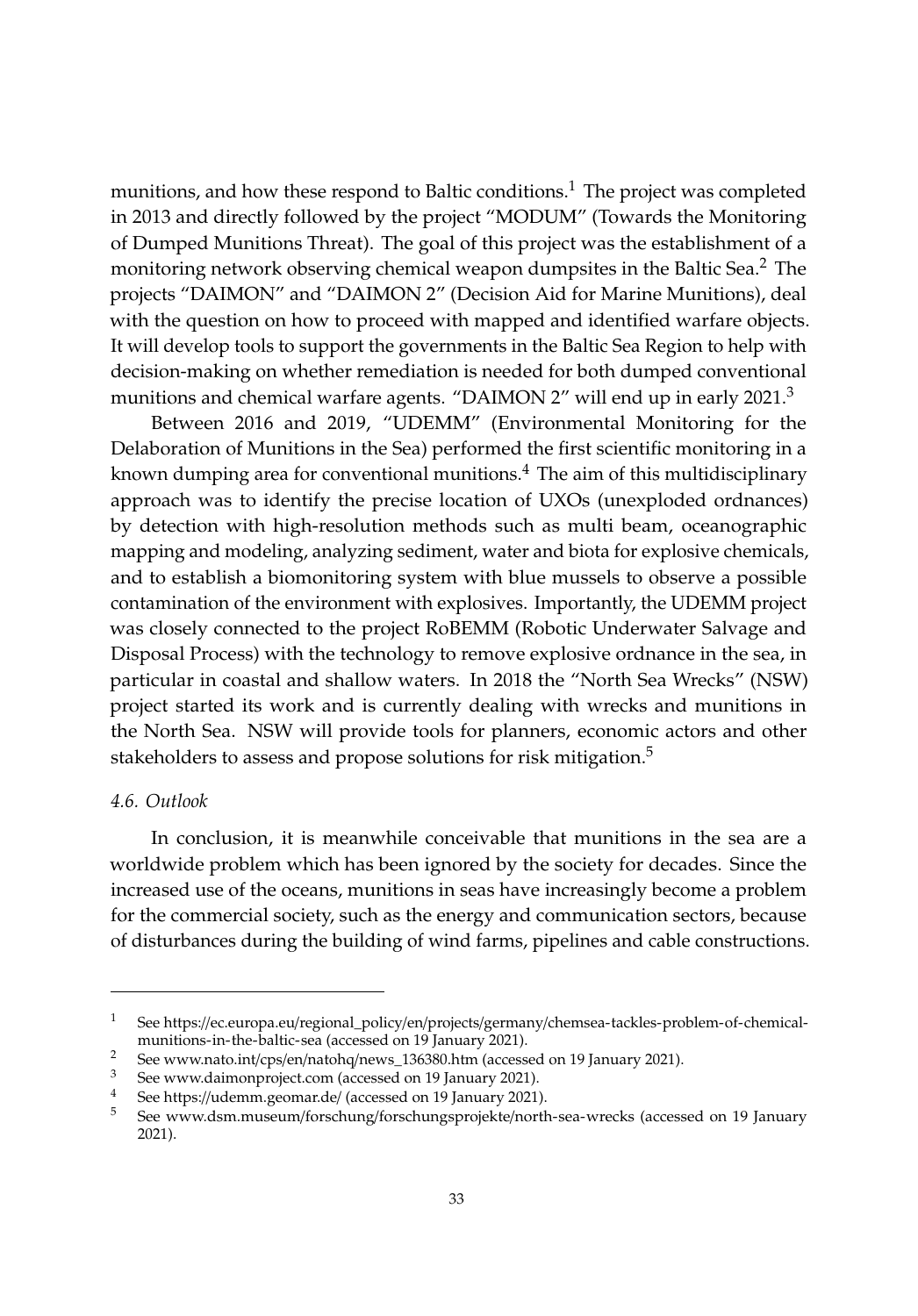In recent years, it also became more and more visible that dumped munitions have started to corrode, and chemical constituents of these munitions now leak into the environment and affect flora and fauna. Studies on possible human uptake of these chemicals from contaminated fish or seafood are still pending. There are also initial indications that increasing global warming is accelerating the progress of corrosion of the metal casings of the munitions, and that the chemicals contained in the munitions are increasingly dissolving in water. Fortunately, society is starting to face this problem and has increased research activities with focus on munitions in the sea in the last few years. Nevertheless, until now, too little is known about the occurrence, fate, and effects of munition-related chemical contaminants and their impact on the environment and human health. To prevent an increasing ecological risk, the need for additional research, the closing of knowledge gaps and a better understanding of threatening long-term effects on the ecosphere and human health are mandatory.

# **5. Pharmaceuticals in the Marine Environment**

#### *5.1. Introduction*

Over the past centuries, alleviation and cure of diseases have remained an important part of human activities. In addition to the use of plant, animal and mineral ingredients or even human raw materials for centuries, synthetic active substances have become an integral part of modern medical therapy since the middle of the 19th century. Active compounds used in medical regimens for human and animals often have powerful effects and benefits in many areas of application. It is estimated that more than 2000 pharmaceutically active ingredients are currently in use worldwide [\(Bergmann et al.](#page-29-10) [2011\)](#page-29-10). Unfortunately, approximately half of them have an impact on the environment. The chemical composition of pharmacologically active compounds is wide-ranging, from small, fairly simple to complex molecular structures, even some of them of a natural origin. Within the last few years, another group of therapeutics—the so-called biologicals—are entering the pharmaceutical markets. Biologicals are characterized by their macromolecular structure such as protein- and nucleic acid-based compositions. Medicines are used in humans and animals, as well as in fruit growing. Pharmaceuticals comprise a wide range of different therapeutic drug classes such as pain killers, antibiotics, cardiovascular affecting drugs, antidepressants, endocrinologically active drugs, and many more. Each group consists of a multitude of active ingredients, sometimes with completely different chemical properties [\(Kümmerer](#page-37-10) [2004\)](#page-37-10).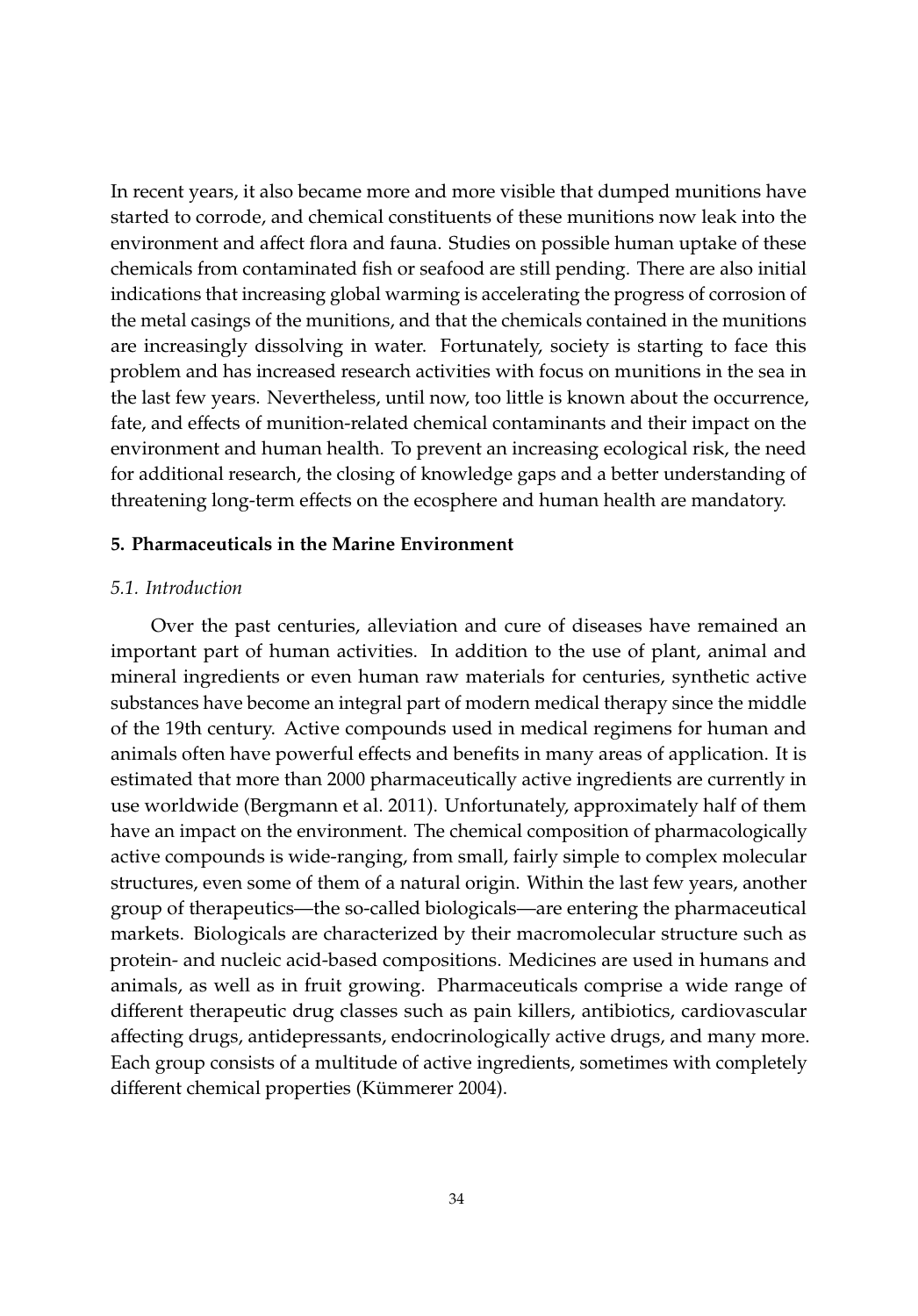#### *5.2. Pathways into the Environment*

There are many ways of entries into the environment. In European countries and the United States, emissions during manufacturing, transport and storage are probably low because of strict regulations in Good Manufacturing Practices (GMPs) [\(Kümmerer](#page-37-10) [2004\)](#page-37-10). The situation looks different in developing countries, depending on the manufacturer and/or national regulations. The majority of active ingredients enter the environment through their application and upon treatment of human, animal or plant diseases [\(Gaw et al.](#page-34-9) [2014\)](#page-34-9). After ingestion, the drugs are more or less metabolized in the body, depending on their chemical composition. For example, the painkiller acetylsalicylic acid is largely metabolized, while iodinated X-ray contrast agents such as iopamidol are relatively inert and, therefore, persistent in the environment. Nevertheless, metabolites of active compounds may not only have unwanted side effects within the target organism but may also affect the environment as well. Excretion of medical drugs from their target organisms occurs via feces and/or urine, where they are flushed through toilets into the sewage and finally introduced into sewage treatment plants. Alarmingly, and in addition, lots of unused liquid pharmaceutical medicines in households are disposed down the drain, even in industrial nations. It is estimated that nearly one-third of the total volume of all pharmaceuticals sold in Germany is disposed via household waste or down the drains [\(Greiner and Rönnefahrt](#page-34-10) [2003\)](#page-34-10). In the optimal case, the wastewater is cleaned in sewage treatment plants before entering rivers or the sea.

Unfortunately, many active ingredients such as the nonsteroidal anti-inflammatory drug diclofenac are only poorly broken down in sewage treatment plants, and thus enter the subsequent water compartments more or less undegraded. Especially when applying drugs in commercial animal husbandry and aquaculture, leftovers enter aquatic systems by washouts from fields because of the use of manure and sewage sludge to fertilize fields. In aquaculture systems, the contamination occurs even directly because fish farms are not necessarily separated from the surrounding natural environment [\(Gräslund et al.](#page-34-11) [2003;](#page-34-11) [de Lacerda et al.](#page-32-8) [2019\)](#page-32-8). The entry into the environment also depends on country and regional specific differences, e.g., whether sewage is treated by sewage treatment plants, household garbage is disposed only at landfills or burned in waste incineration plants. There are also differences in the worldwide consumption of active pharmaceutical compounds, for instance, whether antibiotics are only available on prescription as well as the preference for specific therapeutic options, such as the use of contraceptive pills or strong painkillers such as opioids [\(Kümmerer](#page-37-10) [2004\)](#page-37-10).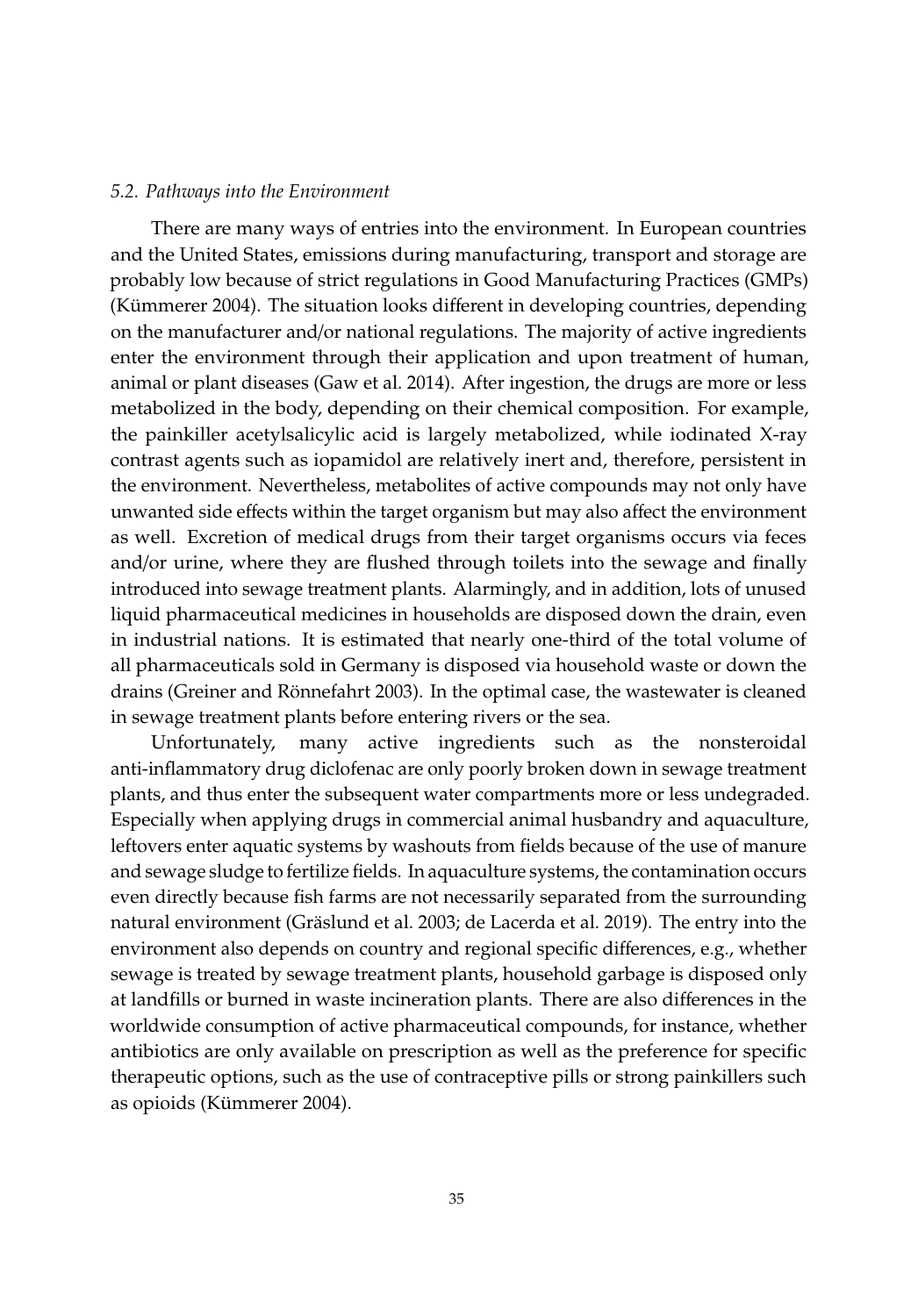In terms of the huge variety of active compounds and pharmaceutical drugs, the impacts on the marine environment are neither estimated so far nor predictable [\(Kümmerer](#page-37-10) [2004\)](#page-37-10). Every medication can be considered in terms of environmental sustainability from different points of view. Regional differences in the amount of active compounds being used are of high interest as well as the specific characteristics such as the toxicity of a compound within the environment or its persistence. Almost impossible to assess is the "cocktail effect" of a mixture of different active pharmaceutical ingredients even in small amounts [\(Vasquez et al.](#page-45-9) [2014\)](#page-45-9). In medical therapy for a single person or animal, only a few compounds are used at the same time, such that intended effects and unwanted side effects are comparably well predictable. Nevertheless, the same components released into the environment, whether by the treated person or animal itself, may affect various types of organisms of different trophic levels, a fact which, in certain circumstances, can have severe impacts on the flora and fauna of the ecosphere (Á[lvarez-Muñoz et al.](#page-28-7) [2015\)](#page-28-7).

# *5.3. Occurrence and E*ff*ects of Active Ingredients in the Environment—Examples*

In the 1970s, the negative effects of pharmaceuticals on the environment started to become a focus of public awareness and even so of scientific interest. First attention was given to the hormones. Since the mid-1990s the occurrence, fate and effects of active hormonal compounds used in pharmaceuticals were recognized, such that more and more scientific activities had been initiated, especially in the United States and Europe. One of the first findings was the conclusion that hormones are not easily biodegraded. From then on, it was only a matter of time until several studies proved adverse effects of these compounds on the marine environment [\(Kümmerer](#page-37-10) [2004\)](#page-37-10). For example, nowadays the feminization of male fish resulting from exposure to estrogens is well known [\(Sumpter](#page-43-10) [1995;](#page-43-10) [Zeilinger et al.](#page-46-11) [2009\)](#page-46-11). In addition, the connection between the undesirable increase in microbial resistances and the high and uncritical application of antibiotics in human and veterinary medicine is irrefutable [\(Cabello](#page-31-9) [2006\)](#page-31-9). Especially, overly short treatment regimens and/or non-therapeutic dosages released into the environment, e.g., contained in feces or manure of treated humans or animals, respectively, help to develop bacterial resistance mechanisms.

In the meantime, a large number of worldwide studies on the presence of pharmaceutically-active compounds in the marine environment are available. The occurrence of active ingredients is not only described in compartments such as water and sediment, but also in aquatic plants and various animal species such as fish and clams (Á[lvarez-Muñoz et al.](#page-28-7) [2015\)](#page-28-7). For example, a study published in 2015 has shown the extreme wide spread of pharmaceutical compounds in different marine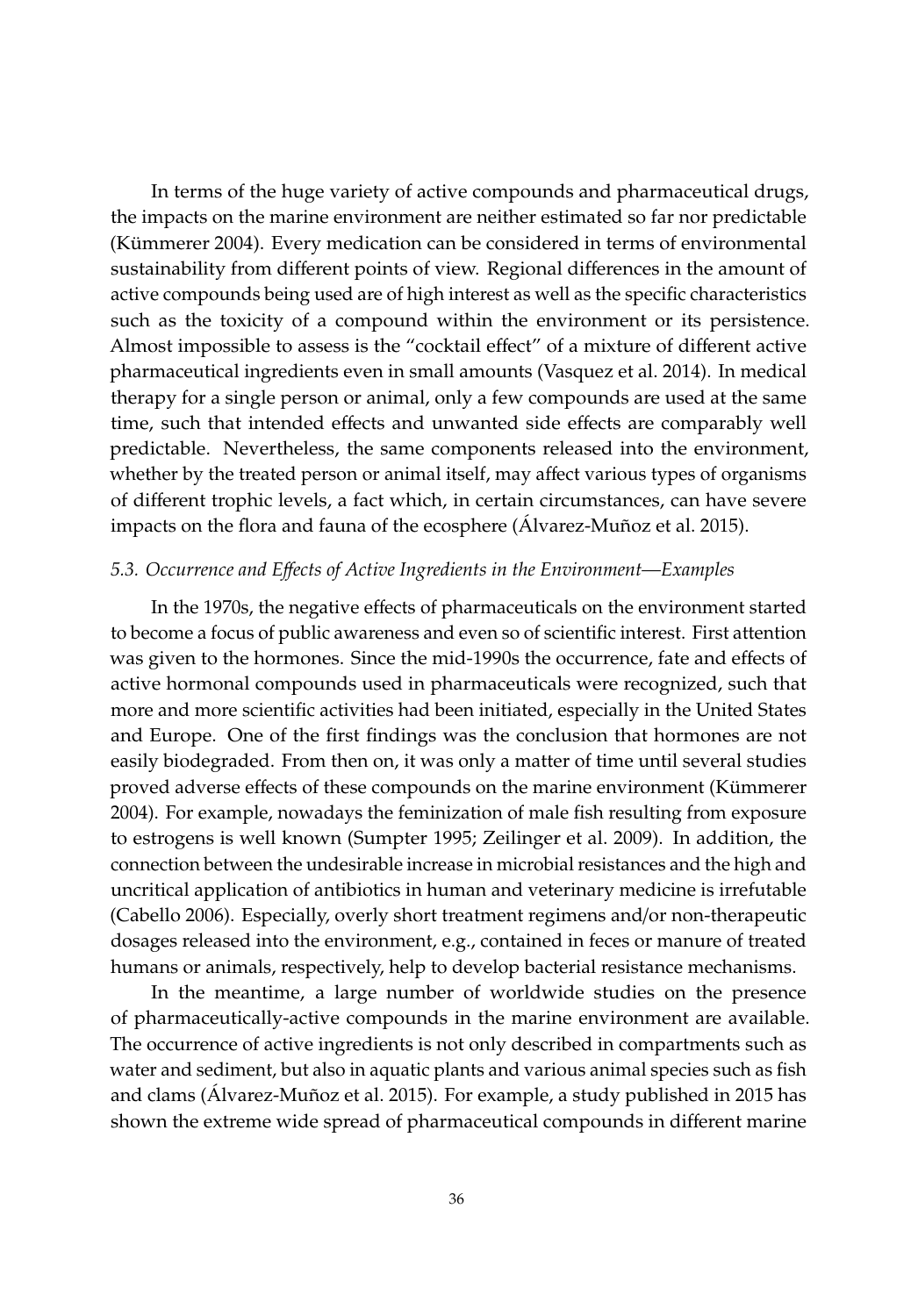species from coastal areas in Europe, and the high rate of occurrence and amount of different compounds found in species collected from the same area (Á[lvarez-Muñoz](#page-28-7) [et al.](#page-28-7) [2015\)](#page-28-7). Fish, bivalves and macroalgae, which are in addition also common seafood species, have been analyzed for possible contaminations with one or more out of 35 pharmaceutical compounds from different therapeutic groups, such as antibiotics, anti-inflammatories or psychiatric drugs. The species have been collected from potentially contaminated areas in Italy, the Netherlands, Spain, Portugal and Norway. It has been shown that 16 different active ingredients were found in bivalves collected in Portugal, Italy and Spain. The analysis of fish collected in Portugal and the Netherlands revealed the occurrence of ten active compounds (Á[lvarez-Muñoz et al.](#page-28-7) [2015\)](#page-28-7). To the authors, knowledge of this was the first time that pharmaceutically-active compounds had been detected in marine fish. In macroalgae collected from Fureholmen, Solund (Norway), four active ingredients have been found (Á[lvarez-Muñoz et al.](#page-28-7) [2015\)](#page-28-7). This is particularly remarkable because there is little to no human habitation or industry nearby the location, but nevertheless, the betablockers metoprolol and propranolol have been detected as well as the antibiotic azithromycin, and the psychiatric drug diazepam. The most recurring substances were the psychiatric drug venlafaxine, the diuretic hydrochlorothiazide, the betablocker metoprolol and the antibiotic azithromycin. The highest levels were measured for venlafaxine and azithromycin with a body burden up to  $36.0 \text{ ng/g}$ dry weight and up to 13.3 ng/g dry weight, respectively. This study is only one example of a large number of studies which have shown the wide distribution of pharmaceutically-active compounds in the marine environment (Á[lvarez-Muñoz](#page-28-7) [et al.](#page-28-7) [2015\)](#page-28-7).

#### *5.4. Prevention of Entries*

Due to the fact that most of the active ingredients enter the marine environment as a consequence of the therapeutic use of drugs, is it impossible that future entries can be completely prevented. Stricter rules in use and prescription of drugs could help to mitigate the problem, especially with a view on the often too uncritical application of antibiotics in the human and veterinarian use [\(Hulscher et al.](#page-36-11) [2010\)](#page-36-11). In the future an environmentally friendly disposal should also be considered, particularly with regard to the disposal of unused medicines in private households and hospitals, or the use of manure as fertilizer in agriculture. The most important role could be played by sewage treatment plants. The construction of wastewater treatment plants worldwide and the improvement of already existing technologies could drastically reduce the input of these substances into the marine environment.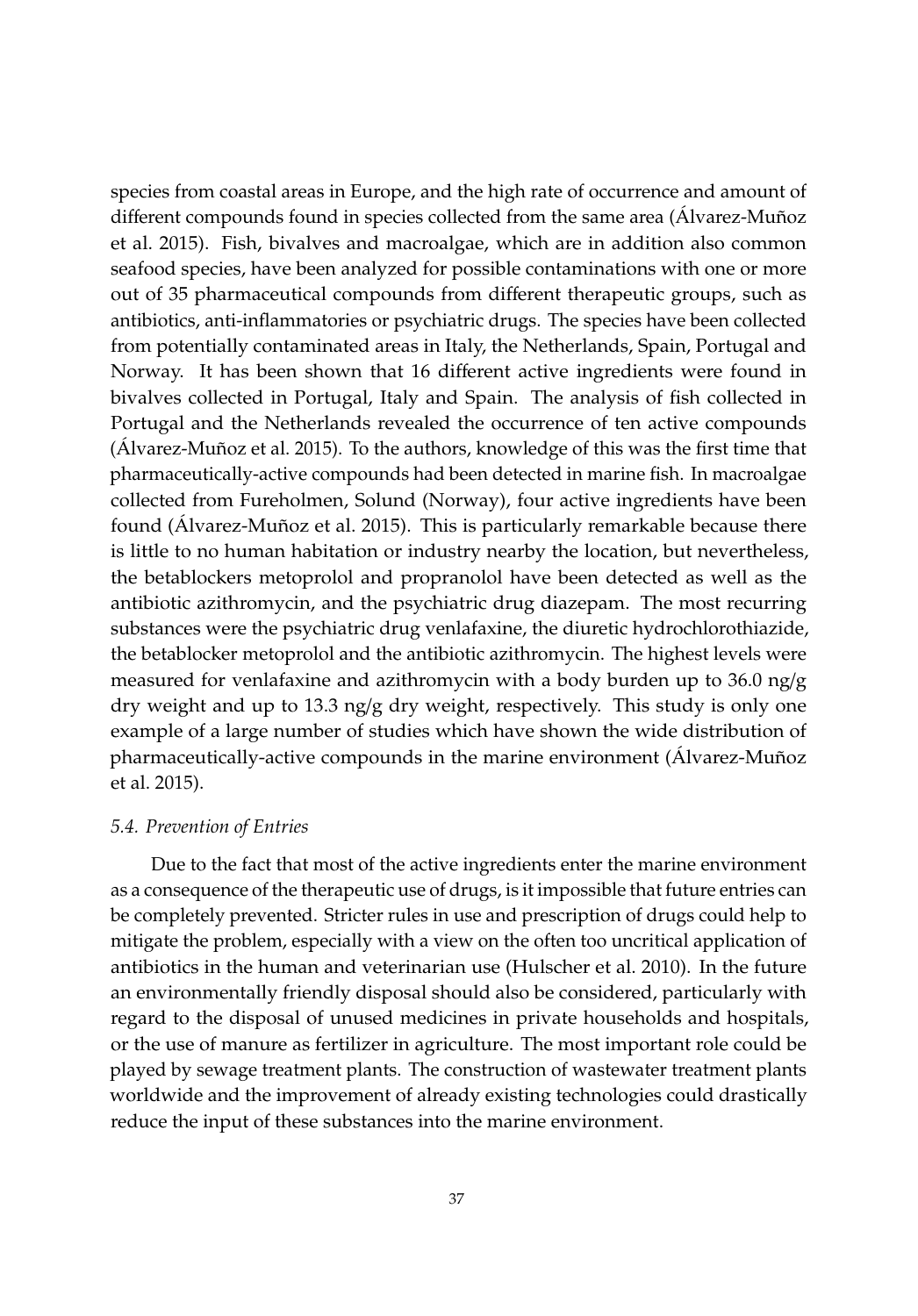#### *5.5. Outlook*

Obviously and unfortunately, pharmaceutically-active compounds are now being distributed worldwide in rivers and seas, but the risks to the environment due to their complexity cannot be fully ascertained. Therefore, it is advisable to carry out monitoring programs. For example, in 2013 the European Union included the nonsteroidal anti-inflammatory drug diclofenac, and the synthetic hormones ethinylestradiol and β-estradiol in the European monitoring list [\(Directive 2013](#page-32-9)/39 [2013\)](#page-32-9). In 2017 the Baltic Marine Environment Protection Commission (HELCOM) also decided to choose diclofenac and estrogen to be used as HELCOM indicators of the health of the Baltic Sea ecosystem. It is intended to meet the requirements of the Marine Strategy Framework Directive (2008/56/EC). These examples show the efforts to better understand the fate and distribution of pharmaceutically-active compounds in the seas.

Despite their intended beneficial therapeutic effects, it has to be feared that a high number of active ingredients in pharmaceuticals could impact the marine environment. Since the effects on the ecosystems cannot be fully estimated, the entry of pharmaceutical compounds into the marine environment, rivers and lakes as well as in groundwater and drinking water should be avoided or at least limited, even if the compounds in question have low acute toxicity in humans.

#### **6. General Conclusions**

The examples described, of course, represent only a part of the pollutants occurring in the marine environment. This chapter could otherwise be continued indefinitely. Endocrine disruptors and petroleum derivatives also play an important role in water pollution. Some of them, such as POPs, microplastics and metals, have long been known to the general public and politics. Others, such as munitions in the seas and pharmaceuticals, have not yet come into full focus.

Assessing the risks posed to humans and the environment by such pollutant sources is, in particular, a major challenge. On one hand, substances can be measurable even decades after their ban, and also in regions far from the source of contamination. On the other hand, the "cocktail effect" plays an important role in the assessment of toxic effects, especially on marine flora and fauna, which should not be underestimated. Transport processes such as the adhesion of pollutants to microplastics and their possible effects should be considered as well.

Reducing the input of pollutants into the environment should therefore be a highly recognized goal worldwide and for the benefit of all, both for human health and the maintenance of intact ecosystems.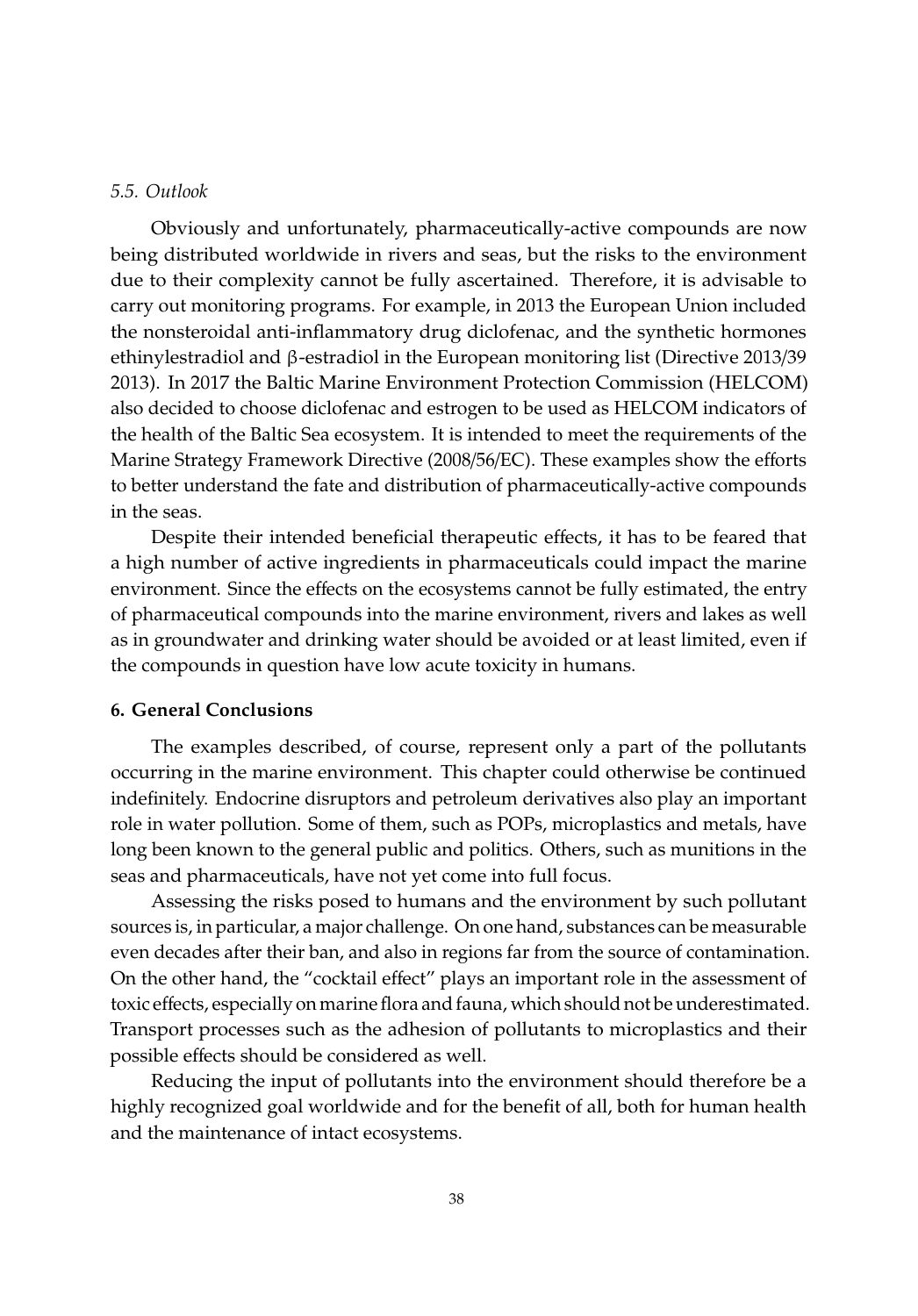**Author Contributions:** J.S.S. wrote sections "Munitions in Seas" and "Pharmaceuticals in the Marine Environment, T.H.B. wrote sections "Persistent Organic Pollutants (POPs)" and "Metals as Pollutants in the Marine Environment", E.M. wrote section "Microplastics in the Marine Environment". All authors have read and agreed to the published version of the manuscript.

**Funding:** This research received no external funding.

**Conflicts of Interest:** The authors declare no conflict of interest.

# **References**

- <span id="page-28-2"></span>Airaksinen, Riikka, Anja Hallikainen, Panu V. Rantakokko, Päivi H. Ruokojärvi, Pekka J. Vuorinen, Raimo Parmanne, Matti Verta, Jaakko Mannio, and Hannu A. Kiviranta. 2014. Time trends and congener profiles of PCDD/Fs, PCBs, and PBDEs in Baltic herring of the coast of Finland during 1978–2009. *Chemosphere* 114: 165–71. [\[CrossRef\]](http://doi.org/10.1016/j.chemosphere.2014.03.097)
- <span id="page-28-1"></span>Akindele, Emmanuel O., and Chibuisi G. Alimba. 2021. Plastic pollution threat in Africa: Current status and implications for aquatic ecosystem health. *Environmental Science and Pollution Research Technology* 28: 7636–51. [\[CrossRef\]](http://doi.org/10.1007/s11356-020-11736-6)
- <span id="page-28-3"></span>Alava, Juan José, William W. L. Cheung, Peter S. Ross, and U. Rashid Sumaila. 2017. Climate Change–Contaminant Interactions in Marine Food Webs: Toward a Conceptual Framework. *Global Change Biology* 23: 3984–4001. [\[CrossRef\]](http://doi.org/10.1111/gcb.13667) [\[PubMed\]](http://www.ncbi.nlm.nih.gov/pubmed/28212462)
- <span id="page-28-4"></span>Alava, Juan José, Andrés M. Cisneros-Montemayor, U. Rashid Sumaila, and William W. L. Cheung. 2018. Projected Amplification of Food Web Bioaccumulation of MeHg and PCBs under Climate Change in the Northeastern Pacific. *Scientific Reports* 8: 13460. [\[CrossRef\]](http://doi.org/10.1038/s41598-018-31824-5)
- <span id="page-28-5"></span>Almela, Concepción, M Jesús Clemente, Dinoraz Vélez, and Rosa Montoro. 2006. Total Arsenic, Inorganic Arsenic, Lead and Cadmium Contents in Edible Seaweed Sold in Spain. *Food and Chemical Toxicology* 44: 1901–08. [\[CrossRef\]](http://doi.org/10.1016/j.fct.2006.06.011) [\[PubMed\]](http://www.ncbi.nlm.nih.gov/pubmed/16901603)
- <span id="page-28-7"></span>Álvarez-Muñoz, Diana, Sara Rodríguez-Mozaz, Ana Luísa Maulvault, Alice Tediosi, Margarita Fernández-Tejedor, Fredericus Van den Heuvel, Michiel Kotterman, Aantónio Marques, and Damià Barceló. 2015. Occurrence of Pharmaceuticals and Endocrine Disrupting Compounds in Macroalgaes, Bivalves, and Fish from Coastal Areas in Europe. *Environmental Research* 143: 56–64. [\[CrossRef\]](http://doi.org/10.1016/j.envres.2015.09.018)
- <span id="page-28-0"></span>Andrades, Ryan, Roberta Aguiar dos Santos, Agnaldo Silva Martins, Davi Teles, and Robson Guimarães Santos. 2019. Scavenging as a pathway for plastic ingestion by marine animals. *Environmental Pollution* 248: 159–65. [\[CrossRef\]](http://doi.org/10.1016/j.envpol.2019.02.010)
- <span id="page-28-6"></span>Appel, Daniel, Jennifer S. Strehse, Hans-Jörg Martin, and Edmund Maser. 2018. Bioaccumulation of 2,4,6-Trinitrotoluene (TNT) and Its Metabolites Leaking from Corroded Munition in Transplanted Blue Mussels (M. Edulis). *Marine Pollution Bulletin* 135: 1072–78. [\[CrossRef\]](http://doi.org/10.1016/j.marpolbul.2018.08.028) [\[PubMed\]](http://www.ncbi.nlm.nih.gov/pubmed/30301003)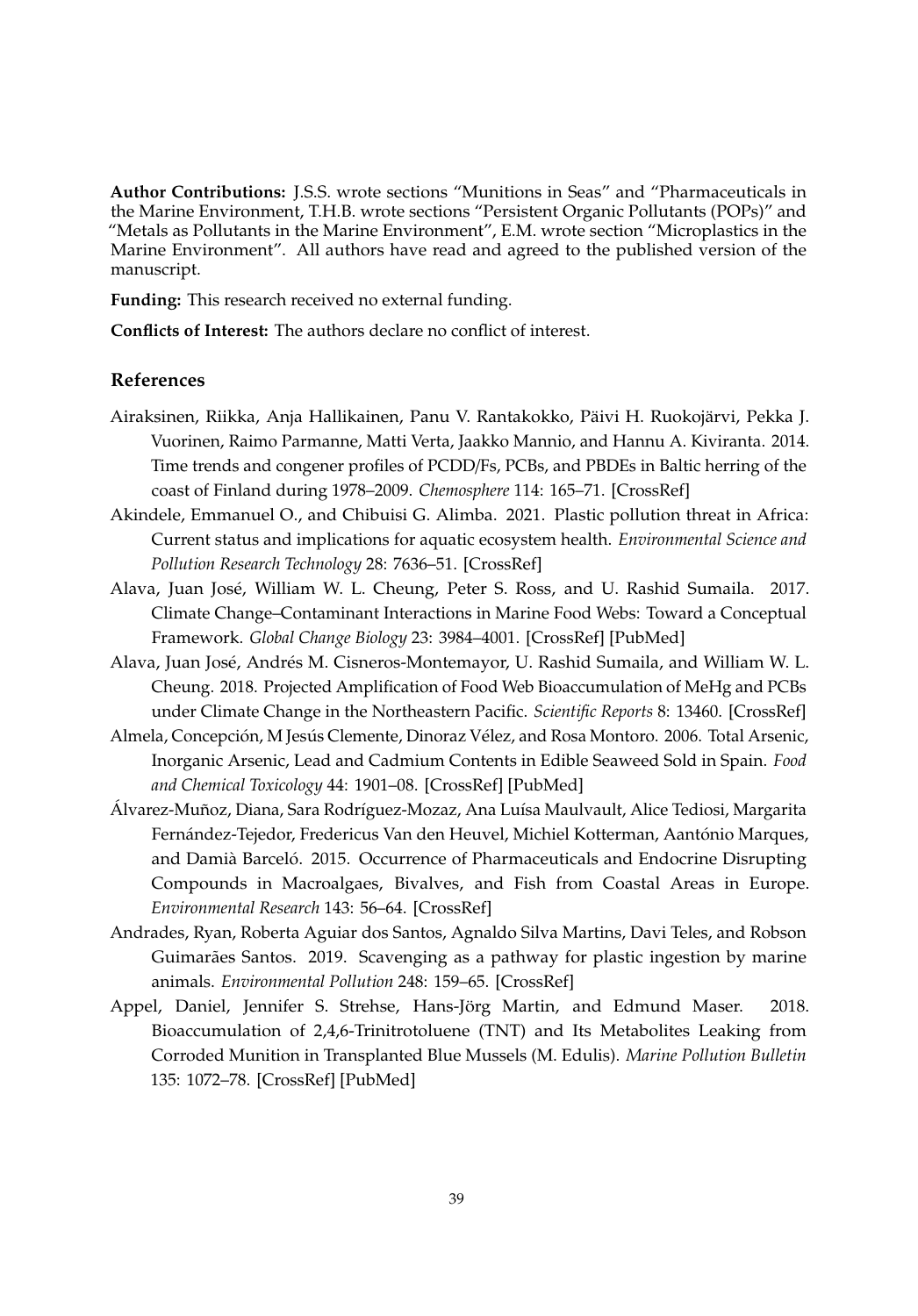- <span id="page-29-2"></span>Ashton, Karen, Luke Holmes, and Andrew Turner. 2010. Association of Metals with Plastic Production Pellets in the Marine Environment. *Marine Pollution Bulletin* 60: 2050–55. [\[CrossRef\]](http://doi.org/10.1016/j.marpolbul.2010.07.014)
- <span id="page-29-0"></span>Barboza, Luís Gabriel Antão, A. Dick Vethaak, Beatriz R. B. O. Lavorante, Anne-Katrine Lundebye, and Lúcia Guilhermino. 2018. Marine Microplastic Debris: An Emerging Issue for Food Security, Food Safety and Human Health. *Marine Pollution Bulletin* 133: 336–48. [\[CrossRef\]](http://doi.org/10.1016/j.marpolbul.2018.05.047) [\[PubMed\]](http://www.ncbi.nlm.nih.gov/pubmed/30041323)
- <span id="page-29-8"></span>Beck, Aaron J., Martha Gledhill, Christian Schlosser, Beate Stamer, Claus Böttcher, Jens Sternheim, Jens Greinert, and Eric P. Achterberg. 2018. Spread, Behavior, and Ecosystem Consequences of Conventional Munitions Compounds in Coastal Marine Waters. *Frontiers in Marine Science* 5: 141. [\[CrossRef\]](http://doi.org/10.3389/fmars.2018.00141)
- <span id="page-29-9"></span>Beck, Aaron J., Eefke M. van der Lee, Anja Eggert, Beate Stamer, Martha Gledhill, Christian Schlosser, and Eric P. Achterberg. 2019. In Situ Measurements of Explosive Compound Dissolution Fluxes from Exposed Munition Material in the Baltic Sea. *Environmental Science & Technology* 53: 5652–60.
- <span id="page-29-7"></span>Beddington, John, and Anthony J. Kinloch. 2005. *Munitions Dumped at Sea: A Literature Review*. London: Imperial College London Consultants, Available online: http://[www.environet.](http://www.environet.eu/pub/pubwis/rura/000ic_munitions_seabed_rep.pdf) eu/pub/pubwis/rura/[000ic\\_munitions\\_seabed\\_rep.pdf](http://www.environet.eu/pub/pubwis/rura/000ic_munitions_seabed_rep.pdf) (accessed on 19 January 2021).
- <span id="page-29-6"></span>Bełdowski, Jacek, Marta Szubska, Emelyan Emelyanov, Galina Garnaga, Anna Drzewińska, Magdalena Bełdowska, Paula Vanninen, Anders Östin, and Jacek Fabisiak. 2016. Arsenic Concentrations in Baltic Sea Sediments Close to Chemical Munitions Dumpsites. *Deep Sea Research Part II: Topical Studies in Oceanography* 128: 114–22. [\[CrossRef\]](http://doi.org/10.1016/j.dsr2.2015.03.001)
- <span id="page-29-5"></span>Bełdowski, Jacek, Marta Szubska, Grzegorz Siedlewicz, Ewa Korejwo, Miłosz Grabowski, Magdalena Bełdowska, Urszula Kwasigroch, Jacek Fabisiak, Edyta Łońska, Mateusz Szalad, and et al. 2019. Sea-Dumped Ammunition as a Possible Source of Mercury to the Baltic Sea Sediments. *Science of The Total Environment* 674: 363–73. [\[CrossRef\]](http://doi.org/10.1016/j.scitotenv.2019.04.058)
- <span id="page-29-4"></span>Bełdowski, Jacek, Matthias Brenner, and Kari K. Lehtonen. 2020. Contaminated by war: A brief history of sea-dumping of munitions. *Marine Environmental Research* 162: 105189. [\[CrossRef\]](http://doi.org/10.1016/j.marenvres.2020.105189)
- <span id="page-29-10"></span>Bergmann, Axel, Reinhard Fohrmann, and Frank-Andreas Weber. 2011. *Zusammenstellung von Monitoringdaten zu Umweltkonzentrationen von Arzneimitteln*. UBA TEXTE 66/2011. Dessau-Roßlau: UBA, ISSN 1862-4804.
- <span id="page-29-3"></span>Bertazzi, Pier Alberto, and Alessandro di Domenico. 1994. Chemical, Environmental, and Health Aspects of the Seveso, Italy, Accident. *Dioxins and Health* 1: 587–632.
- <span id="page-29-1"></span>Besseling, Ellen, Paula Redondo-Hasselerharm, Edwin M. Foekema, and Albert A. Koelmans. 2019. Quantifying ecological risks of aquatic micro- and nanoplastic. *Critical Reviews in Environmental Science and Technology* 49: 32–80. [\[CrossRef\]](http://doi.org/10.1080/10643389.2018.1531688)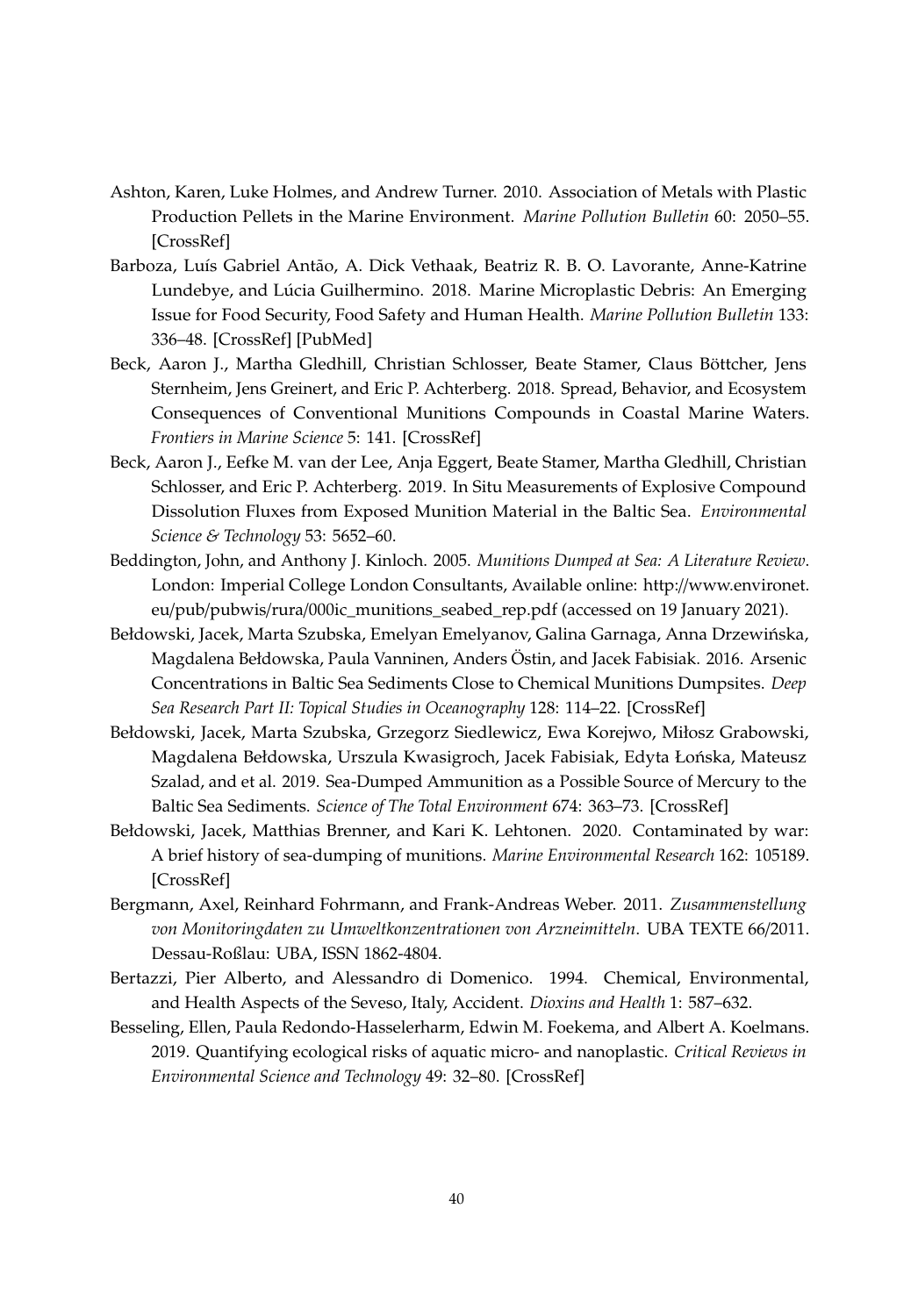- <span id="page-30-8"></span>Bezerra, Moises F., Luiz D. Lacerd, and Chun-Ta Lai. 2019. Trace metals and persistent organic pollutants contamination in batoids (Chondrichthyes: Batoidea): A systematic review. *Environmental Pollution* 248: 684–95. [\[CrossRef\]](http://doi.org/10.1016/j.envpol.2019.02.070) [\[PubMed\]](http://www.ncbi.nlm.nih.gov/pubmed/30849586)
- <span id="page-30-2"></span>Boerger, Christiana M., Gwendolyn L. Lattin, Shelly L. Moore, and Charles J. Moore. 2010. Plastic Ingestion by Planktivorous Fishes in the North Pacific Central Gyre. *Marine Pollution Bulletin* 60: 2275–78. [\[CrossRef\]](http://doi.org/10.1016/j.marpolbul.2010.08.007)
- <span id="page-30-9"></span>Bolt, Hermann M., Gisela H. Degen, Susanne B. Dorn, Sabine Plöttner, and Volker Harth. 2006. Genotoxicity and Potential Carcinogenicity of 2,4,6-TNT Trinitrotoluene: Structural and Toxicological Considerations. *Reviews on Environmental Health* 21: 217–228. [\[CrossRef\]](http://doi.org/10.1515/REVEH.2006.21.4.217) [\[PubMed\]](http://www.ncbi.nlm.nih.gov/pubmed/17243348)
- <span id="page-30-4"></span>Bordós, Gábor, Szilveszter Gergely, Judit Háhn, Zoltán Palotai, Éva Szabó, Gabriella Besenyő, András Salgó, Péter Harkai, Balázs Kriszt, and Sándor Szoboszlay. 2021. Validation of pressurized fractionated filtration microplastic sampling in controlled test environment. *Water Research* 189: 116572. [\[CrossRef\]](http://doi.org/10.1016/j.watres.2020.116572) [\[PubMed\]](http://www.ncbi.nlm.nih.gov/pubmed/33157414)
- <span id="page-30-5"></span>Borgå, Katrine, Tuomo M. Saloranta, and Anders Ruus. 2010. Simulating Climate Change-Induced Alterations in Bioaccumulation of Organic Contaminants in an Arctic Marine Food Web. *Environmental Toxicology and Chemistry* 29: 1349–57. [\[CrossRef\]](http://doi.org/10.1002/etc.159)
- <span id="page-30-10"></span>Böttcher, Claus, Tobias Knobloch, Niels-Peter Rühl, Jens Sternheim, Uwe Wichert, and Joachim Wöhler. 2011. *Munitionsbelastung Der Deutschen Meeresgewässer-Bestandsaufnahme Und Empfehlungen (Stand 2011)*. Meeresumwelt Aktuell Nord- und Ostsee, 2011/3. Hamburg and Rostock: Bundesamt für Seeschifffahrt und Hydrographie (BSH).
- <span id="page-30-3"></span>Bowley, Jake, Craig Baker-Austin, Adam Porter, Rachel Hartnell, and Ceri Lewis. 2021. Oceanic Hitchhikers—Assessing Pathogen Risks from Marine Microplastic. *Trend in Microbiology* 29: 107–16. [\[CrossRef\]](http://doi.org/10.1016/j.tim.2020.06.011)
- <span id="page-30-6"></span>Boyle, Edward A., Jong-Mi Lee, Yolanda Echegoyen, Abigail Noble, Simone Moos, Gonzalo Carrasco, Ning Zhao, Richard Kayser, Jing Zhang, Toshitaka Gamo, and et al. 2014. Anthropogenic Lead Emissions in the Ocean: The evolving global experiment. *Oceanography* 27: 69–75. [\[CrossRef\]](http://doi.org/10.5670/oceanog.2014.10)
- <span id="page-30-7"></span>Bradley, Mark, Benjamin Barst, and Niladri Basu. 2017. A Review of Mercury Bioavailability in Humans and Fish. *International Journal of Environmental Research and Public Health* 14: 169. [\[CrossRef\]](http://doi.org/10.3390/ijerph14020169)
- <span id="page-30-1"></span>Browne, Mark A., Awantha Dissanayake, Tamara S. Galloway, David M. Lowe, and Richard C. Thompson. 2008. Ingested Microscopic Plastic Translocates to the Circulatory System of the Mussel, *Mytilus edulis* (L.). *Environmental Science & Technology* 42: 5026–31.
- <span id="page-30-0"></span>Bucci, Kennedy, Matthew Tulio, and Chelsea. M. Rochman. 2020. What is known and unknown about the effects of plastic pollution: A meta-analysis and systematic review. *Ecological Applications* 30: e02044. [\[CrossRef\]](http://doi.org/10.1002/eap.2044) [\[PubMed\]](http://www.ncbi.nlm.nih.gov/pubmed/31758826)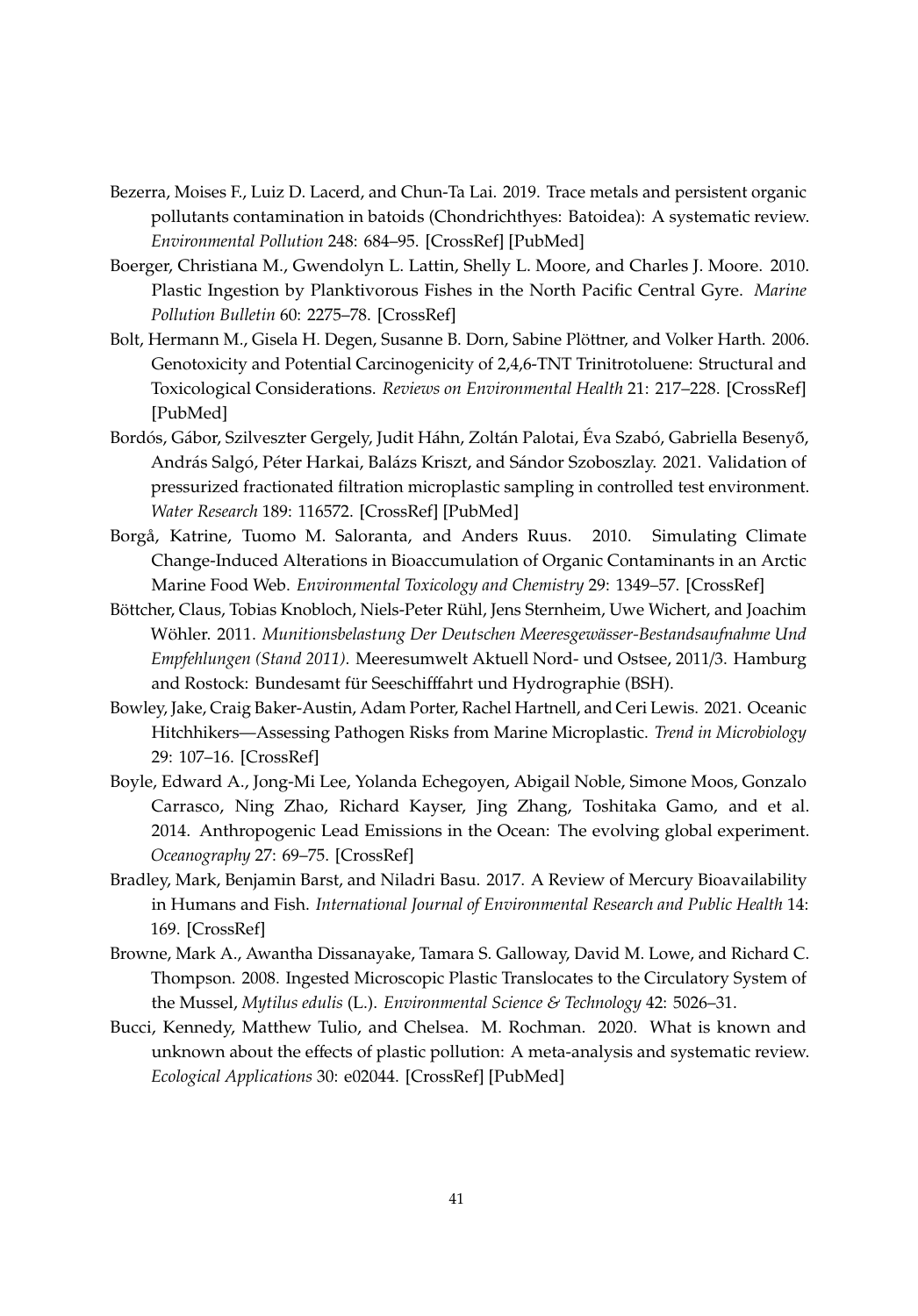- <span id="page-31-9"></span>Cabello, Felipe C. 2006. Heavy Use of Prophylactic Antibiotics in Aquaculture: A Growing Problem for Human and Animal Health and for the Environment. *Environmental Microbiology* 8: 1137–44. [\[CrossRef\]](http://doi.org/10.1111/j.1462-2920.2006.01054.x)
- <span id="page-31-5"></span>Cappello, Tiziana, Giuseppe De Marco, Gea Oliveri Conti, Alessia Giannetto, Margherita Ferrante, Angela Mauceri, and Maria Maisano. 2021. Time-dependent metabolic disorders induced by short-term exposure to polystyrene microplastics in the Mediterranean mussel Mytilus galloprovincialis. *Ecotoxicology and Environmental Safety* 209: 111780. [\[CrossRef\]](http://doi.org/10.1016/j.ecoenv.2020.111780) [\[PubMed\]](http://www.ncbi.nlm.nih.gov/pubmed/33352432)
- <span id="page-31-6"></span>Chagnon, Catherine, Martin Thiel, Joana Antunes, Joana Lia Ferreira, Paula Sobral, and Nicolas Christian Ory. 2018. Plastic ingestion and trophic transfer between Easter Island flying fish (*Cheilopogon rapanouiensis*) and yellowfin tuna (*Thunnus albacares*) from Rapa Nui (Easter Island). *Environmental Pollution* 243, Part A: 127–33. [\[CrossRef\]](http://doi.org/10.1016/j.envpol.2018.08.042)
- <span id="page-31-2"></span>Claessens, Michiel, Steven De Meester, Lieve Van Landuyt, Karen De Clerck, and Colin R. Janssen. 2011. Occurrence and Distribution of Microplastics in Marine Sediments along the Belgian Coast. *Marine Pollution Bulletin* 62: 2199–204. [\[CrossRef\]](http://doi.org/10.1016/j.marpolbul.2011.06.030) [\[PubMed\]](http://www.ncbi.nlm.nih.gov/pubmed/21802098)
- <span id="page-31-4"></span>Cole, Matthew, Pennie Lindeque, Elaine Fileman, Claudia Halsband, Rhys Goodhead, Julian Moger, and Tamara S. Galloway. 2013. Microplastic Ingestion by Zooplankton. *Environmental Science & Technology* 47: 6646–55.
- <span id="page-31-7"></span>Cullen, Jay T., and Maria T. Maldonado. 2013. Biogeochemistry of Cadmium and Its Release to the Environment. In *Cadmium: From Toxicity to Essentiality*. Edited by Astrid Sigel, Helmut Sigel and Roland K. O. Sigel. Dordrecht: Springer Netherlands, vol. 11, pp. 31–62.
- <span id="page-31-3"></span>Cunningham, Eoghan M., Sonja M. Ehlers, Jaimie T. A. Dick, Julia D. Sigwart, Katrin Linse, Jon J. Dick, and Konstadinos Kiriakoulakis. 2020. High Abundances of Microplastic Pollution in Deep-Sea Sediments: Evidence from Antarctica and the Southern Ocean. *Environmental Science & Technology* 54: 13661–71.
- <span id="page-31-0"></span>Dąbrowska, Jolanta, Marcin Sobota, Małgorzata Świąder, Paweł Borowski, Andrzej Moryl, Radosław Stodolak, Ewa Kucharczak, Zofia Zięba, and Jan K. Kazak. 2021. Marine Waste-Sources, Fate, Risks, Challenges and Research Needs. *International Journal of Environmental Research and Public Health* 18: 433. [\[CrossRef\]](http://doi.org/10.3390/ijerph18020433) [\[PubMed\]](http://www.ncbi.nlm.nih.gov/pubmed/33430467)
- <span id="page-31-1"></span>De Falco, Francesca, Maria Pia Gullo, Gennaro Gentile, Emilia Di Pace, Mariacristina Cocca, Laura Gelabert, and Marolda Brouta-Agnésa. 2018. Evaluation of Microplastic Release Caused by Textile Washing Processes of Synthetic Fabrics. *Environmental Pollution* 236: 916–25. [\[CrossRef\]](http://doi.org/10.1016/j.envpol.2017.10.057) [\[PubMed\]](http://www.ncbi.nlm.nih.gov/pubmed/29107418)
- <span id="page-31-8"></span>de Lacerda, Luiz Drude, Felipe Goyanna, Moises F. Bezerra, and Aijanio G. B. Silva. 2017. Mercury Concentrations in Tuna (*Thunnus albacares* and *Thunnus obesus*) from the Brazilian Equatorial Atlantic Ocean. *Bulletin of Environmental Contamination and Toxicology* 98: 149–55. [\[CrossRef\]](http://doi.org/10.1007/s00128-016-2007-0)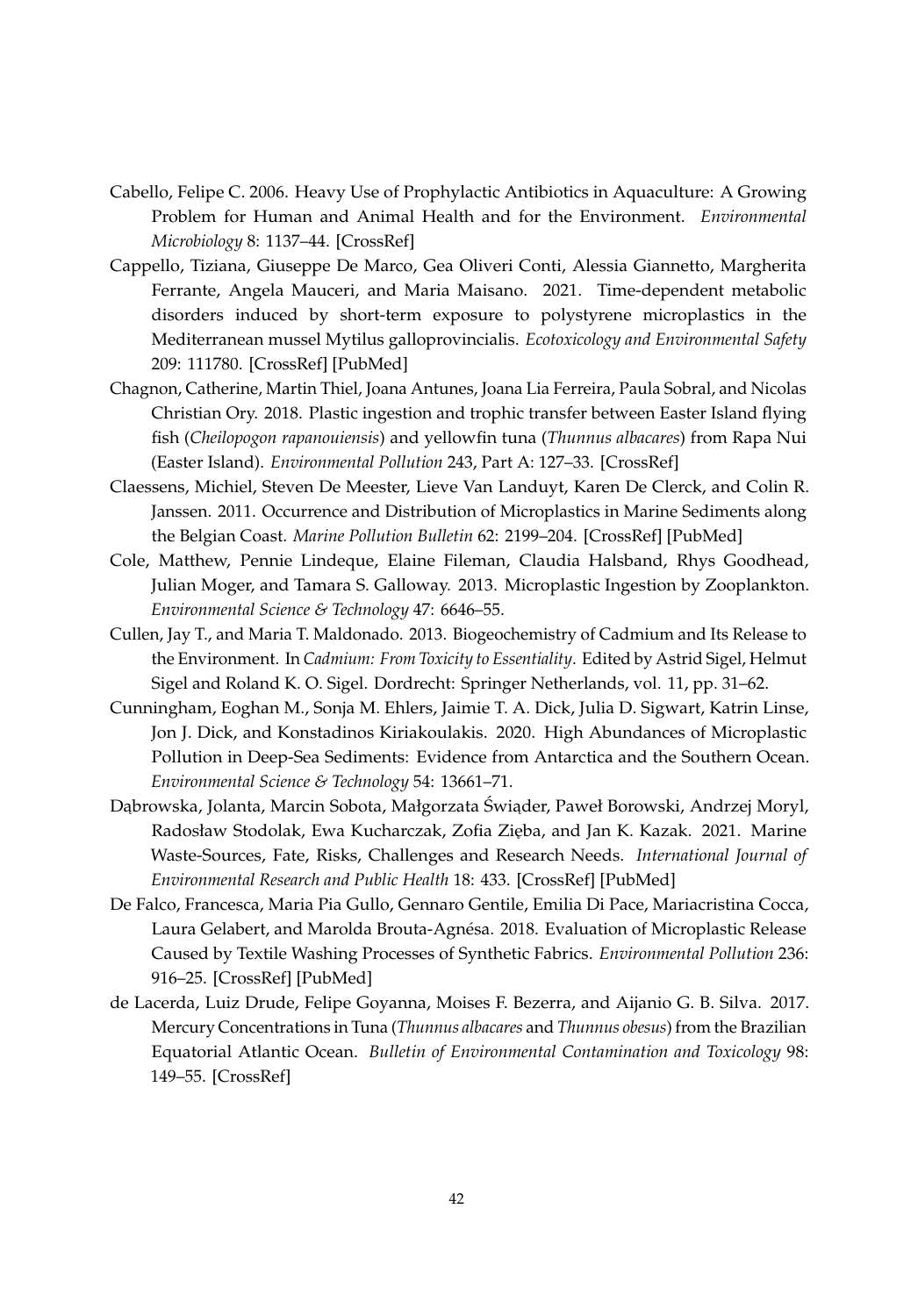- <span id="page-32-8"></span>de Lacerda, Luiz Drude, Rebecca Borges, and Alexander Cesar Ferreira. 2019. Neotropical mangroves: Conservation and sustainable use in a scenario of global climate change. *Aquatic Conservation: Marine and Freshwater Ecosystems* 29: 1347–64. [\[CrossRef\]](http://doi.org/10.1002/aqc.3119)
- <span id="page-32-7"></span>de Lacerda, Luiz Drude, Rozane Valente Marins, and Francisco José da Silva Dias. 2020. Hg Inputs and Bioavailability to Global Climate Change in an Extreme Coastal Environment. *Frontiers in Earth Science* 8: 93. [\[CrossRef\]](http://doi.org/10.3389/feart.2020.00093)
- <span id="page-32-4"></span>De Wit, Cynthia A., Rossana Bossi, Rune Dietz, Annekatrin Dreyer, Suzanne Faxneld, Svend Erik Garbus, Peter Hellström, Jan Koschorreck, Nina Lohmann, Anna Roos, and et al. 2020. Organohalogen compounds of emerging concern in Baltic Sea biota: Levels, biomagnification potential and comparisons with legacy contaminants. *Environment International* 144: 106037. [\[CrossRef\]](http://doi.org/10.1016/j.envint.2020.106037) [\[PubMed\]](http://www.ncbi.nlm.nih.gov/pubmed/32835922)
- <span id="page-32-2"></span>De Witte, Bavo, Lisa Devriese, Karen Bekaert, Stefan Hoffman, Griet Vandermeersch, Kris Cooreman, and John Robbens. 2014. Quality Assessment of the Blue Mussel (*Mytilus edulis*): Comparison between Commercial and Wild Types. *Marine Pollution Bulletin* 85: 146–55. [\[CrossRef\]](http://doi.org/10.1016/j.marpolbul.2014.06.006)
- <span id="page-32-3"></span>Desforges, Jean-Pierre W., Christian Sonne, Milton Levin, Ursula Siebert, Sylvain De Guise, and Rune Dietz. 2016. Immunotoxic effects of environmental pollutants in marine mammals. *Environmental International* 86: 126–39. [\[CrossRef\]](http://doi.org/10.1016/j.envint.2015.10.007) [\[PubMed\]](http://www.ncbi.nlm.nih.gov/pubmed/26590481)
- <span id="page-32-0"></span>Directive 2008/56. 2008. *Directive 2008*/*56 of the European Parliament and of the Council of 17 June 2008 establishing a framework for community action in the field of marine environmental policy (Marine Strategy Framework Directive)*. Edited by European Union. Official Journal of the European Union L 164/19: Available online: https://[eur-lex.europa.eu](https://eur-lex.europa.eu/legal-content/EN/TXT/PDF/?uri=CELEX:32008L0056&from=EN)/legal-content/EN/ TXT/PDF/?uri=[CELEX:32008L0056&from](https://eur-lex.europa.eu/legal-content/EN/TXT/PDF/?uri=CELEX:32008L0056&from=EN)=EN (accessed on 10 January 2021).
- <span id="page-32-9"></span>Directive 2013/39. 2013. *Directive 2013*/*39 of the European Parliament and of the Council of 12 August 2013, Amending Directives 2000*/*60*/*EC and 2008*/*105*/*EC as Regards Priority Substances in the Field of Water Policy*. Edited by European Union. Official Journal of the European Union L 226/1: Available online: https://eur-lex.europa.eu/LexUriServ/[LexUriServ.do?uri](https://eur-lex.europa.eu/LexUriServ/LexUriServ.do?uri=OJ:L:2013:226:0001:0017:EN:PDF)=OJ:L: [2013:226:0001:0017:EN:PDF](https://eur-lex.europa.eu/LexUriServ/LexUriServ.do?uri=OJ:L:2013:226:0001:0017:EN:PDF) (accessed on 10 January 2021).
- <span id="page-32-5"></span>Dixit, Ruchita, Wasiullah, Deepti Malaviya, Kuppusamy Pandiyan, Udai Singh, Asha Sahu, Renu Shukla, Bhanu P. Singh, Jai P. Rai, Pawan Kumar Sharma, and et al. 2015. Bioremediation of Heavy Metals from Soil and Aquatic Environment: An Overview of Principles and Criteria of Fundamental Processes. *Sustainability* 7: 2189–212. [\[CrossRef\]](http://doi.org/10.3390/su7022189)
- <span id="page-32-1"></span>Eckert, Ester M., Andrea Di Cesare, Marie Therese Kettner, Maria Arias-Andres, Diego Fontaneto, Hans-Peter Grossart, and Gianluca Corno. 2018. Microplastics Increase Impact of Treated Wastewater on Freshwater Microbial Community. *Environmental Pollution* 234: 495–502. [\[CrossRef\]](http://doi.org/10.1016/j.envpol.2017.11.070) [\[PubMed\]](http://www.ncbi.nlm.nih.gov/pubmed/29216487)
- <span id="page-32-6"></span>EFSA Scientific Committee. 2015. Statement on the Benefits of Fish/Seafood Consumption Compared to the Risks of Methylmercury in Fish/Seafood. *EFSA Journal* 13: 3982. [\[CrossRef\]](http://doi.org/10.2903/j.efsa.2015.3982)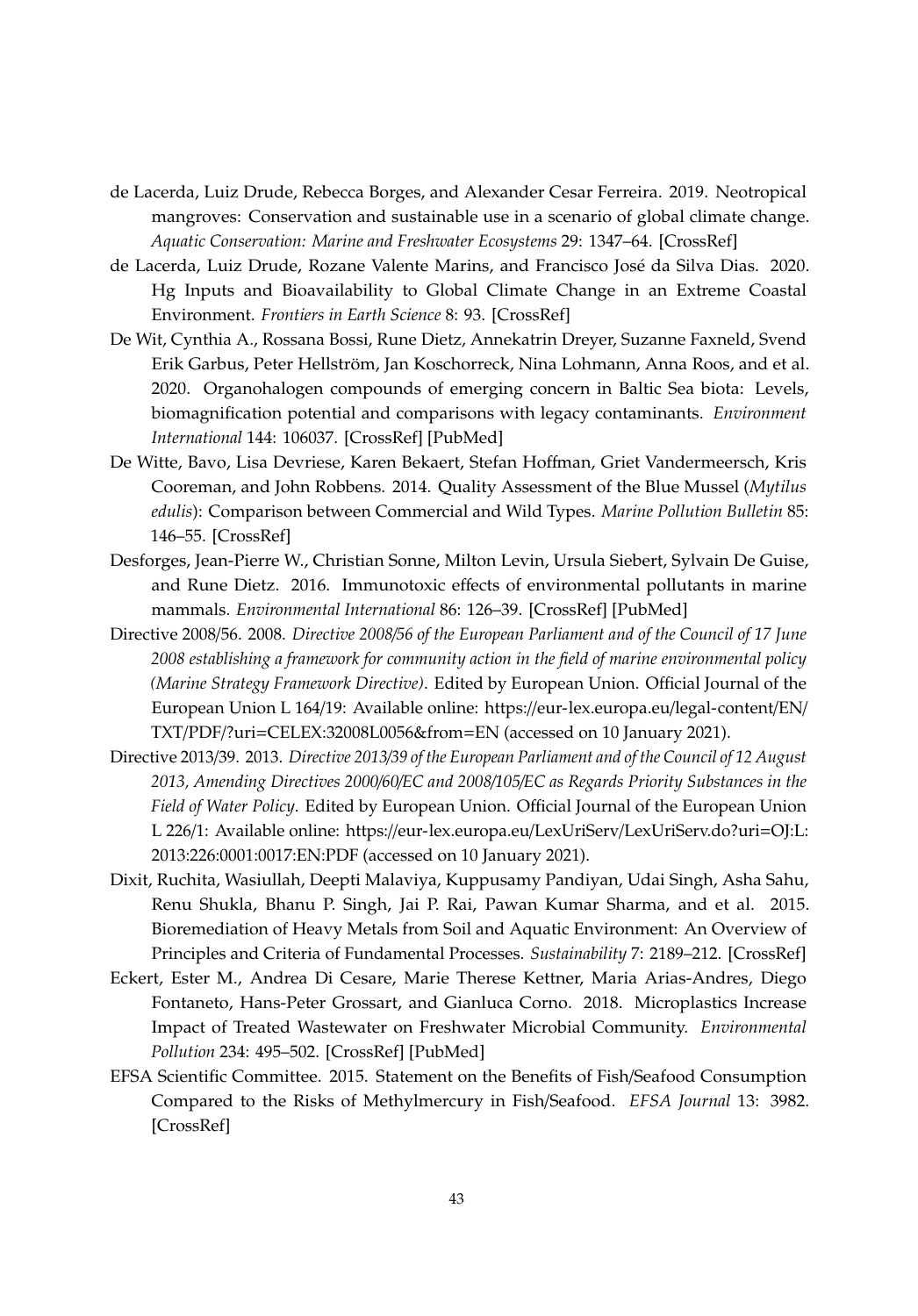- <span id="page-33-5"></span>Ehrlich, Paul R., David S. Dobkin, and Darryl Wheye. 1988. DDT and Birds. Available online: https://web.stanford.edu/group/stanfordbirds/text/essays/[DDT\\_and\\_Birds.html](https://web.stanford.edu/group/stanfordbirds/text/essays/DDT_and_Birds.html) (accessed on 19 January 2021).
- <span id="page-33-6"></span>Ekman, Elisabet, Gun Åkerman, Lennart Balk, and Leif Norrgren. 2004. Impact of PCB on Resistance to Flavobacterium Psychrophilum after Experimental Infection of Rainbow Trout Oncorhynchus Mykiss Eggs by Nanoinjection. *Diseases of Aquatic Organisms* 60: 31–39. [\[CrossRef\]](http://doi.org/10.3354/dao060031) [\[PubMed\]](http://www.ncbi.nlm.nih.gov/pubmed/15352522)
- <span id="page-33-3"></span>El-Shahawi, Mohammad S. E.-S., Abdulaziz Hamza, Abdulaziz S. Bashammakh, and Wafaa T. Al-Saggaf. 2010. An Overview on the Accumulation, Distribution, Transformations, Toxicity and Analytical Methods for the Monitoring of Persistent Organic Pollutants. *Talanta* 80: 1587–97. [\[CrossRef\]](http://doi.org/10.1016/j.talanta.2009.09.055) [\[PubMed\]](http://www.ncbi.nlm.nih.gov/pubmed/20152382)
- <span id="page-33-11"></span>Emmerton, Craig A., Jennifer A. Graydon, Jolie A. L. Gareis, Vincent L. St. Louis, Lance F. W. Lesack, Janelle K. A. Banack, Faye Hicks, and Jennifer Nafziger. 2013. Mercury Export to the Arctic Ocean from the Mackenzie River, Canada. *Environmental Science and Technology* 47: 7644–54. [\[CrossRef\]](http://doi.org/10.1021/es400715r)
- <span id="page-33-0"></span>Eriksen, Markus, Laurent C. M. Lebreton, Henry S. Carson, Martin Thiel, Charles J. Moore, Jose C. Borerro, Francois Galgani, Peter G. Ryan, and Julia Reisser. 2014. Plastic pollution in the world's oceans: More than 5 trillion plastic pieces weighing over 250,000 tons afloat at sea. *PLoS ONE* 9: e111913. [\[CrossRef\]](http://doi.org/10.1371/journal.pone.0111913)
- <span id="page-33-8"></span>European Environment Agency. 2019. Trends in Emissions of Heavy Metals (EEA-33). Available online: https://[www.eea.europa.eu](https://www.eea.europa.eu/data-and-maps/daviz/emission-trends-of-heavy-metals-8#tab-chart_3.%C3%9F)/data-and-maps/daviz/emission-trends-of[heavy-metals-8#tab-chart\\_3.%C3%9F](https://www.eea.europa.eu/data-and-maps/daviz/emission-trends-of-heavy-metals-8#tab-chart_3.%C3%9F) (accessed on 19 January 2021).
- <span id="page-33-7"></span>Falcó, Gemma, Juan M. Llobet, Ana Bocio, and José L. Domingo. 2006. Daily Intake of Arsenic, Cadmium, Mercury, and Lead by Consumption of Edible Marine Species. *Journal of Agricultural and Food Chemistry* 54: 6106–12. [\[CrossRef\]](http://doi.org/10.1021/jf0610110)
- <span id="page-33-9"></span>FDA. 2017. Mercury Levels in Commercial Fish and Shellfish (1990–2012). Available online: https://www.fda.gov/food/metals/[mercury-levels-commercial-fish-and-shellfish-](https://www.fda.gov/food/metals/mercury-levels-commercial-fish-and-shellfish-1990--2012)[1990--2012](https://www.fda.gov/food/metals/mercury-levels-commercial-fish-and-shellfish-1990--2012) (accessed on 19 January 2021).
- <span id="page-33-10"></span>Ferriss, Bridget E., and Timothy E. Essington. 2011. Regional patterns in mercury and selenium concentrations of yellowfin tuna (*Thunnus albacares*) and bigeye tuna (*Thunnus obesus*) in the Pacific Ocean. *Canadian Journal of Fisheries and Aquatic Sciences* 68: 2046–56. [\[CrossRef\]](http://doi.org/10.1139/f2011-120)
- <span id="page-33-1"></span>Frias, João P. G. L., and Roisin Nash. 2019. Microplastics: Finding a consensus on the definition. *Marine Pollution Bulletin* 138: 145–47. [\[CrossRef\]](http://doi.org/10.1016/j.marpolbul.2018.11.022) [\[PubMed\]](http://www.ncbi.nlm.nih.gov/pubmed/30660255)
- <span id="page-33-4"></span>Fry, D. Michael. 1995. Reproductive effects in birds exposed to pesticides and industrial chemicals. *Environmental Health Perspectives* 103 S7: 165–71.
- <span id="page-33-2"></span>Gago, Jorge, Olga Carretero, Ana V. Filgueiras, and Lucía Viñas. 2018. Synthetic Microfibers in the Marine Environment: A Review on Their Occurrence in Seawater and Sediments. *Marine Pollution Bulletin* 127: 365–76. [\[CrossRef\]](http://doi.org/10.1016/j.marpolbul.2017.11.070) [\[PubMed\]](http://www.ncbi.nlm.nih.gov/pubmed/29475673)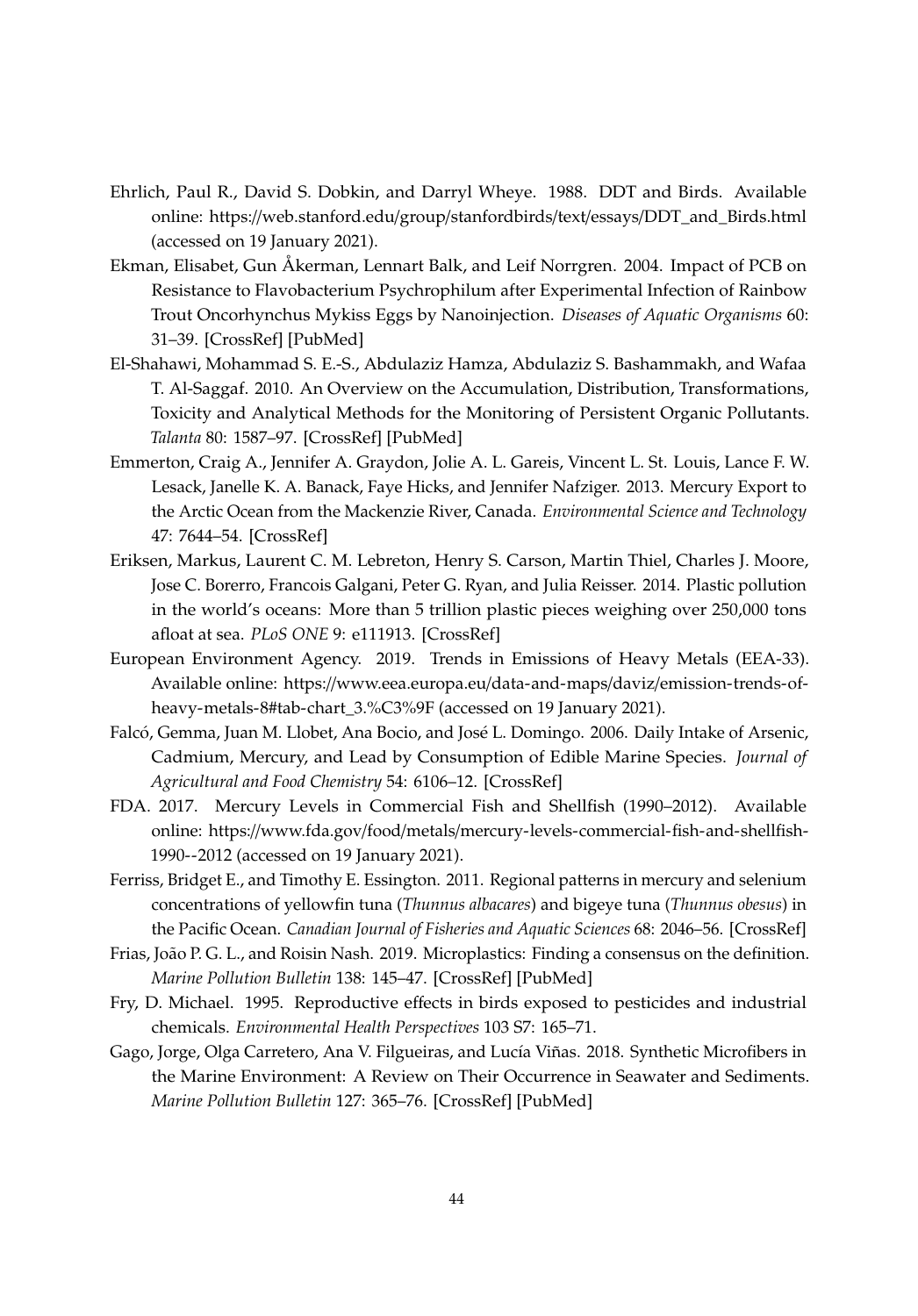- <span id="page-34-1"></span>Gall, Sarah C., and Richard C. Thompson. 2015. The impact of debris on marine life. *Marine Pollution Bulletin* 92: 170–79. [\[CrossRef\]](http://doi.org/10.1016/j.marpolbul.2014.12.041)
- <span id="page-34-3"></span>Galligan, Thomas M., Brian C. Balmer, Lori H. Schwacke, Jennie L. Bolton, Brian M. Quigley, Patricia E. Rosel, Gina M. Ylitalo, and Ashley S.P. Boggs. 2019. Examining the relationships between blubber steroid hormones and persistent organic pollutants in common bottlenose dolphins. *Environmental Pollution* 249: 982–91. [\[CrossRef\]](http://doi.org/10.1016/j.envpol.2019.03.083)
- <span id="page-34-6"></span>Garnaga, Galina, Eric Wyse, Sabine Azemard, Algirdas Stankevičius, and Stephen de Mora. 2006. Arsenic in Sediments from the Southeastern Baltic Sea. *Environmental Pollution* 144: 855–61. [\[CrossRef\]](http://doi.org/10.1016/j.envpol.2006.02.013)
- <span id="page-34-4"></span>Gassel, Margy, and Chelsea M. Rochmann. 2019. The complex issue of chemicals and microplastic pollution: A case study in North Pacific lanternfish. *Environmental Pollution* 248: 1000–9. [\[CrossRef\]](http://doi.org/10.1016/j.envpol.2019.03.002)
- <span id="page-34-9"></span>Gaw, Sally, Kevin V. Thomas, and Thomas H. Hutchinson. 2014. Sources, impacts and trends of pharmaceuticals in the marine and coastal environment. *Philosophical Transactions of the Royal Society* 369: 1656. [\[CrossRef\]](http://doi.org/10.1098/rstb.2013.0572) [\[PubMed\]](http://www.ncbi.nlm.nih.gov/pubmed/25405962)
- <span id="page-34-2"></span>GESAMP. 2016. Sources, Fate and Effects of Microplastics in the Marine Environment: A Global Assessment. In *Kershaw*. Edited by Peter J. Kershaw and C.M. (IMO/FAO/UNESCOIOC/UNIDO/WMO/IAEA/UN/UNEP/UNDP. Joint Group of Experts on The Scientific Aspects of Marine Environmental Protection) Rep. Stud. GESAMP. London: International Maritime Organization, No. 93. p. 220.
- <span id="page-34-7"></span>Gledhill, Martha, Aaron J. Beck, Beate Stamer, Christian Schlosser, and Eric P. Achterberg. 2019. Quantification of Munition Compounds in the Marine Environment by Solid Phase Extraction—Ultra High Performance Liquid Chromatography with Detection by Electrospray Ionisation—Mass Spectrometry. *Talanta* 200: 366–72. [\[CrossRef\]](http://doi.org/10.1016/j.talanta.2019.03.050)
- <span id="page-34-11"></span>Gräslund, Sara, Katrin E. Holmström, and Ann Wahlström. 2003. A field survey of chemicals and biological products used in shrimp farming. *Marine Pollution Bulletin* 46: 81–90. [\[CrossRef\]](http://doi.org/10.1016/S0025-326X(02)00320-X)
- <span id="page-34-10"></span>Greiner, P., and I. Rönnefahrt. 2003. Management of environmental risks in the life cycle of pharmaceuticals. Paper presented at European Conference on Human and Veterinary Pharmaceuticals in the Environment (Envirapharma), Lyon, France, April 14–16.
- <span id="page-34-0"></span>GRID-Arendal. 2021. There Will Be More Plastic than Fish in the Oceans by 2050. Available online: http://[marinelitter.no](http://marinelitter.no/myth3/)/myth3/ (accessed on 10 January 2021).
- <span id="page-34-5"></span>Grieb, Thomas M., Nicholas S. Fisher, Roxanne Karimi, and Leonard Levin. 2020. An assessment of temporal trends in mercury concentrations in fish. *Ecotoxicology* 29: 1739–49. [\[CrossRef\]](http://doi.org/10.1007/s10646-019-02112-3)
- <span id="page-34-8"></span>Gust, Kurt A., Mitchell S. Wilbanks, Xin Guan, Mehdi Pirooznia, Tanwir Habib, Leslie Yoo, Henri Wintz, Chris D. Vulpe, and Edward J. Perkins. 2011. Investigations of Transcript Expression in Fathead Minnow (Pimephales Promelas) Brain Tissue Reveal Toxicological Impacts of RDX Exposure. *Aquatic Toxicology* 101: 135–45. [\[CrossRef\]](http://doi.org/10.1016/j.aquatox.2010.09.011) [\[PubMed\]](http://www.ncbi.nlm.nih.gov/pubmed/20965580)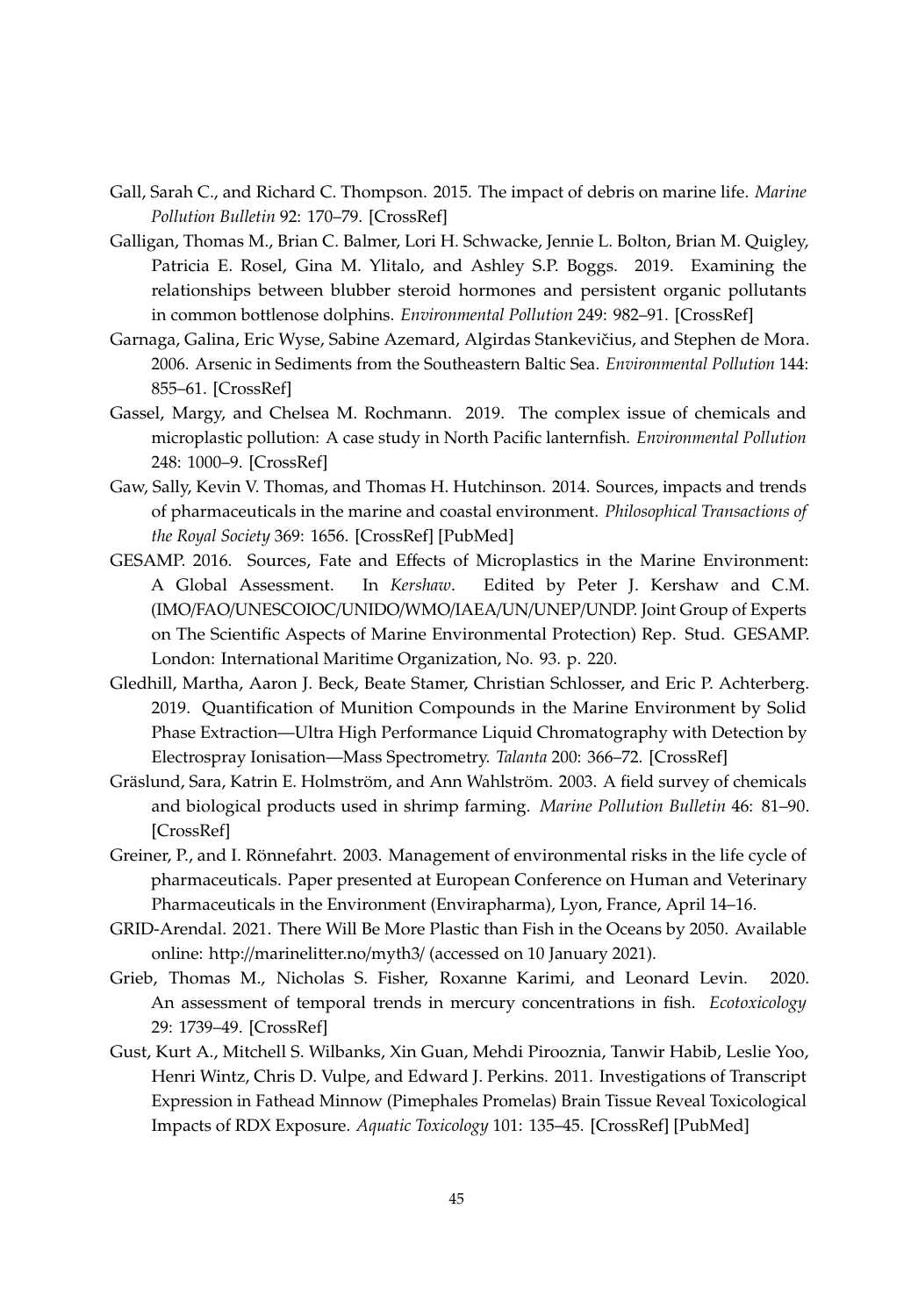- <span id="page-35-4"></span>Harrad, Stuart. 2010. Beyond the Stockholm Convention: An Introduction to Current Issues and Future Challenges in POPs Research. In *Persistent Organic Pollutants*. New York: Wiley, pp. 1–4.
- <span id="page-35-0"></span>Hartmann, Nanna B., Thorsten Hüffer, Richard C. Thompson, Martin Hassellöv, Anja Verschoor, Anders E. Daugaard, Sinja Rist, Therese Karlsson, Nicole Brennholt, Matthew Cole, and et al. 2019. Are We Speaking the Same Language? Recommendations for a Definition and Categorization Framework for Plastic Debris. *Environmental Science and Technology* 53: 1039–47. [\[CrossRef\]](http://doi.org/10.1021/acs.est.8b05297)
- <span id="page-35-5"></span>Helander, Björn, Mats Olsson, and Lars Reutergårdh. 1982. Residue levels of organochlorine and mercury compounds in unhatched eggs and the relationships to breeding success in white-tailed sea eagles *Haliaeetus albicilla* in Sweden. *Ecography* 5: 349–66. [\[CrossRef\]](http://doi.org/10.1111/j.1600-0587.1982.tb01049.x)
- <span id="page-35-6"></span>Helander, Björn, Anders Olsson, Anders Bignert, Lillemor Asplund, and Kerstin Litzén. 2002. The Role of DDE, PCB, Coplanar PCB and Eggshell Parameters for Reproduction in the White-tailed Sea Eagle (*Haliaeetus albicilla*) in Sweden. *Ambio* 31: 386–403. [\[CrossRef\]](http://doi.org/10.1579/0044-7447-31.5.386) [\[PubMed\]](http://www.ncbi.nlm.nih.gov/pubmed/12374047)
- <span id="page-35-9"></span>HELCOM. 1994. Report on Chemical Munitions Dumped in the Baltic Sea. Available online: https://helcom.fi/wp-content/uploads/2019/10/[Report-on-chemical-munitions](https://helcom.fi/wp-content/uploads/2019/10/Report-on-chemical-munitions-dumped-in-the-Baltic-Sea.pdf)[dumped-in-the-Baltic-Sea.pdf](https://helcom.fi/wp-content/uploads/2019/10/Report-on-chemical-munitions-dumped-in-the-Baltic-Sea.pdf) (accessed on 19 January 2021).
- <span id="page-35-7"></span>HELCOM. 2010. Baltic Sea Environment Proceedings No. 120B. Hazardous Substances in the Baltic Sea. Available online: https://helcom.fi/media/publications/[BSEP120B.pdf](https://helcom.fi/media/publications/BSEP120B.pdf) (accessed on 19 January 2021).
- <span id="page-35-8"></span>HELCOM. 2018. Metals (Lead, Cadmium and Mercury). Key Message. HELCOM Core Indicator Report. Available online: https://helcom.fi/media/[core%20indicators](https://helcom.fi/media/core%20indicators/Metals-HELCOM-core-indicator-2018.pdf)/Metals-[HELCOM-core-indicator-2018.pdf](https://helcom.fi/media/core%20indicators/Metals-HELCOM-core-indicator-2018.pdf) (accessed on 19 January 2021).
- <span id="page-35-1"></span>Hidalgo-Ruz, Valeria, Lars Gutow, Richard C. Thompson, and Martin Thiel. 2012. Microplastics in the Marine Environment: A Review of the Methods Used for Identification and Quantification. *Environmental Science & Technology* 46: 3060–75.
- <span id="page-35-2"></span>Hildebrandt, Lars, Marcus von der Au, Tristan Zimmermann, Anna Reese, Jannis Ludwig, and Daniel Pröfrock. 2020. A metrologically traceable protocol for the quantification of trace metals in different types of microplastic. *PLoS ONE* 15: e0236120. [\[CrossRef\]](http://doi.org/10.1371/journal.pone.0236120)
- <span id="page-35-3"></span>Hiltunen, Minna, Eeva-Riikka Vehniäinen, and Jussi V. K. Kukkonen. 2021. Interacting Effects of Simulated Eutrophication, Temperature Increase, and Microplastic Exposure on Daphnia. *Environmental Research* 192: 110304. [\[CrossRef\]](http://doi.org/10.1016/j.envres.2020.110304) [\[PubMed\]](http://www.ncbi.nlm.nih.gov/pubmed/33038362)
- <span id="page-35-10"></span>Höher, Nicole, Raisa Turja, Matthias Brenner, Jenny Rattfelt Nyholm, Anders Östin, Per Leffler, Laura Butrimavičienė, Janina Baršienė, Mia Halme, Maaret Karjalainen, and et al. 2019. Toxic Effects of Chemical Warfare Agent Mixtures on the Mussel Mytilus Trossulus in the Baltic Sea: A Laboratory Exposure Study. *Marine Environmental Research* 145: 112–22. [\[CrossRef\]](http://doi.org/10.1016/j.marenvres.2019.02.001) [\[PubMed\]](http://www.ncbi.nlm.nih.gov/pubmed/30850117)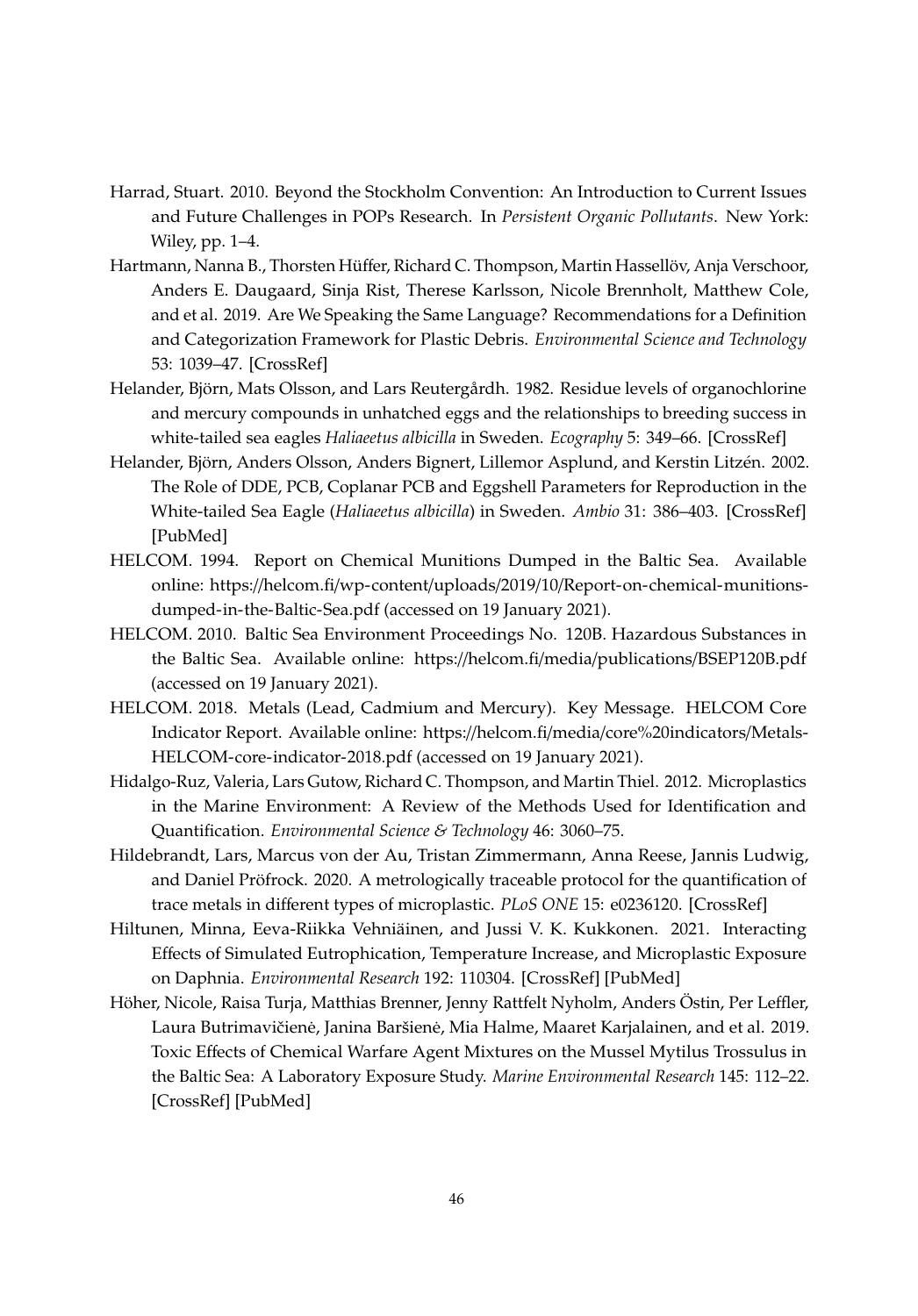- <span id="page-36-8"></span>Hoydal, Katrin S., Bjarne Styrishave, Tomasz M. Ciesielski, Robert J. Letcher, Maria Dam, and Bjørn M. Jenssen. 2017. Steroid hormones and persistent organic pollutants in plasma from North-eastern Atlantic pilot whales. *Environmental Research* 195: 613–21. [\[CrossRef\]](http://doi.org/10.1016/j.envres.2017.09.003)
- <span id="page-36-3"></span>Huang, Wei, Biao Song, Jie Liang, Qiuya Niu, Guangming Zeng, Maocai Shen, Jiaqin Deng, Yuan Luo, Xiaofeng Wen, and Yafei Zhang. 2020. Microplastics and associated contaminants in the aquatic environment: A review on their ecotoxicological effects, trophic transfer, and potential impacts to human health. *Journal of Hazardous Materials* 405: 124187. [\[CrossRef\]](http://doi.org/10.1016/j.jhazmat.2020.124187) [\[PubMed\]](http://www.ncbi.nlm.nih.gov/pubmed/33153780)
- <span id="page-36-11"></span>Hulscher, Marlies E. J. L., Jos W. M. van der Meer, and Richard P. T. M. Grol. 2010. Antibiotic use: How to improve it? *International Journal of Medical Microbiology* 300: 351–56. [\[CrossRef\]](http://doi.org/10.1016/j.ijmm.2010.04.003)
- <span id="page-36-6"></span>Hung, Hayley, Athanasios A. Katsoyiannis, Eva Brorström-Lundén, Kristin Olafsdottir, Wenche Aas, Knut Breivik, Pernilla Bohlin-Nizzetto, Arni Sigurdsson, Hannele Hakola, Rossana Bossi, and et al. 2016. Temporal trends of Persistent Organic Pollutants (POPs) in arctic air: 20 years of monitoring under the Arctic Monitoring and Assessment Programme (AMAP). *Environmental Pollution* 217: 52–61. [\[CrossRef\]](http://doi.org/10.1016/j.envpol.2016.01.079)
- <span id="page-36-7"></span>Hutz, Reinhold J., Michael J. Carvan III, Monika G. Baldridge, Lisa K. Conley, and Tisha King Heiden. 2006. Environmental Toxicants and Effects on Female Reproductive Function. *Trends in Reproductive Biology* 2: 1–11.
- <span id="page-36-2"></span>Imhof, Hannes K., Christian Laforsch, Alexandra C. Wiesheu, Johannes Schmid, Philipp M. Anger, Reinhard Niessner, and Natalia P. Ivleva. 2016. Pigments and Plastic in Limnetic Ecosystems: A Qualitative and Quantitative Study on Microparticles of Different Size Classes. *Water Research* 98: 64–74. [\[CrossRef\]](http://doi.org/10.1016/j.watres.2016.03.015) [\[PubMed\]](http://www.ncbi.nlm.nih.gov/pubmed/27082693)
- <span id="page-36-1"></span>Ivleva, Natalia P., Alexandra C. Wiesheu, and Reinhard Niessner. 2017. Microplastic in Aquatic Ecosystems. *Angewandte Chemie International Edition* 56: 1720–39. [\[CrossRef\]](http://doi.org/10.1002/anie.201606957)
- <span id="page-36-9"></span>Jakimska, Anna, Piotr Konieczka, Krzysztof Skóra, and Jacek Namieśnik. 2011. Bioaccumulation of Metals in Tissues of Marine Animals, Part I: The Role and Impact of Heavy Metals on Organisms. *Polish Journal of Environmental Studies* 5: 1117–25.
- <span id="page-36-0"></span>Jambeck, Jenna R., Roland Geyer, Chris Wilcox, Theodore R. Siegler, Miriam Perryman, Anthony Andrady, Ramani Narayan, and Kara Lavender Law. 2015. Plastic waste inputs from land into the ocean. *Science* 347: 768–71. [\[CrossRef\]](http://doi.org/10.1126/science.1260352)
- <span id="page-36-5"></span>Jamieson, Alan J., Tamas Malkocs, Stuart B. Piertney, Toyonobu Fujii, and Zulin Zhang. 2017. Bioaccumulation of Persistent Organic Pollutants in the Deepest Ocean Fauna. *Nature Ecology & Evolution* 1: 0051.
- <span id="page-36-4"></span>Jones, Kevin C., and Pim de Voogt. 1999. Persistent Organic Pollutants (POPs): State of the Science. *Environmental Pollution* 100: 209–221. [\[CrossRef\]](http://doi.org/10.1016/S0269-7491(99)00098-6)
- <span id="page-36-10"></span>Juhasz, Albert, and Ravendra Naidu. 2007. Explosives: Fate, dynamics, and ecological impact in terrestrial and marine environments. *Reviews of Environmental Contamination and Toxicology* 191: 163–215. [\[PubMed\]](http://www.ncbi.nlm.nih.gov/pubmed/17708075)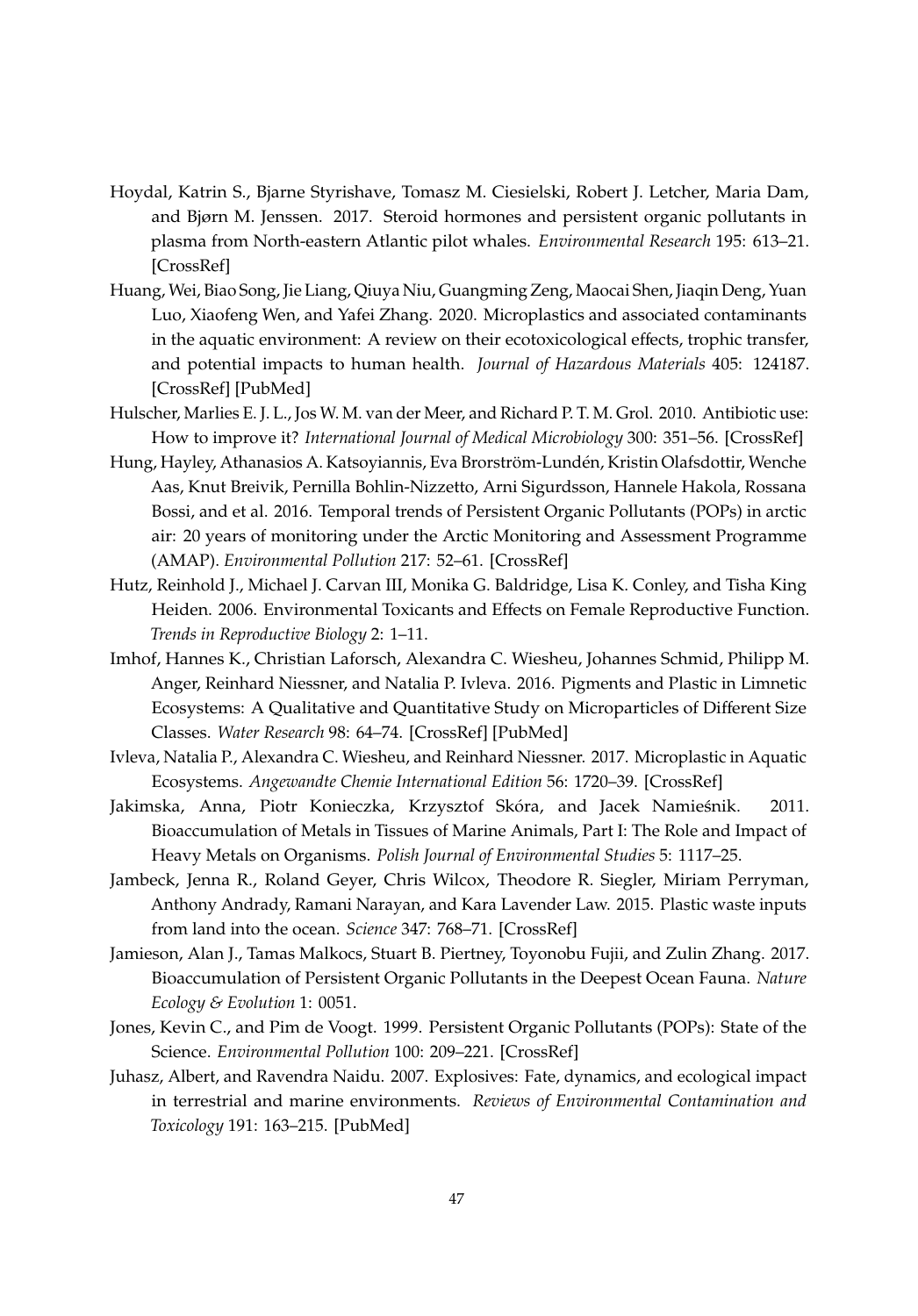- <span id="page-37-8"></span>Kelly, Barry C., Michael G. Ikonomou, Joel D. Blair, Anne E. Morin, and Frank A. P. C. Gobas. 2007. Food Web—Specific Biomagnification of Persistent Organic Pollutants. *Science* 317: 236. [\[CrossRef\]](http://doi.org/10.1126/science.1138275)
- <span id="page-37-1"></span>Khalid, Noreen, Muhammad Aqeel, Ali Noman, Mohamed Hashemd, Yasser S. Mostafa, Haifa Abdulaziz S. Alhaithloul, and Suliman M. Alghanem. 2021. Linking effects of microplastics to ecological impacts in marine environments. *Chemosphere* 44: 1901–8. [\[CrossRef\]](http://doi.org/10.1016/j.chemosphere.2020.128541)
- <span id="page-37-7"></span>Kinnberg, Karin, and Gunnar Toft. 2003. Effects of Estrogenic and Antiandrogenic Compounds on the Testis Structure of the Adult Guppy (*Poecilia reticulata*). *Ecotoxicology and Environmental Safety* 54: 16–24. [\[CrossRef\]](http://doi.org/10.1016/S0147-6513(02)00010-6)
- <span id="page-37-4"></span>Kirstein, Inga V., Sidika Kirmizi, Antje Wichels, Alexa Garin-Fernandez, Rene Erler, Martin Löder, and Gunnar Gerdts. 2016. Dangerous Hitchhikers? Evidence for Potentially *Pathogenic vibrio* spp. on Microplastic Particles. *Marine Environmental Research* 120: 1–8. [\[CrossRef\]](http://doi.org/10.1016/j.marenvres.2016.07.004)
- <span id="page-37-5"></span>Kirstein, Inga V., Fides Hensel, Alessio Gomiero, Lucian Iordachescu, Alvise Vianello, Hans B. Wittgren, and Jes Vollertsen. 2021. Drinking plastics?—Quantification and qualification of microplastics in drinking water distribution systems by µFTIR and Py-GCMS. *Water Research* 188: 116519. [\[CrossRef\]](http://doi.org/10.1016/j.watres.2020.116519) [\[PubMed\]](http://www.ncbi.nlm.nih.gov/pubmed/33091805)
- <span id="page-37-9"></span>Kobusińska, Marta Ewelina, Krzysztof Konrad Lewandowski, Anna Panasiuk, Leszek Łęczyński, Magdalena Urbaniak, Tadeusz Ossowski, and Elżbieta Niemirycz. 2020. Precursors of Polychlorinated Dibenzo-p-Dioxins and Dibenzofurans in Arctic and Antarctic Marine Sediments: Environmental Concern in the Face of Climate Change. *Chemosphere* 260: 127605. [\[CrossRef\]](http://doi.org/10.1016/j.chemosphere.2020.127605) [\[PubMed\]](http://www.ncbi.nlm.nih.gov/pubmed/32688319)
- <span id="page-37-3"></span>Koelmans, Albert A., Adil Bakir, G. Allen Burton, and Colin R. Janssen. 2016. Microplastic as a vector for chemicals in the aquatic environment: Critical review and model-supported reinterpretation of empirical studies. *Environmental Science and Technology* 50: 3315–26. [\[CrossRef\]](http://doi.org/10.1021/acs.est.5b06069)
- <span id="page-37-2"></span>Kokalj, Anita J., Urban Kunej, and Tina Skalar. 2018. Screening study of four environmentally relevant microplastic pollutants: Uptake and effects on *Daphnia magna* and *Artemia franciscana*. *Chemosphere* 208: 522–29. [\[CrossRef\]](http://doi.org/10.1016/j.chemosphere.2018.05.172)
- <span id="page-37-10"></span>Kümmerer, Klaus, ed. 2004. *Pharmaceuticals in the Environment*. Heidelberg: Springer.
- <span id="page-37-0"></span>Laist, David W. 1997. Impacts of Marine Debris: Entanglement of Marine Life in Marine Debris Including a Comprehensive List of Species with Entanglement and Ingestion Records. In *Marine Debris*. Edited by James M. Coe and Donald B. Rogers. New York: Springer New York, pp. 99–139.
- <span id="page-37-6"></span>Lammel, Gerhard, Andreas Heil, Irene Stemmler, Alice Dvorská, and Jana Klánová. 2013. On the Contribution of Biomass Burning to POPs (PAHs and PCDDs) in Air in Africa. *Environmental Science and Technology* 47: 11616–24. [\[CrossRef\]](http://doi.org/10.1021/es401499q)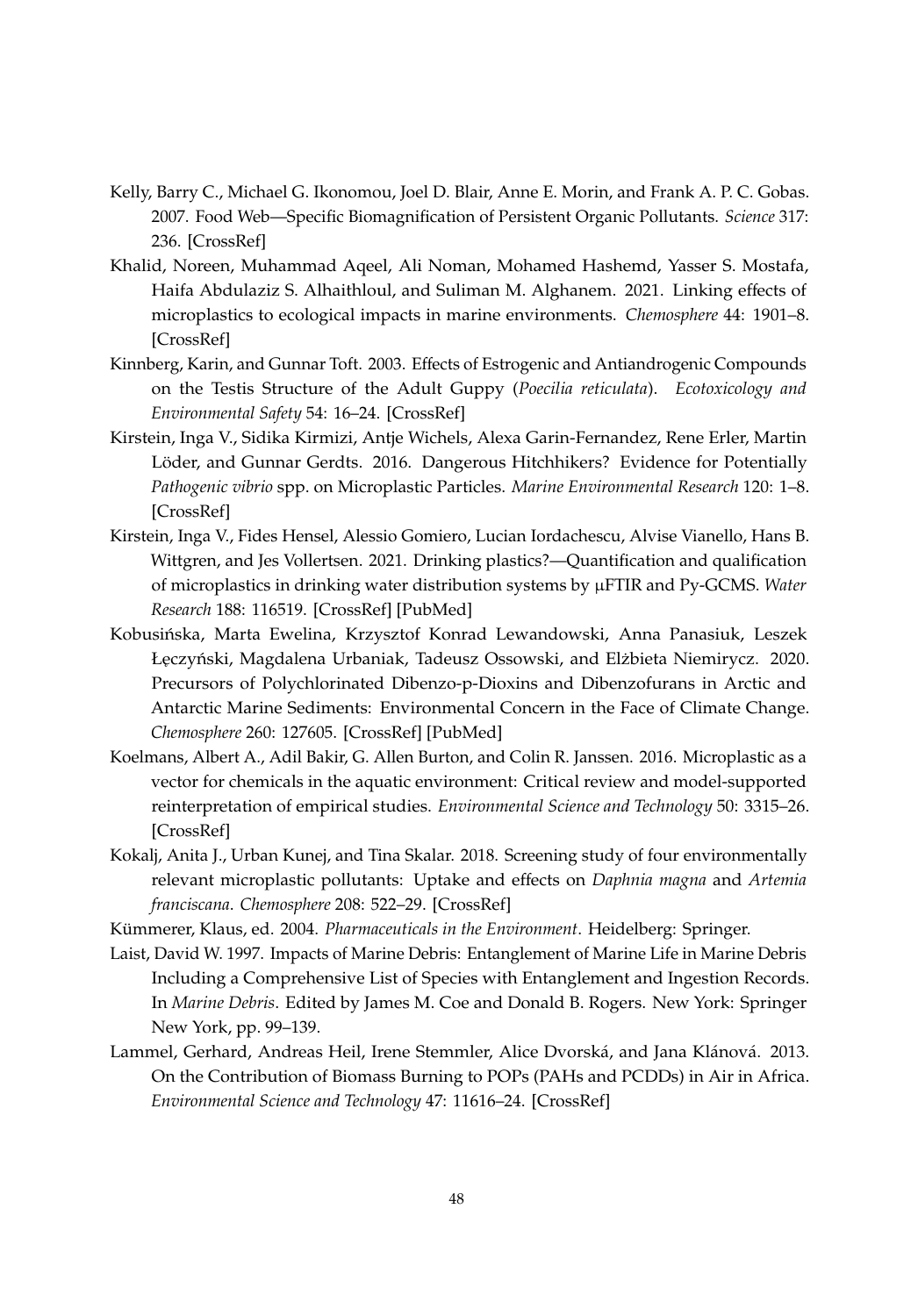- <span id="page-38-5"></span>Landrigan, Philip J., John J. Stegeman, Lora E. Fleming, Denis Allemand, Donald M. Anderson, Lorraine C. Backer, Françoise Brucker-Davis, Nicolas Chevalier, Lilian Corra, Dorota Czerucka, and et al. 2020. Human Health and Ocean Pollution. *Annals of Global Health* 86: 1–64. [\[CrossRef\]](http://doi.org/10.5334/aogh.2831)
- <span id="page-38-0"></span>Lebreton, Laurent, Boyan Slat, Francesco F. Ferrari, Bruno Sainte-Rose, Jack Aitken, Robert Marthouse, Sara Hajbane, Serena Cunsolo, Anna Schwarz, Aurore Levivier, and et al. 2018. Evidence That the Great Pacific Garbage Patch Is Rapidly Accumulating Plastic. *Scientific Reports* 8: 4666. [\[CrossRef\]](http://doi.org/10.1038/s41598-018-22939-w) [\[PubMed\]](http://www.ncbi.nlm.nih.gov/pubmed/29568057)
- <span id="page-38-6"></span>Lerner, Darren T., Björn T. Björnsson, and Stephen D. McCormick. 2007. Effects of Aqueous Exposure to Polychlorinated Biphenyls (Aroclor 1254) on Physiology and Behavior of Smolt Development of Atlantic Salmon. *Aquatic Toxicology* 81: 329–36. [\[CrossRef\]](http://doi.org/10.1016/j.aquatox.2006.12.018) [\[PubMed\]](http://www.ncbi.nlm.nih.gov/pubmed/17275933)
- <span id="page-38-7"></span>Letcher, Robert J., Jan O. Bustnes, Rune Dietz, Bjørn M. Jenssen, Even H. Jørgensen, Christian Sonne, Jonathan Verreault, Mathilakath M. Vijayan, and Geir W. Gabrielsen. 2010. Exposure and effects assessment of persistent organohalogen contaminants in arctic wildlife and fish. *Science of The Total Environment* 408: 2995–3043. [\[CrossRef\]](http://doi.org/10.1016/j.scitotenv.2009.10.038)
- <span id="page-38-1"></span>Li, W. C., H. F. Tse, and L. Fok. 2016. Plastic Waste in the Marine Environment: A Review of Sources, Occurrence and Effects. *Science of The Total Environment* 566–567: 333–49. [\[CrossRef\]](http://doi.org/10.1016/j.scitotenv.2016.05.084)
- <span id="page-38-9"></span>Lischka, Alexandra, Thomas Lacoue-Labarthe, Hendrik Jan T. Hoving, Jamileh Javidpour, Jennifer L. Pannell, Véronique Merten, Carine Churlaud, and Paco Bustamante. 2018. High Cadmium and Mercury Concentrations in the Tissues of the Orange-Back Flying Squid, Sthenoteuthis Pteropus, from the Tropical Eastern Atlantic. *Ecotoxicology and Environmental Safety* 163: 323–30. [\[CrossRef\]](http://doi.org/10.1016/j.ecoenv.2018.07.087)
- <span id="page-38-4"></span>Lithner, Delilah, Åke Larsson, and Göran Dave. 2011. Environmental and Health Hazard Ranking and Assessment of Plastic Polymers Based on Chemical Composition. *Science of The Total Environment* 409: 3309–24. [\[CrossRef\]](http://doi.org/10.1016/j.scitotenv.2011.04.038)
- <span id="page-38-8"></span>Lohmann, Rainer. 2017. Microplastics Are Not Important for the Cycling and Bioaccumulation of Organic Pollutants in the Oceans-but Should Microplastics Be Considered POPs Themselves?: Should Microplastics Be Considered POPs. *Integrated Environmental Assessment and Management* 13: 460–65. [\[CrossRef\]](http://doi.org/10.1002/ieam.1914) [\[PubMed\]](http://www.ncbi.nlm.nih.gov/pubmed/28440937)
- <span id="page-38-2"></span>López-Martínez, Sergio, Carmen Morales-Caselles, Julianna Kadar, and Marga L. Rivas. 2021. Overview of global status of plastic presence in marine vertebrates. *Global Change Biology* 27: 728–37. [\[CrossRef\]](http://doi.org/10.1111/gcb.15416)
- <span id="page-38-3"></span>Lusher, Amy L., Matthew J. McHugh, and Richard C. Thompson. 2013. Occurrence of Microplastics in the Gastrointestinal Tract of Pelagic and Demersal Fish from the English Channel. *Marine Pollution Bulletin* 67: 94–99. [\[CrossRef\]](http://doi.org/10.1016/j.marpolbul.2012.11.028)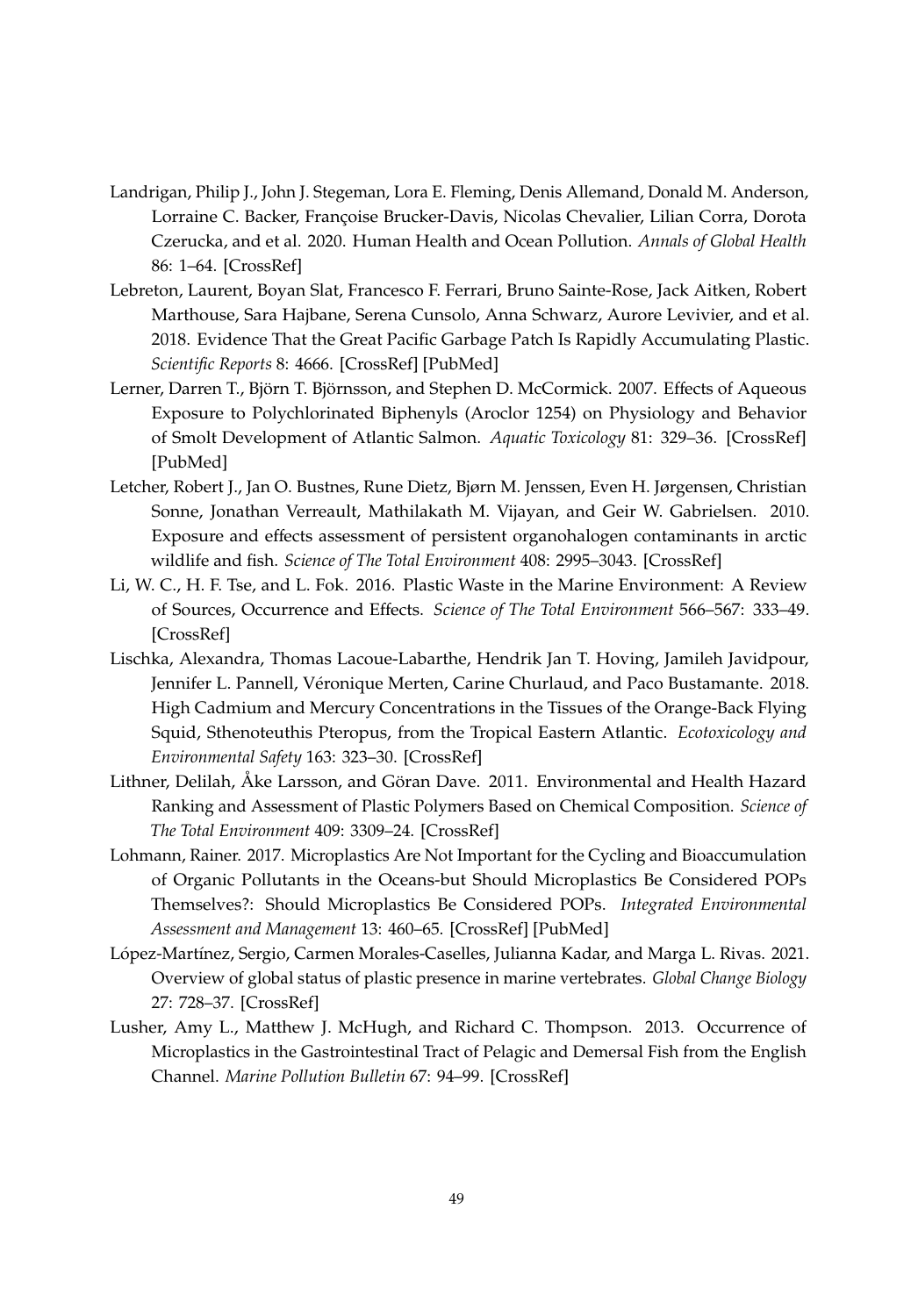- <span id="page-39-7"></span>Ma, Jianmin, Hayley Hung, Chongguo Tian, and Roland Kallenborn. 2011. Revolatilization of Persistent Organic Pollutants in the Arctic Induced by Climate Change. *Nature Climate Change* 1: 255–60. [\[CrossRef\]](http://doi.org/10.1038/nclimate1167)
- <span id="page-39-6"></span>Ma, Jianmin, Hayley Hung, and Robie W. Macdonald. 2016. The Influence of Global Climate Change on the Environmental Fate of Persistent Organic Pollutants: A Review with Emphasis on the Northern Hemisphere and the Arctic as a Receptor. *Global and Planetary Change* 146: 89–108. [\[CrossRef\]](http://doi.org/10.1016/j.gloplacha.2016.09.011)
- <span id="page-39-10"></span>Macdonald, Robie W., Tom J. Harner, and John C. Fyfe. 2005. Recent climate change in the Arctic and its impact on contaminant pathways and interpretation of temporal trend data. *Science of The Total Environment* 342: 5–86. [\[CrossRef\]](http://doi.org/10.1016/j.scitotenv.2004.12.059) [\[PubMed\]](http://www.ncbi.nlm.nih.gov/pubmed/15866268)
- <span id="page-39-5"></span>Macgregor, Kenneth, Ian W. Oliver, Lynsay Harris, and Ian M. Ridgway. 2010. Persistent organic pollutants (PCB, DDT, HCH, HCB & BDE) in eels (*Anguilla anguilla*) in Scotland: Current levels and temporal trends. *Environmental Pollution* 158: 2402–11.
- <span id="page-39-3"></span>Magni, Stefano, François Gagné, Chantale André, Camilla Della Torre, Joëlle Auclair, Houda Hanana, Camilla Carla Parenti, Francesco Bonasoro, and Andrea Binelli. 2018. Evaluation of uptake and chronic toxicity of virgin polystyrene microbeads in freshwater zebra mussel *Dreissena polymorpha* (Mollusca: Bivalvia). *Science of The Total Environment* 631–632: 778–88. [\[CrossRef\]](http://doi.org/10.1016/j.scitotenv.2018.03.075) [\[PubMed\]](http://www.ncbi.nlm.nih.gov/pubmed/29544181)
- <span id="page-39-2"></span>Mani, Thomas, Armin Hauk, Ulrich Walter, and Patricia Burkhardt-Holm. 2016. Microplastics Profile along the Rhine River. *Scientific Reports* 5: 17988. [\[CrossRef\]](http://doi.org/10.1038/srep17988) [\[PubMed\]](http://www.ncbi.nlm.nih.gov/pubmed/26644346)
- <span id="page-39-9"></span>Mason, Ronald P., John R. Reinfelder, and François M. M. Morel. 1995. Bioaccumulation of Mercury and Methylmercury. *Water, Air, & Soil Pollution* 80: 915–21.
- <span id="page-39-4"></span>Mato, Yukie, Tomohiko Isobe, Hideshige Takada, Haruyuki Kanehiro, Chiyoko Ohtake, and Tsuguchika Kaminuma. 2001. Plastic Resin Pellets as a Transport Medium for Toxic Chemicals in the Marine Environment. *Environmental Science & Technology* 35: 318–24.
- <span id="page-39-8"></span>McGeer, James C., Kevin V. Brix, James M. Skeaff, David K. DeForest, Sarah I. Brigham, William J. Adams, and Andrew Green. 2003. Inverse Relationship between Bioconcentration Factor and Exposure Concentration for Metals: Implications for Hazard Assessment of Metals in the Aquatic Environment. *Environmental Toxicology and Chemistry* 22: 1017–37. [\[CrossRef\]](http://doi.org/10.1002/etc.5620220509)
- <span id="page-39-0"></span>Mendoza, Lorena M. Rios, Hrissi Karapanagioti, and Nancy Ramírez Álvarez. 2018. Micro(Nanoplastics) in the Marine Environment: *Current Knowledge and Gaps*. *Current Opinion in Environmental Science & Health* 1: 47–51.
- <span id="page-39-1"></span>Mintenig, Svenja M., Ivo Int-Veen, Martin G. J. Löder, Sebastian Primpke, and Gunnar Gerdts. 2017. Identification of Microplastic in Effluents of Waste Water Treatment Plants Using Focal Plane Array-Based Micro-Fourier-Transform Infrared Imaging. *Water Research* 108: 365–72. [\[CrossRef\]](http://doi.org/10.1016/j.watres.2016.11.015) [\[PubMed\]](http://www.ncbi.nlm.nih.gov/pubmed/27838027)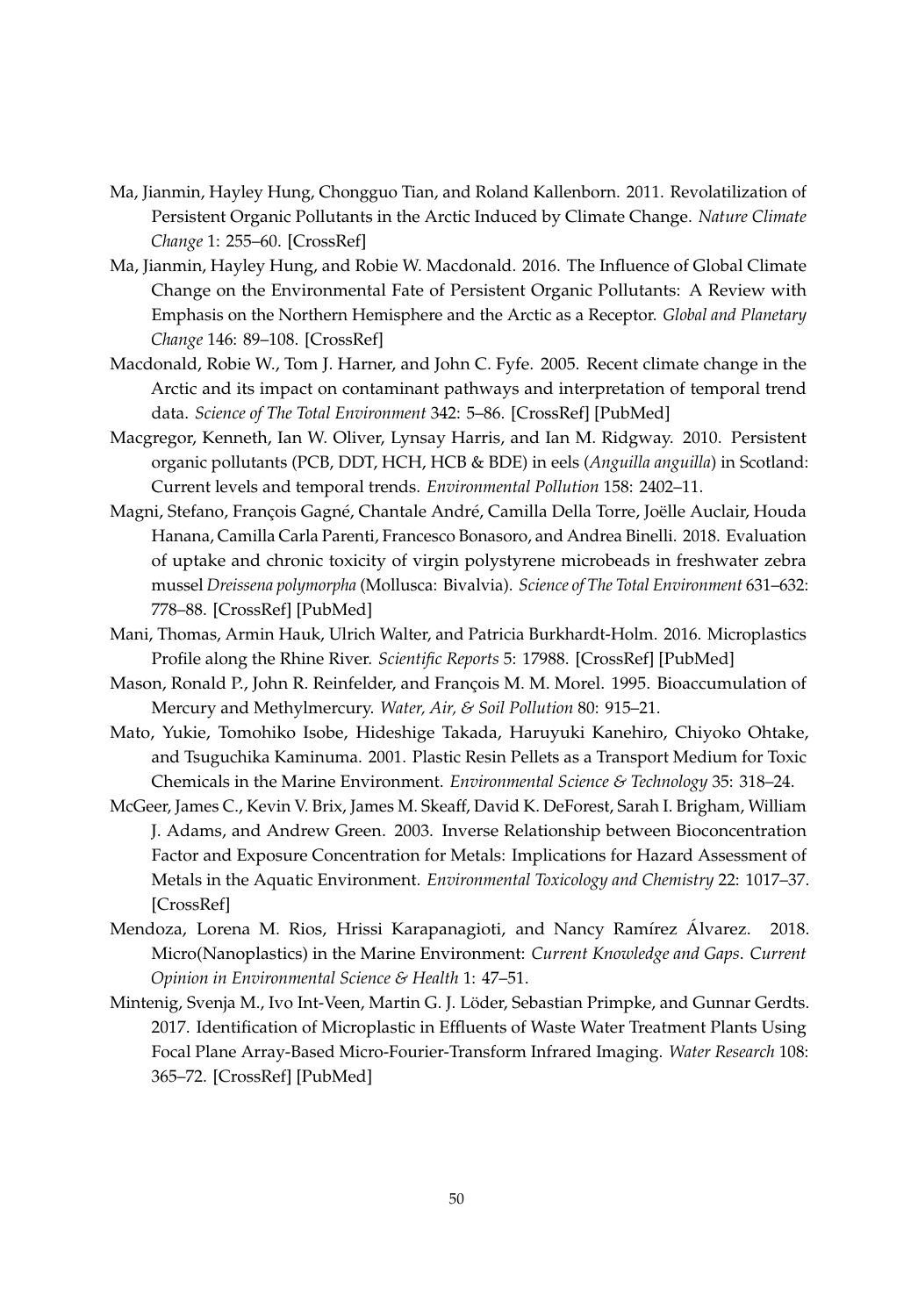- <span id="page-40-0"></span>Missawi, Omayma, Noureddine Bousserrhine, Nesrine Zitouni, Maria Maisano, Iteb Boughattas, Giuseppe De Marco, Tiziana Cappello, Sabrina Belbekhouche, Mohamed Guerrouache, Vanessa Alphonse, and et al. 2021. Uptake, accumulation and associated cellular alterations of environmental samples of microplastics in the seaworm *Hediste diversicolor*. *Journal of Hazardous Materials* 406: 124287. [\[CrossRef\]](http://doi.org/10.1016/j.jhazmat.2020.124287)
- <span id="page-40-1"></span>Moos, Nadia von, Patricia Burkhardt-Holm, and Angela Köhler. 2012. Uptake and Effects of Microplastics on Cells and Tissue of the Blue Mussel *Mytilus edulis* L. after an Experimental Exposure. *Environmental Science and Technology* 46: 11327–35. [\[CrossRef\]](http://doi.org/10.1021/es302332w)
- <span id="page-40-9"></span>Myers, Gary J., Philip W. Davidson, Gene E. Watson, Edwin van Wijngaarden, Sally W. Thurston, J. J. Strain, Conrad F. Shamlaye, and Pascal Bovet. 2015. Methylmercury Exposure and Developmental Neurotoxicity. *Bulletin of the World Health Organization* 93: 132A–2B. [\[CrossRef\]](http://doi.org/10.2471/BLT.14.141911)
- <span id="page-40-5"></span>Nadal, Martí, Montse Marquès, Montse Mari, and José L. Domingo. 2015. Climate Change and Environmental Concentrations of POPs: A Review. *Environmental Research* 143: 177–85. [\[CrossRef\]](http://doi.org/10.1016/j.envres.2015.10.012)
- <span id="page-40-3"></span>Naik, Ravidas Krishna, Milind Mohan Naik, Priya Mallika D'Costa, and Fauzia Shaikh. 2019. Microplastics in ballast water as an emerging source and vector for harmful chemicals, antibiotics, metals, bacterial pathogens and HAB species: A potential risk to the marine environment and human health. *Marine Pollution Bulletin* 149: 110525. [\[CrossRef\]](http://doi.org/10.1016/j.marpolbul.2019.110525) [\[PubMed\]](http://www.ncbi.nlm.nih.gov/pubmed/31470206)
- <span id="page-40-7"></span>Neff, Jerry M. 1997. Ecotoxicology of Arsenic in the Marine Environment. *Environmental Toxicology and Chemistry* 16: 917–27. [\[CrossRef\]](http://doi.org/10.1002/etc.5620160511)
- <span id="page-40-8"></span>Neff, Jerry M. 2002. *Bioaccumulation in Marine Organisms: E*ff*ect of Contaminants from Oil Well Produced Water*. Amsterdam and London: Elsevier.
- <span id="page-40-10"></span>Niemikoski, Hanna, Martin Söderström, and Paula Vanninen. 2017. Detection of Chemical Warfare Agent-Related Phenylarsenic Compounds in Marine Biota Samples by LC-HESI/MS/MS. *Analytical Chemistry* 89: 11129–34. [\[CrossRef\]](http://doi.org/10.1021/acs.analchem.7b03429)
- <span id="page-40-2"></span>Nobre, Caio R., Beatriz B. Moreno, Aline V. Alves, Jonas de Lima Rosa, Heloisa da Rosa Franco, Denis Moledo de Souza Abessa, Luciane A. Maranho, Rodrigo B. Choueri, Paloma K. Gusso-Choueri, and Camilo D. S. Pereira. 2020. Effects of Microplastics Associated with Triclosan on the Oyster *Crassostrea brasiliana*: An Integrated Biomarker Approach. *Archives of Environmental Contamination and Toxicology* 79: 101–10. [\[CrossRef\]](http://doi.org/10.1007/s00244-020-00729-8)
- <span id="page-40-6"></span>Nriagu, Jerome O., and Jozef M. Pacyna. 1988. Quantitative Assessment of Worldwide Contamination of Air, Water and Soils by Trace Metals. *Nature* 333: 134–39. [\[CrossRef\]](http://doi.org/10.1038/333134a0) [\[PubMed\]](http://www.ncbi.nlm.nih.gov/pubmed/3285219)
- <span id="page-40-4"></span>Nyberg, Elisabeth, Suzanne Faxneld, Sara Danielsson, Ulla Eriksson, Aroha Miller, and Anders Bignert. 2015. Temporal and spatial trends of PCBs, DDTs, HCHs, and HCB in Swedish marine biota 1969–2012. *AMBIO* 44: 484–97. [\[CrossRef\]](http://doi.org/10.1007/s13280-015-0673-5)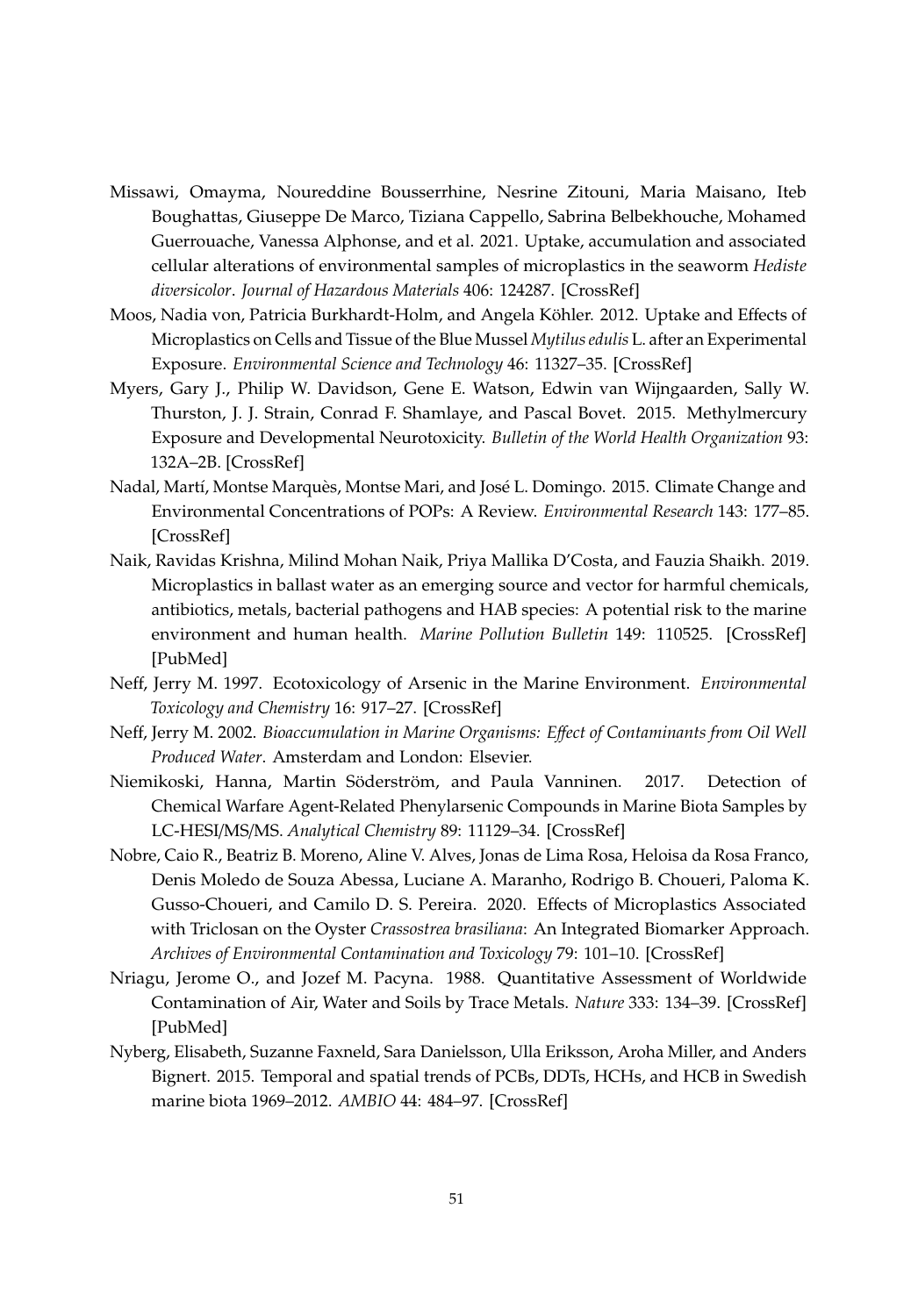- <span id="page-41-10"></span>Obrist, Daniel, Yannick Agnan, Martin Jiskra, Christine L. Olson, Dominique P. Colegrove, Jacques Hueber, Christopher W. Moore, Jeroen E. Sonke, and Detlev Helmig. 2017. Tundra uptake of atmospheric elemental mercury drives Arctic mercury pollution. *Nature* 547: 201–4. [\[CrossRef\]](http://doi.org/10.1038/nature22997) [\[PubMed\]](http://www.ncbi.nlm.nih.gov/pubmed/28703199)
- <span id="page-41-4"></span>Oliveira, Ana R., Andreia Sardinha-Silva, Paul L. R. Andrews, Dannielle Green, Gavan M. Cooke, Sarah Hall, Kirsty Blackburn, and António V. Sykes. 2020. Microplastics presence in cultured and wild-caught cuttlefish, *Sepia o*ffi*cinalis*. *Marine Pollution Bulletin* 160: 111553. [\[CrossRef\]](http://doi.org/10.1016/j.marpolbul.2020.111553) [\[PubMed\]](http://www.ncbi.nlm.nih.gov/pubmed/32810671)
- <span id="page-41-6"></span>Pandey, Deeptija, Ashwin Singh, Alagappan Ramanathan, and Manish Kumar. 2021. The combined exposure of microplastics and toxic contaminants in the floodplains of north India: A review. *Journal of Environmental Management* 279: 111557. [\[CrossRef\]](http://doi.org/10.1016/j.jenvman.2020.111557)
- <span id="page-41-9"></span>Pavlaki, Maria D., Mário J. Araújo, Diogo N. Cardoso, Ana Rita R. Silva, Andreia Cruz, Sónia Mendo, Amadeu M. V. M. Soares, Ricardo Calado, and Susana Loureiro. 2016. Ecotoxicity and Genotoxicity of Cadmium in Different Marine Trophic Levels. *Environmental Pollution* 215: 203–12. [\[CrossRef\]](http://doi.org/10.1016/j.envpol.2016.05.010) [\[PubMed\]](http://www.ncbi.nlm.nih.gov/pubmed/27203468)
- <span id="page-41-3"></span>Picó, Yolanda, and Damià Barceló. 2019. Analysis and Prevention of Microplastics Pollution in Water: Current Perspectives and Future Directions. *ACS Omega* 4: 6709–19. [\[CrossRef\]](http://doi.org/10.1021/acsomega.9b00222)
- <span id="page-41-0"></span>Plastics Europe. 2020. Plastics—The Facts 2020. Available online: https://[www.plasticseurope.](https://www.plasticseurope.org/en/resources/publications/4312-plastics-facts-2020/) org/en/resources/publications/[4312-plastics-facts-2020](https://www.plasticseurope.org/en/resources/publications/4312-plastics-facts-2020/)/ (accessed on 10 February 2021).
- <span id="page-41-1"></span>Plastics Europe. n.d. Annual Review 2017–2018. Available online: https://[www.plasticseurope.](https://www.plasticseurope.org/en/) [org](https://www.plasticseurope.org/en/)/en/ (accessed on 14 January 2021).
- <span id="page-41-11"></span>Porter, James W., James V. Barton, and Cecilia Torres. 2011. Ecological, Radiological, and Toxicological Effects of Naval Bombardment on the Coral Reefs of Isla de Vieques, Puerto Rico. In *Warfare Ecology*. Edited by Gary E. Machlis, Thor Hanson, Zdravko Špirić and Jean E. McKendry. Dordrecht: Springer, pp. 65–122.
- <span id="page-41-5"></span>Qiu, Xuchun, Souvannasing Saovany, Yuki Takai, Aimi Akasaka, Yoshiyuki Inoue, Naoaki Yakata, Yangqing Liu, Mami Waseda, Yohei Shimasaki, and Yuji Oshima. 2020. Quantifying the vector effects of polyethylene microplastics on the accumulation of anthracene to Japanese medaka (*Oryzias latipes*). *Aquatic Toxicology* 228: 105643. [\[CrossRef\]](http://doi.org/10.1016/j.aquatox.2020.105643) [\[PubMed\]](http://www.ncbi.nlm.nih.gov/pubmed/33017738)
- <span id="page-41-8"></span>Rahman, M. Azizur, Hiroshi Hasegawa, and Richard Peter Lim. 2012. Bioaccumulation, Biotransformation and Trophic Transfer of Arsenic in the Aquatic Food Chain. *Environmental Research* 116: 118–35. [\[CrossRef\]](http://doi.org/10.1016/j.envres.2012.03.014)
- <span id="page-41-7"></span>Rheinheimer, Gerhard. 1998. Pollution in the Baltic Sea. *Naturwissenschaften* 85: 318–29. [\[CrossRef\]](http://doi.org/10.1007/s001140050508) [\[PubMed\]](http://www.ncbi.nlm.nih.gov/pubmed/9722964)
- <span id="page-41-2"></span>Rhodes, Christopher J. 2018. Plastic pollution and potential solutions. *Science Progress* 101: 207–60. [\[CrossRef\]](http://doi.org/10.3184/003685018X15294876706211)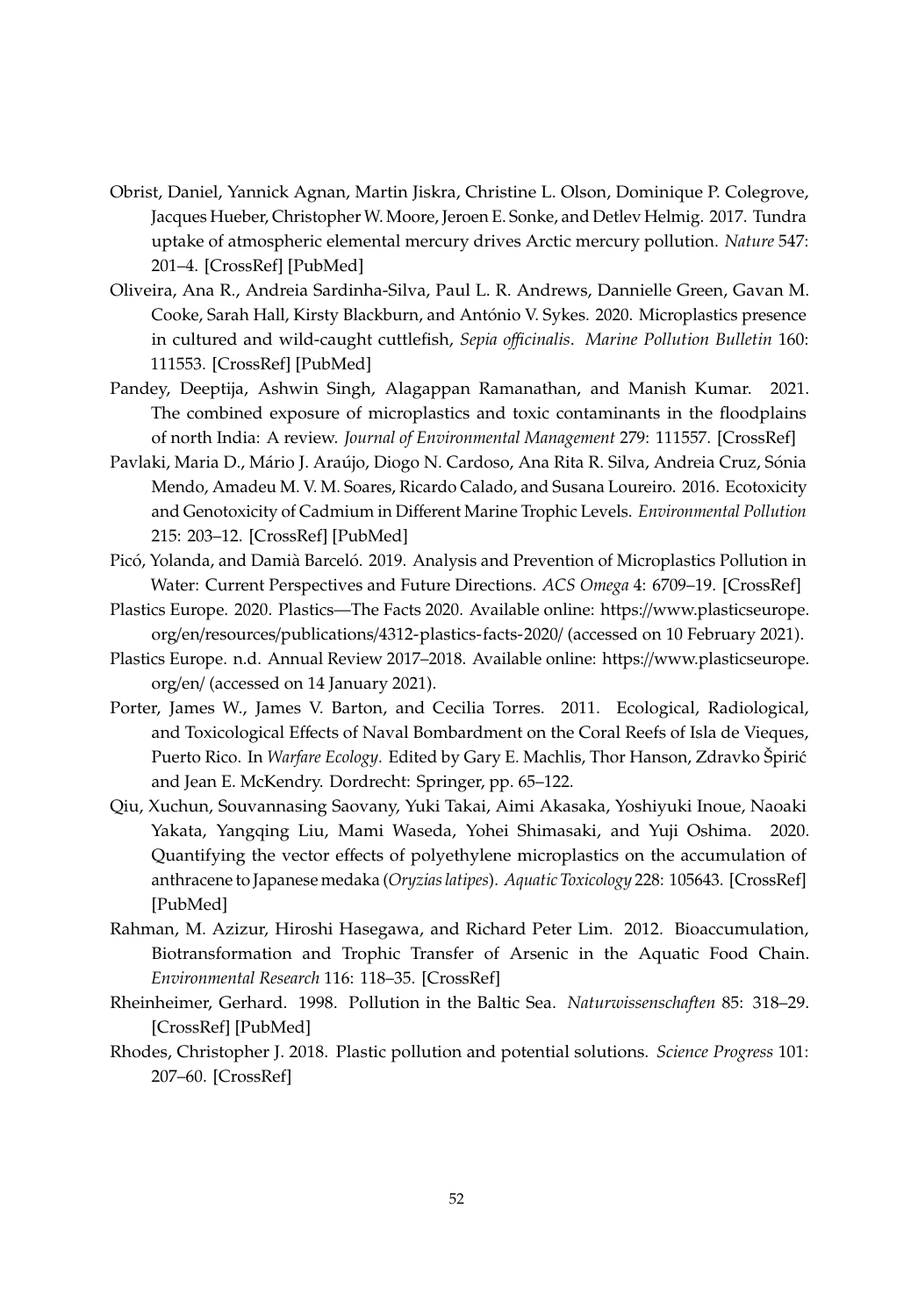- <span id="page-42-4"></span>Rigaud, Cyril, Catherine M. Couillard, Jocelyne Pellerin, Benoît Légaré, Patrice Gonzalez, and Peter V. Hodson. 2013. Relative Potency of PCB126 to TCDD for Sublethal Embryotoxicity in the Mummichog (*Fundulus heteroclitus*). *Aquatic Toxicology* 128–129: 203–14. [\[CrossRef\]](http://doi.org/10.1016/j.aquatox.2012.12.013)
- <span id="page-42-6"></span>Rigét, Frank, Katrin Vorkamp, Igor Eulaers, and Rune Dietz. 2020. Influence of Climate and Biological Variables on Temporal Trends of Persistent Organic Pollutants in Arctic Char and Ringed Seals from Greenland. *Environmental Science: Processes & Impacts* 22: 993–1005.
- <span id="page-42-0"></span>Rist, Sinja, Bethanie Carney Almroth, Nanna B. Hartmann, and Therese M. Karlsson. 2018. A critical perspective on early communications concerning human health aspects of microplastics. *Science of the Total Environment* 626: 720–26. [\[CrossRef\]](http://doi.org/10.1016/j.scitotenv.2018.01.092)
- <span id="page-42-2"></span>Rochman, Chelsea M., Mark A. Browne, A. J. Underwood, Jan A. van Franeker, Richard C. Thompson, and Linda A Amaral-Zettler. 2016. The ecological impacts of marine debris: Unraveling the demonstrated evidence from what is perceived. *Ecology* 97: 302–12. [\[CrossRef\]](http://doi.org/10.1890/14-2070.1)
- <span id="page-42-3"></span>Romeo, Teresa, Battaglia Pietro, Cristina Pedà, Pierpaolo Consoli, Franco Andaloro, and Maria Cristina Fossi. 2015. First evidence of presence of plastic debris in stomach of large pelagic fish in the Mediterranean Sea. *Marine Pollution Bulletin* 95: 358–61. [\[CrossRef\]](http://doi.org/10.1016/j.marpolbul.2015.04.048) [\[PubMed\]](http://www.ncbi.nlm.nih.gov/pubmed/25936574)
- <span id="page-42-5"></span>Roos, Anna M., Britt-Marie V. M. Bäcklin, Björn O. Helander, Frank F. Rigét, and Ulla C. Eriksson. 2012. Improved reproductive success in otters (*Lutra lutra*), grey seals (*Halichoerus grypus*) and sea eagles (*Haliaeetus albicilla*) from Sweden in relation to concentrations of organochlorine contaminants. *Environmental Pollution* 170: 268–75. [\[CrossRef\]](http://doi.org/10.1016/j.envpol.2012.07.017)
- <span id="page-42-9"></span>Rosen, Gunther, and Guilherme R. Lotufo. 2007. Toxicity of explosive compounds to the marine mussel, *Mytilus galloprovincialis*, in aqueous exposures. *Ecotoxicology and Environmental Safety* 68: 228–36. [\[CrossRef\]](http://doi.org/10.1016/j.ecoenv.2007.03.006) [\[PubMed\]](http://www.ncbi.nlm.nih.gov/pubmed/17475328)
- <span id="page-42-8"></span>Rosen, Gunther, and Guilherme R. Lotufo. 2010. Fate and effects of Composition B in multispecies marine exposures. *Environmental Toxicology and Chemistry* 29: 1330–37. [\[CrossRef\]](http://doi.org/10.1002/etc.153) [\[PubMed\]](http://www.ncbi.nlm.nih.gov/pubmed/20821576)
- <span id="page-42-1"></span>Ross, Peter S., Stephen Chastain, Ekaterina Vassilenko, Anahita Etemadifar, Sarah Zimmermann, Sarah-Ann Quesnel, and Jane Eert. 2021. Pervasive Distribution of Polyester Fibres in the Arctic Ocean Is Driven by Atlantic Inputs. *Nature Communications* 12: 106. [\[CrossRef\]](http://doi.org/10.1038/s41467-020-20347-1)
- <span id="page-42-7"></span>Rusiecka, Dagmara, Martha Gledhill, Angela Milne, Eric P. Achterberg, Amber L. Annett, Sov Atkinson, Antony Birchill, Johannes Karstensen, Maeve Lohan, Clarisse Mariez, and et al. 2018. Anthropogenic Signatures of Lead in the Northeast Atlantic. *Geophysical Research Letters* 45: 2734–43. [\[CrossRef\]](http://doi.org/10.1002/2017GL076825)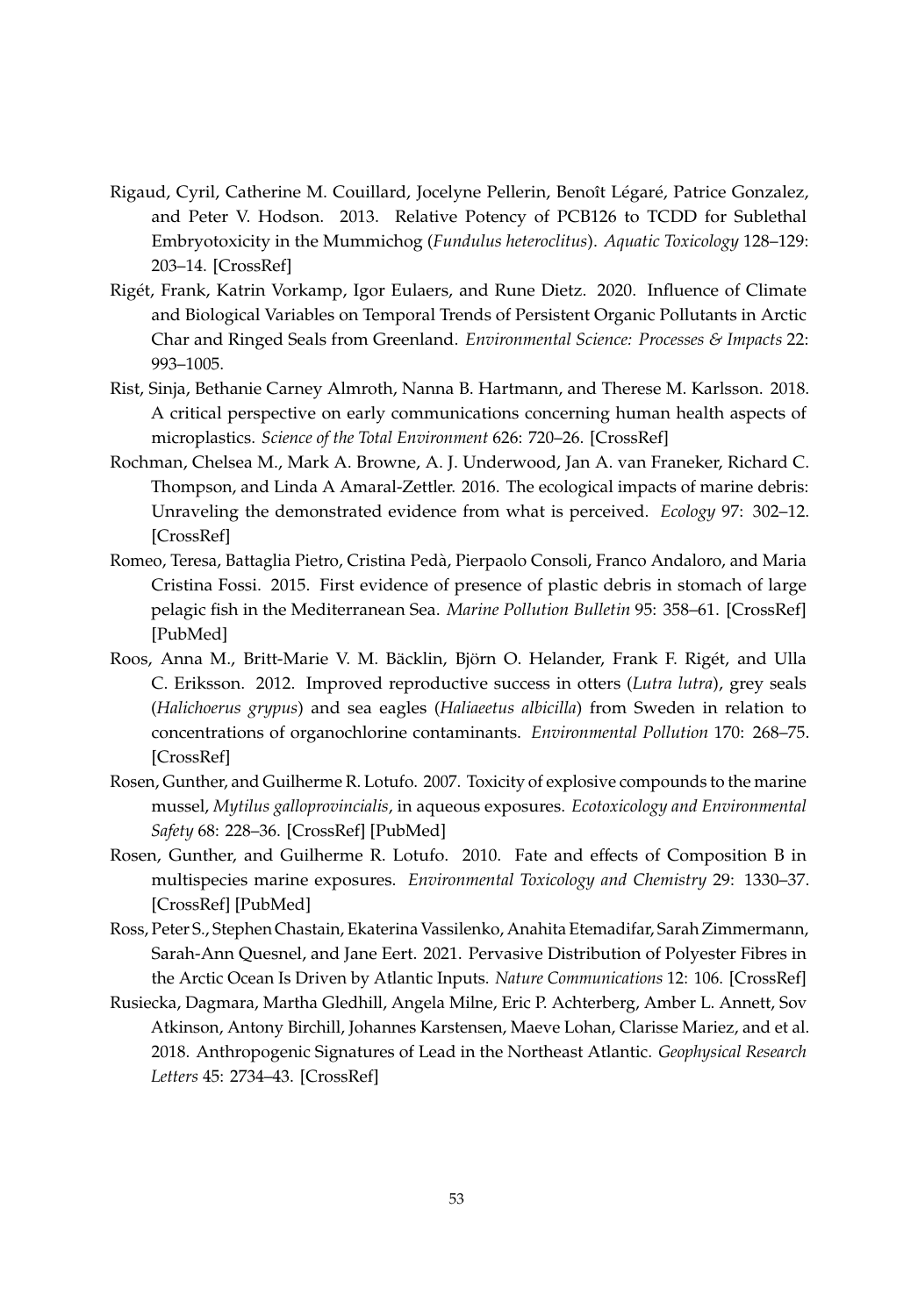- <span id="page-43-8"></span>Schartup, Amina T., Prentiss H. Balcom, Anne L. Soerensen, Kathleen J. Gosnell, Ryan S. D. Calder, Robert P. Mason, and Elsie M. Sunderland. 2015. Freshwater discharges drive high levels of methylmercury in Arctic marine biota. *Proceedings of the National Academy of Sciences of the United States of America* 112: 11789–94. [\[CrossRef\]](http://doi.org/10.1073/pnas.1505541112)
- <span id="page-43-6"></span>Schmidt, Britta, Christian Sonne, Dominik Nachtsheim, Peter Wohlsein, Sara Persson, Rune Dietz, and Ursula Siebert. 2020. Liver histopathology of Baltic grey seals (*Halichoerus grypus*) over three decades. *Environment International* 145: 106110. [\[CrossRef\]](http://doi.org/10.1016/j.envint.2020.106110) [\[PubMed\]](http://www.ncbi.nlm.nih.gov/pubmed/32937284)
- <span id="page-43-7"></span>Scopetani, Costanza, Alessandra Cincinelli, Tania Martellini, Emilia Lombardini, Alice Ciofini, Alessia Fortunati, Vittorio Pasquali, Samuele Ciattinim, and Alberto Ugolini. 2018. Ingested microplastic as a two-way transporter for PBDEs in *Talitrus saltator*. *Environmental Research* 167: 410–17. [\[CrossRef\]](http://doi.org/10.1016/j.envres.2018.07.030) [\[PubMed\]](http://www.ncbi.nlm.nih.gov/pubmed/30118960)
- <span id="page-43-1"></span>Sharma, Madhu D., Anjana I. Elanjickal, Juili S. Mankar, and Reddithota J. Krupadam. 2020. Assessment of cancer risk of microplastics enriched with polycyclic aromatic hydrocarbons. *Journal of Hazardous Materials* 389: 122994. [\[CrossRef\]](http://doi.org/10.1016/j.jhazmat.2020.122994)
- <span id="page-43-2"></span>Shen, Maocai, Shujing Ye, Guangming Zeng, Yaxin Zhang, Lang Xing, Wangwang Tang, Xiaofeng Wen, and Shaoheng Liu. 2020. Can Microplastics Pose a Threat to Ocean Carbon Sequestration? *Marine Pollution Bulletin* 150: 110712. [\[CrossRef\]](http://doi.org/10.1016/j.marpolbul.2019.110712) [\[PubMed\]](http://www.ncbi.nlm.nih.gov/pubmed/31718860)
- <span id="page-43-0"></span>Sieber, Ramona, Delphine Kawecki, and Bernd Nowack. 2020. Dynamic probabilistic material flow analysis of rubber release from tires into the environment. *Environmental Pollution* 258: 113573. [\[CrossRef\]](http://doi.org/10.1016/j.envpol.2019.113573)
- <span id="page-43-5"></span>Sobek, Anna, Kristina L. Sundqvist, Anteneh T. Assefa, and Karin Wiberg. 2015. Baltic Sea sediment records: Unlikely near-future declines in PCBs and HCB. *Science of The Total Environment* 518–519: 8–15. [\[CrossRef\]](http://doi.org/10.1016/j.scitotenv.2015.02.093)
- <span id="page-43-4"></span>Sonne, Christian, Ursula Siebert, Katharina Gonnsen, Jean-Pierre Desforges, Igor Eulaers, Sara Persson, Anna Roos, Britt-Marie Bäcklin, Kaarina Kauhala, Morten Tange Olsen, and et al. 2020. Health effects from contaminant exposure in Baltic Sea birds and marine mammals: A review. *Environment International* 139: 105725. [\[CrossRef\]](http://doi.org/10.1016/j.envint.2020.105725)
- <span id="page-43-3"></span>Stellmann, Jeanne M., Steven D. Stellmann, Richard Christian, Tracy Weber, and Carrie Tomasallo. 2003. The extent and patterns of usage of Agent Orange and other herbicides in Vietnam. *Nature* 422: 681–87. [\[CrossRef\]](http://doi.org/10.1038/nature01537)
- <span id="page-43-9"></span>Strehse, Jennifer S., Daniel Appel, Catharina Geist, Hans-Jörg Martin, and Edmund Maser. 2017. Biomonitoring of 2,4,6-Trinitrotoluene and Degradation Products in the Marine Environment with Transplanted Blue Mussels (*M. edulis*). *Toxicology* 390: 117–23. [\[CrossRef\]](http://doi.org/10.1016/j.tox.2017.09.004)
- <span id="page-43-10"></span>Sumpter, John P. 1995. Feminized Responses in Fish to Environmental Estrogens. *Toxicology Letters* 82–83: 737–42. [\[CrossRef\]](http://doi.org/10.1016/0378-4274(95)03517-6)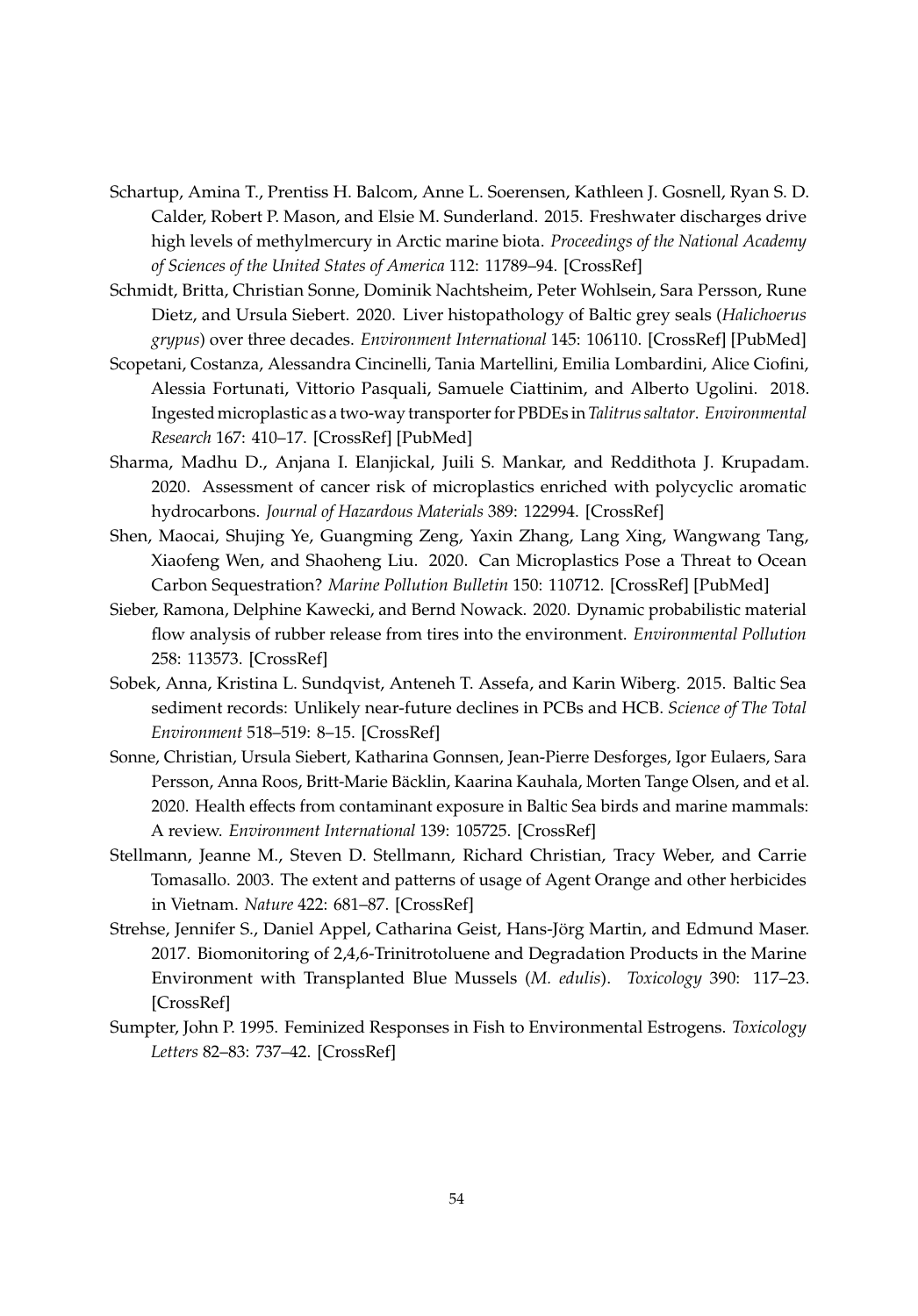- <span id="page-44-5"></span>Teng, Man, HaiJun Zhang, Qiang Fu, XianBo Lu, JiPing Chen, and FuSheng Wei. 2013. Irrigation-induced pollution of organochlorine pesticides and polychlorinated biphenyls in paddy field ecosystem of Liaohe River Plain, China. *Chinese Science Bulletin* 58: 1751–59. [\[CrossRef\]](http://doi.org/10.1007/s11434-013-5815-1)
- <span id="page-44-3"></span>Teng, Jia, Jianmin Zhao, Xiaopeng Zhu, Encui Shan, Chen Zhang, Wenjing Zhang, and Qing Wang. 2021. Toxic effects of exposure to microplastics with environmentally relevant shapes and concentrations: Accumulation, energy metabolism and tissue damage in oyster Crassostrea gigas. *Environmental Pollution* 269: 116169. [\[CrossRef\]](http://doi.org/10.1016/j.envpol.2020.116169)
- <span id="page-44-2"></span>Uddin, Saif, Scott W. Fowler, and Montaha Behbehani. 2020. An assessment of microplastic inputs into the aquatic environment from wastewater streams. *Marine Pollution Bulletin* 160: 111538. [\[CrossRef\]](http://doi.org/10.1016/j.marpolbul.2020.111538) [\[PubMed\]](http://www.ncbi.nlm.nih.gov/pubmed/32891961)
- <span id="page-44-7"></span>Ullrich, Susanne M., Trevor W. Tanton, and Svetlana A. Abdrashitova. 2001. Mercury in the Aquatic Environment: A Review of Factors Affecting Methylation. *Critical Reviews in Environmental Science and Technology* 31: 241–93. [\[CrossRef\]](http://doi.org/10.1080/20016491089226)
- <span id="page-44-0"></span>United Nations Environment Programme. 2014. Plastic Waste Causes Financial Damage of US\$13 Billion to Marine Ecosystems Each Year as Concern Grows over Microplastics. Available online: https://[www.unenvironment.org](https://www.unenvironment.org/news-and-stories/press-release/plastic-waste-causes-financial-damage-us13-billion-marine-ecosystems)/news-and-stories/press-release/ [plastic-waste-causes-financial-damage-us13-billion-marine-ecosystems](https://www.unenvironment.org/news-and-stories/press-release/plastic-waste-causes-financial-damage-us13-billion-marine-ecosystems) (accessed on 14 January 2021).
- <span id="page-44-1"></span>United Nations Environment Programme. 2017. Clean Seas: More than 800 People Pledge to Stop Using Cosmetics Containing Microbeads. Available online: https://[www.unenvironment.org](https://www.unenvironment.org/news-and-stories/story/cleanseas-more-800-people-pledge-stop-using-cosmetics-containing-microbeads)/news-and-stories/story/cleanseas-more-800 [people-pledge-stop-using-cosmetics-containing-microbeads](https://www.unenvironment.org/news-and-stories/story/cleanseas-more-800-people-pledge-stop-using-cosmetics-containing-microbeads) (accessed on 14 January 2021).
- <span id="page-44-4"></span>United Nations Environment Programme. 2018a. Stockholm Convention on Persistent Organic Pollutants (POPS). Available online: http://chm.pops.int/Portals/0/[download.aspx?d](http://chm.pops.int/Portals/0/download.aspx?d=UNEP-POPS-COP-CONVTEXT-2017.English.pdf)= [UNEP-POPS-COP-CONVTEXT-2017.English.pdf](http://chm.pops.int/Portals/0/download.aspx?d=UNEP-POPS-COP-CONVTEXT-2017.English.pdf) (accessed on 19 January 2021).
- <span id="page-44-6"></span>United Nations Environment Programme. 2018b. Global Mercury Assessment 2018. Available online: https://www.unep.org/resources/publication/[global-mercury-assessment-2018](https://www.unep.org/resources/publication/global-mercury-assessment-2018) (accessed on 19 January 2021).
- <span id="page-44-9"></span>United Nations Environment Programme. 2019. Minamata Convention on Mercury. Available online: http://[www.mercuryconvention.org](http://www.mercuryconvention.org/Portals/11/documents/Booklets/COP3-version/Minamata-Convention-booklet-Sep2019-EN.pdf)/Portals/11/documents/Booklets/ COP3-version/[Minamata-Convention-booklet-Sep2019-EN.pdf](http://www.mercuryconvention.org/Portals/11/documents/Booklets/COP3-version/Minamata-Convention-booklet-Sep2019-EN.pdf) (accessed on 19 January 2021).
- <span id="page-44-8"></span>Vallius, Henry. 2014. Heavy Metal Concentrations in Sediment Cores from the Northern Baltic Sea: Declines over the Last Two Decades. *Marine Pollution Bulletin* 79: 359–64. [\[CrossRef\]](http://doi.org/10.1016/j.marpolbul.2013.11.017)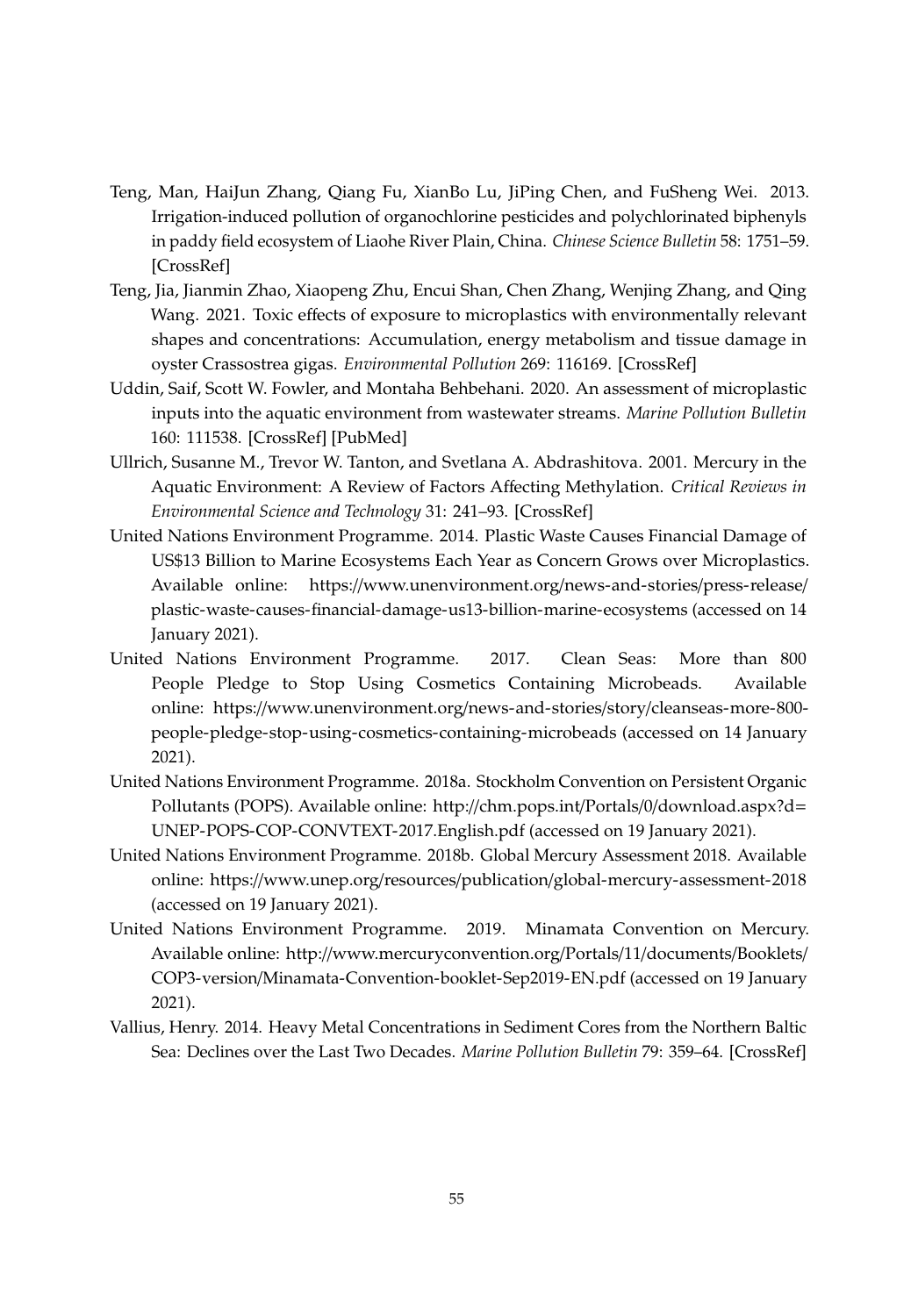- <span id="page-45-0"></span>Van Cauwenberghe, Lisbeth, Lisa Devriese, François Galgani, Johan Robbens, and Colin R. Janssen. 2015. Microplastics in Sediments: A Review of Techniques, Occurrence and Effects. *Particles in the Oceans: Implication for a Safe Marine Environment* 111: 5–17. [\[CrossRef\]](http://doi.org/10.1016/j.marenvres.2015.06.007) [\[PubMed\]](http://www.ncbi.nlm.nih.gov/pubmed/26095706)
- <span id="page-45-7"></span>Van Ginneken, Vincent, Arjan Palstra, Pim Leonards, Maaike Nieveen, Hans van den Berg, Gert Flik, Tom Spanings, Patrick Niemantsverdriet, Guido van den Thillart, and Albertinka Murk. 2009. PCBs and the Energy Cost of Migration in the European Eel (*Anguilla anguilla* L.). *Aquatic Toxicology* 92: 213–20. [\[CrossRef\]](http://doi.org/10.1016/j.aquatox.2009.01.004) [\[PubMed\]](http://www.ncbi.nlm.nih.gov/pubmed/19371957)
- <span id="page-45-3"></span>Van Sebille, Erik, Stefano Aliani, Kra L. Law, Nikolai Maximenko, José M. Alsina, Andrei Bagaev, Melanie Bergmann, Bertrand Chapron, Irina Chubarenko, Andrés Cózar, and et al. 2020. The physical oceanography of the transport of floating marine debris. *Environmental Research Letters* 15: 023003. [\[CrossRef\]](http://doi.org/10.1088/1748-9326/ab6d7d)
- <span id="page-45-9"></span>Vasquez, Marlen I., A. Lambrianides, Manday Schneider, Klaus Kümmerer, and Despo Fatta-Kassinos. 2014. Environmental side effects of pharmaceutical cocktails: What we know and what we should know. *Journal of Hazardous Materials* 279: 169–89. [\[CrossRef\]](http://doi.org/10.1016/j.jhazmat.2014.06.069)
- <span id="page-45-6"></span>Vassilopoulou, Loukia, Christos Psycharakis, Demetrios Petrakis, John Tsiaoussis, and Aristides M. Tsatsakis. 2017. Obesity, Persistent Organic Pollutants and Related Health Problems. *Advances in Experimental Medicine and Biology* 960: 81–110.
- <span id="page-45-1"></span>Vert, Michel, Yoshiharu Doi, Karl-Heinz Hellwich, Michael Hess, Philip Hodge, Przemyslaw Kubisa, Marguerite Rinaudo, and François Schué. 2012. Terminology for Biorelated Polymers and Applications (IUPAC Recommendations 2012). *Pure and Applied Chemistry* 84: 377–410. [\[CrossRef\]](http://doi.org/10.1351/PAC-REC-10-12-04)
- <span id="page-45-2"></span>Vianello, Alvise, Alfredo Boldrin, Paolo Guerriero, Vanessa Moschino, Rocco Rella, Alberto Sturaro, and Luisa Da Ros. 2013. Microplastic Particles in Sediments of Lagoon of Venice, Italy: First Observations on Occurrence, Spatial Patterns and Identification. *Estuarine, Coastal and Shelf Science* 130: 54–61. [\[CrossRef\]](http://doi.org/10.1016/j.ecss.2013.03.022)
- <span id="page-45-5"></span>Vitousek, Peter M., Harold A. Mooney, Jane Lubchenco, and Jerry M. Melillo. 1997. Human Domination of Earth's Ecosystems. *Science* 25: 494–99. [\[CrossRef\]](http://doi.org/10.1126/science.277.5325.494)
- <span id="page-45-4"></span>Wang, Ying, Zheng Mao, Mingxing Zhang, Guanghui Ding, Jingxian Sun, Meijia Du, Quanbin Liu, Yi Cong, Fei Jin, Weiwei Zhang, and et al. 2019a. The uptake and elimination of polystyrene microplastics by the brine shrimp, Artemia parthenogenetica, and its impact on its feeding behavior and intestinal histology. *Chemosphere* 234: 123–31. [\[CrossRef\]](http://doi.org/10.1016/j.chemosphere.2019.05.267) [\[PubMed\]](http://www.ncbi.nlm.nih.gov/pubmed/31207418)
- <span id="page-45-8"></span>Wang, Xiaoping, Chuanfei Wang, Tingting Zhu, Ping Gong, Jianjie Fu, and Zhiyuan Cong. 2019b. Persistent Organic Pollutants in the Polar Regions and the Tibetan Plateau: A Review of Current Knowledge and Future Prospects. *Environmental Pollution* 248: 191–208. [\[CrossRef\]](http://doi.org/10.1016/j.envpol.2019.01.093) [\[PubMed\]](http://www.ncbi.nlm.nih.gov/pubmed/30784838)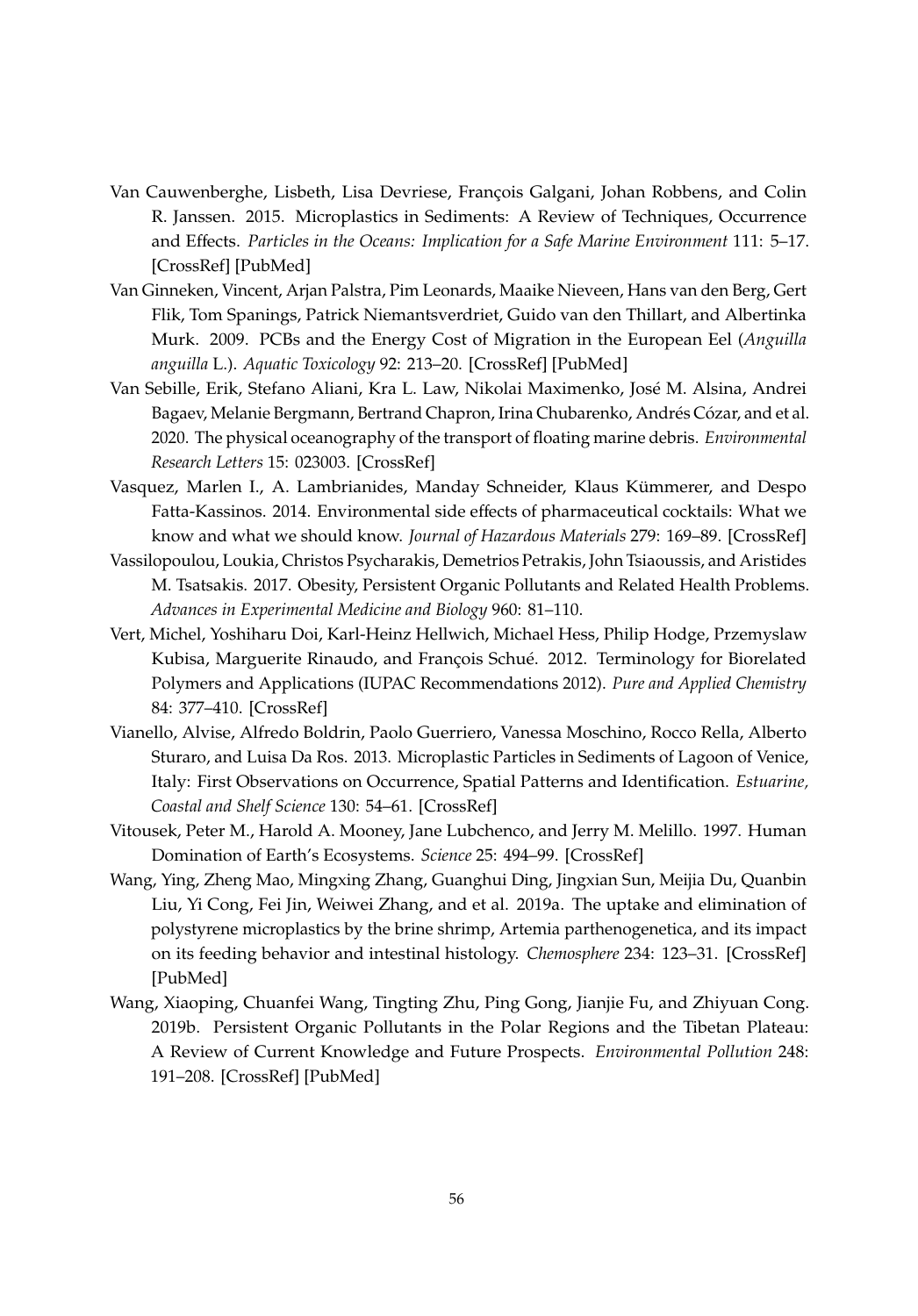- <span id="page-46-4"></span>Wang, Ting, Lin Wang, Qianqian Chen, Nicolas Kalogerakis, Rong Ji, and Yini Ma. 2020. Interactions between microplastics and organic pollutants: Effects on toxicity, bioaccumulation, degradation, and transport. *Science of The Total Environment* 748: 142427. [\[CrossRef\]](http://doi.org/10.1016/j.scitotenv.2020.142427)
- <span id="page-46-9"></span>Wani, Ab Latif, Anjum Ara, and Jawed Ahmad Usmani. 2015. Lead Toxicity: A Review. *Interdisciplinary Toxicology* 8: 55–64. [\[CrossRef\]](http://doi.org/10.1515/intox-2015-0009)
- <span id="page-46-5"></span>Weber, Annkatrin, Nina Jeckel, and Martin Wagner. 2020. Combined Effects of Polystyrene Microplastics and Thermal Stress on the Freshwater Mussel Dreissena Polymorpha. *Science of The Total Environment* 718: 137253. [\[CrossRef\]](http://doi.org/10.1016/j.scitotenv.2020.137253) [\[PubMed\]](http://www.ncbi.nlm.nih.gov/pubmed/32087582)
- <span id="page-46-8"></span>WHO. 2003. *Elemental Mercury and Inorganic Mercury Compounds: Human Health Aspects. Concise International Chemical Assessment Document 50*. Geneva: WHO.
- <span id="page-46-3"></span>Woodall, Lucy C., Anna Sanchez-Vidal, Miquel Canals, Gordon L. J. Paterson, Rachel Coppock, Victoria Sleight, Antonio Calafat, Alex D. Rogers, Bhavani E. Narayanaswamy, and Richard C. Thompson. 2014. The Deep Sea Is a Major Sink for Microplastic Debris. *Royal Society Open Science* 1: 140317. [\[CrossRef\]](http://doi.org/10.1098/rsos.140317)
- <span id="page-46-1"></span>World Economic Forum. 2016. *The New Plastics Economy: Rethinking the Future of Plastics*. Industry Agenda REF 080116. Cologny and Geneva: Industry Agenda.
- <span id="page-46-0"></span>Wright, Stephanie L., and Frank J. Kelly. 2017. Plastic and human health: A micro issue? *Environmental Science and Technology* 51: 6634–47. [\[CrossRef\]](http://doi.org/10.1021/acs.est.7b00423)
- <span id="page-46-6"></span>Wu, Wenzhong, Wen Li, Ying Xu, and Jianwei Wang. 2001. Long-Term Toxic Impact of 2,3,7,8-Tetrachlorodibenzo-p-Dioxin on the Reproduction, Sexual Differentiation, and Development of Different Life Stages of Gobiocypris Rarus and Daphnia Magna. *Ecotoxicology and Environmental Safety* 48: 293–300. [\[CrossRef\]](http://doi.org/10.1006/eesa.2000.2013)
- <span id="page-46-2"></span>Zantis, Laura J., Emma L. Carroll, Sarah E. Nelms, and Thijs Bosker. 2021. Marine mammals and microplastics: A systematic review and call for standardisation. *Environmental Pollution* 269: 116142. [\[CrossRef\]](http://doi.org/10.1016/j.envpol.2020.116142)
- <span id="page-46-11"></span>Zeilinger, Jana, Thomas Steger-Hartmann, Edmund Maser, Stephan Goller, Richardus Vonk, and Reinhard Länge. 2009. Effects of synthetic gestagens on fish reproduction. *Environmental Toxicology and Chemistry* 28: 2663. [\[CrossRef\]](http://doi.org/10.1897/08-485.1)
- <span id="page-46-10"></span>Zhang, Yanxu, Lyatt Jaeglé, LuAnne Thompson, and David G. Streets. 2014. Six Centuries of Changing Oceanic Mercury: Anthropogenic Mercury in Ocean. *Global Biogeochemical Cycles* 28: 1251–61. [\[CrossRef\]](http://doi.org/10.1002/2014GB004939)
- <span id="page-46-7"></span>Zhang, Hanxiao, Shouliang Huo, Kevin M. Yeager, Chaocan Li, Beidou Xi, Jingtian Zhang, Zhuoshi He, and Chunzi Ma. 2019. Apparent Relationships between Anthropogenic Factors and Climate Change Indicators and POPs Deposition in a Lacustrine System. *Journal of Environmental Sciences* 83: 174–82. [\[CrossRef\]](http://doi.org/10.1016/j.jes.2019.03.024)